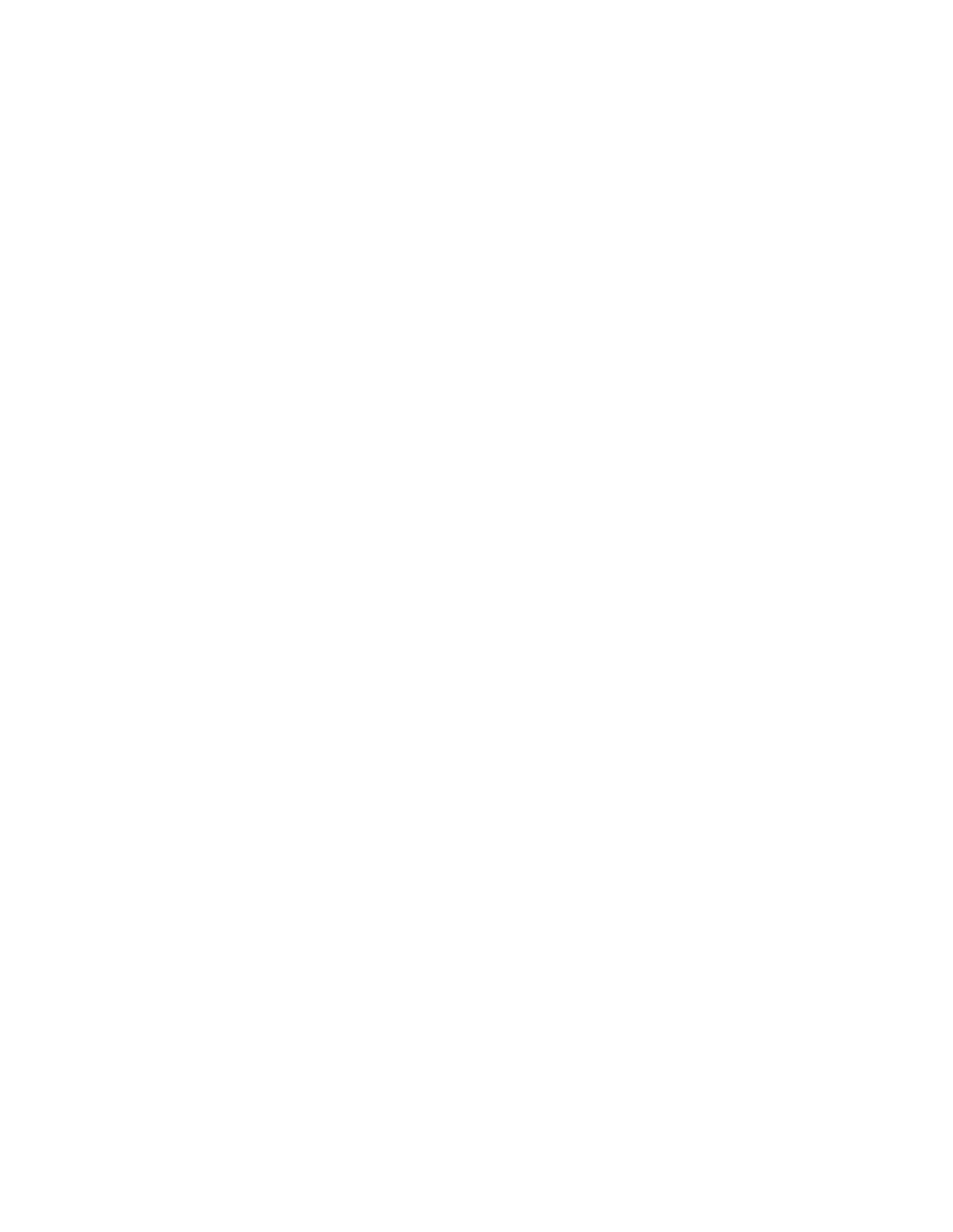## **Contents**

| <b>IceWarp Outlook Sync User Guide</b> | 1  |
|----------------------------------------|----|
|                                        |    |
|                                        |    |
|                                        |    |
|                                        |    |
|                                        |    |
|                                        |    |
|                                        |    |
|                                        |    |
|                                        |    |
|                                        |    |
|                                        |    |
|                                        |    |
|                                        |    |
|                                        |    |
|                                        |    |
|                                        |    |
|                                        |    |
|                                        |    |
| Folder Sync                            | 27 |
|                                        |    |
|                                        |    |
|                                        |    |
|                                        |    |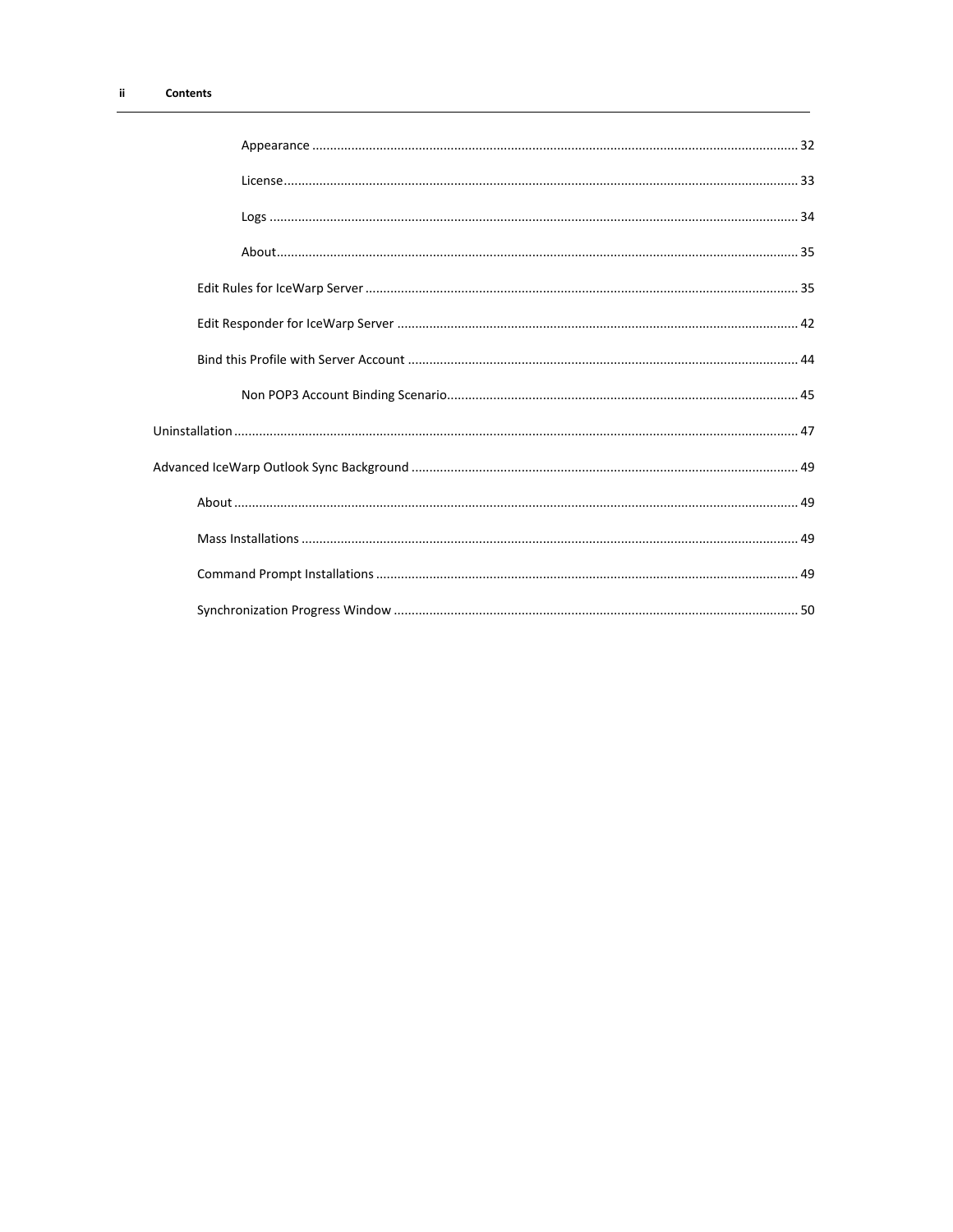#### CHAPTER 1

## **IceWarp Outlook Sync User Guide**

IceWarp Outlook Sync allows you to synchronize information between your IceWarp Server account and Microsoft Outlook. This manual describes how to install it, register the product and quickly set up some of its features as well as performing of some advanced procedures.

#### **Legend**

| <b>Icon</b>                    | <b>Description</b>                                                                                                  |
|--------------------------------|---------------------------------------------------------------------------------------------------------------------|
|                                | Warning - very important!                                                                                           |
|                                | Note or tip - good to know.                                                                                         |
| NOTE: Areas                    | Note within a table.                                                                                                |
| $\blacktriangleright$ Figure 4 | Figure link – click the link to reveal the figure. Click it again to close it. (Works only in the $CHM$<br>format.) |

#### **In This Chapter**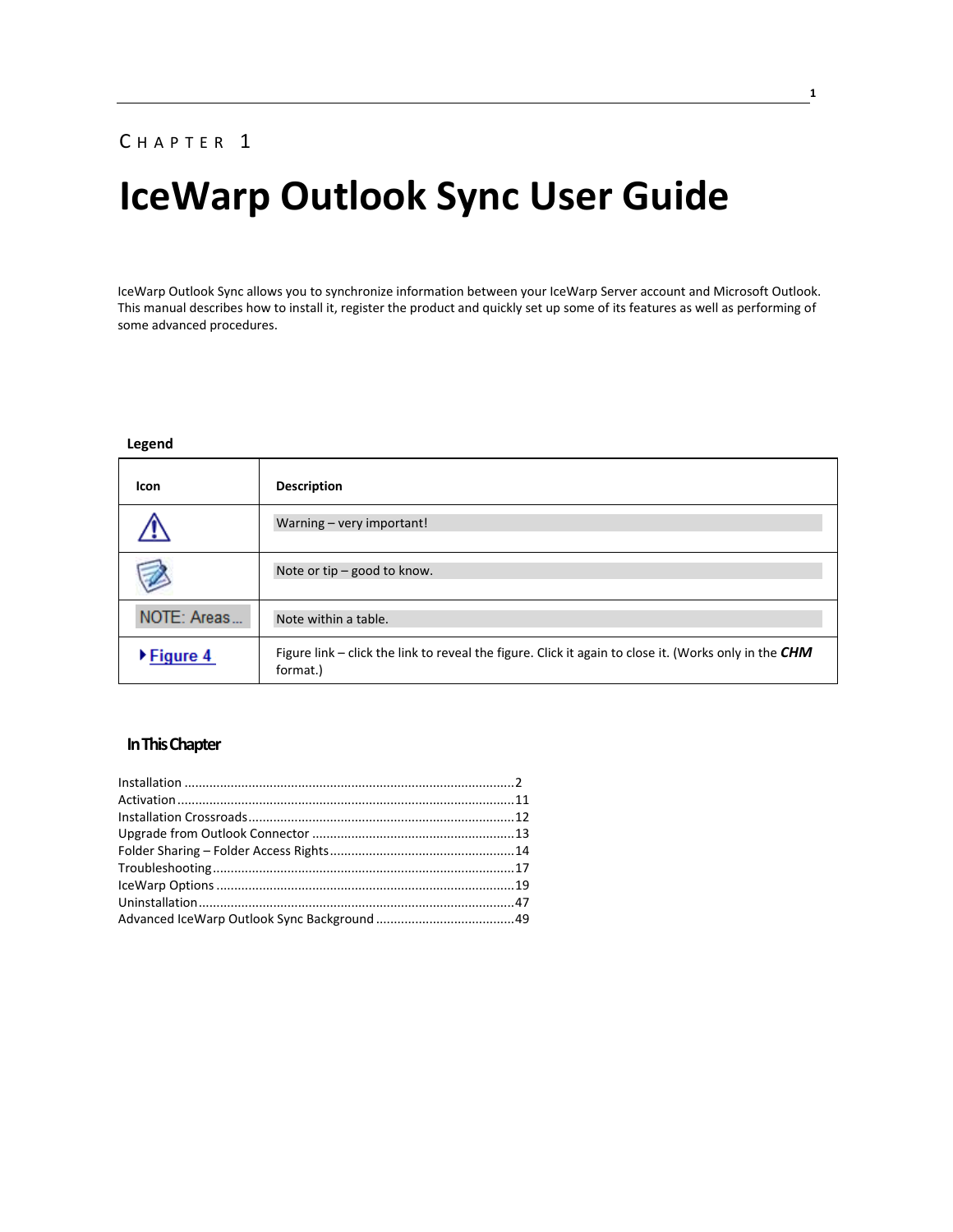## <span id="page-5-0"></span>Installation

This chapter lists installation pre-requisites and details step-by-step installation procedure.

#### **In This Chapter**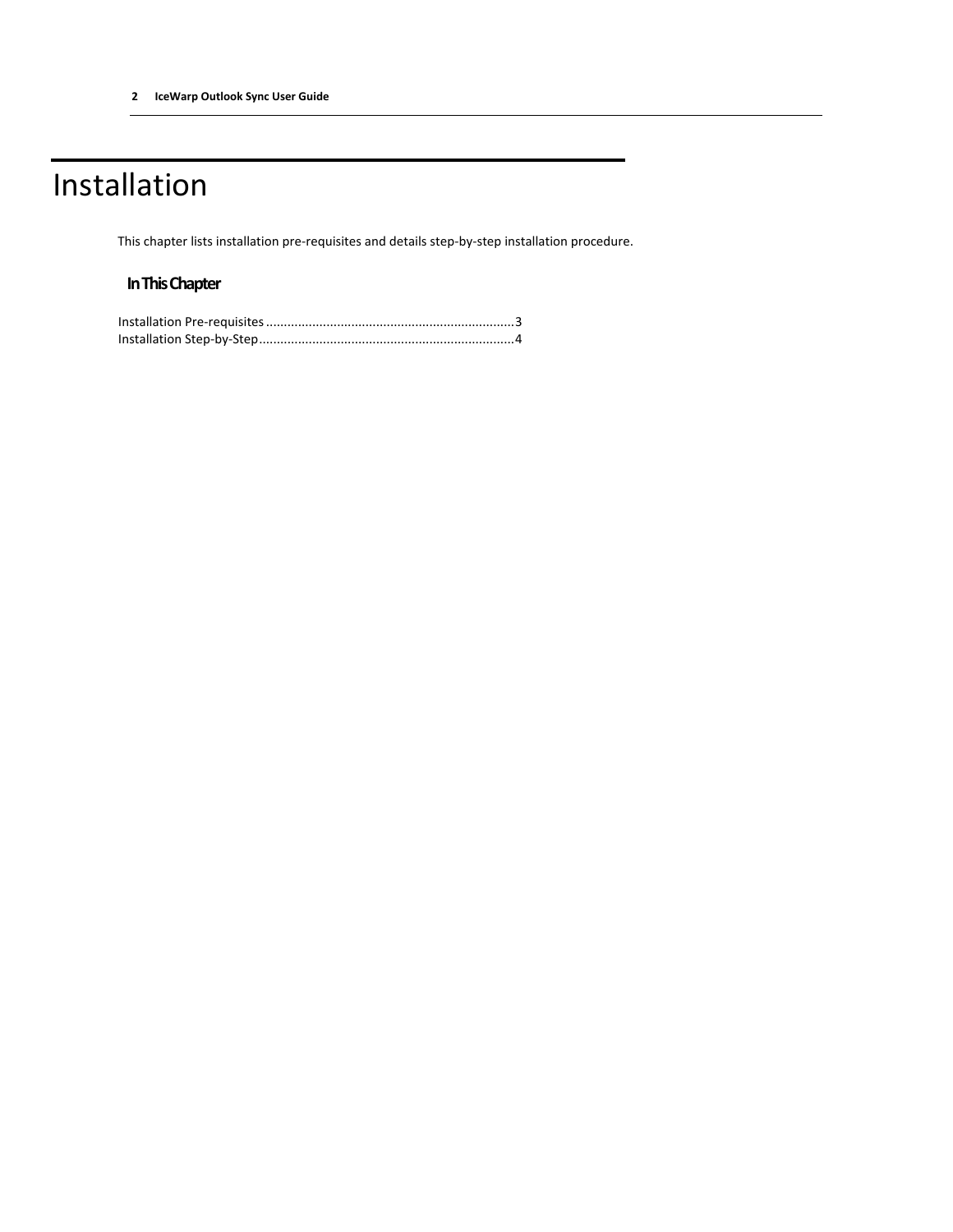### <span id="page-6-0"></span>Installation Pre-requisites

 Microsoft Outlook must be installed on the machine where you want to install IceWarp Outlook Sync, but it should not be running.



NOTE: There are times when MS Outlook appears not to be running but it actually is. You can check it by looking for OUTLOOK.EXE in the Windows Task Manager. If it is listed, shut it down (*End Task*) before you start installation.

- You should be familiar with MS Outlook.
- If using WIndows XP, you need to have Service Pack 3 installed.
- You should have your account name, password, and server name (hostname) at hand you will need these to configure your account.
- You should have downloaded the latest version of the IceWarp Outlook Sync from the IceWarp web site or from your local provider of IceWarp Server (e.g. http://mydomain.com/install/) or from the WebClient interface in the **Tools – Licenses/Integration – IceWarp Outlook Sync** section.
- You need to have installed .NET Framework version 3.5.



Even if you have .NET Framework version 4 installed, you still need to install also version 3.5.



If you intend to use the *.msi* installation file format, you do not need to look for .NET Framework as it is a part of the installation package. You will just be asked whether you want to install it.

- You need *Activation Key* for its registration, e-mailed from your administrator or available from the WebClient interface in toolbar: **Tools – Licenses/Integration – IceWarp Outlook Sync** section. This is not necessary when you will use the *SmartDiscover* feature within the installation.
- You may be required to insert your original MS Outlook installation media. Make sure that you have your original MS Outlook installation media available before you intend to change your Outlook configuration.
- IceWarp Outlook Sync will only install on systems where the user has administrative rights. The user's rights can be changed to install the IceWarp Outlook Sync and then reset to the original rights.
- Assure, you have sufficient disk space (depending on your email box size) if you are not sure, ask your server administrator what is adequate.



For smooth IceWarp Outlook Sync function, it is necessary users to install every important MS Outlook update offered by Microsoft.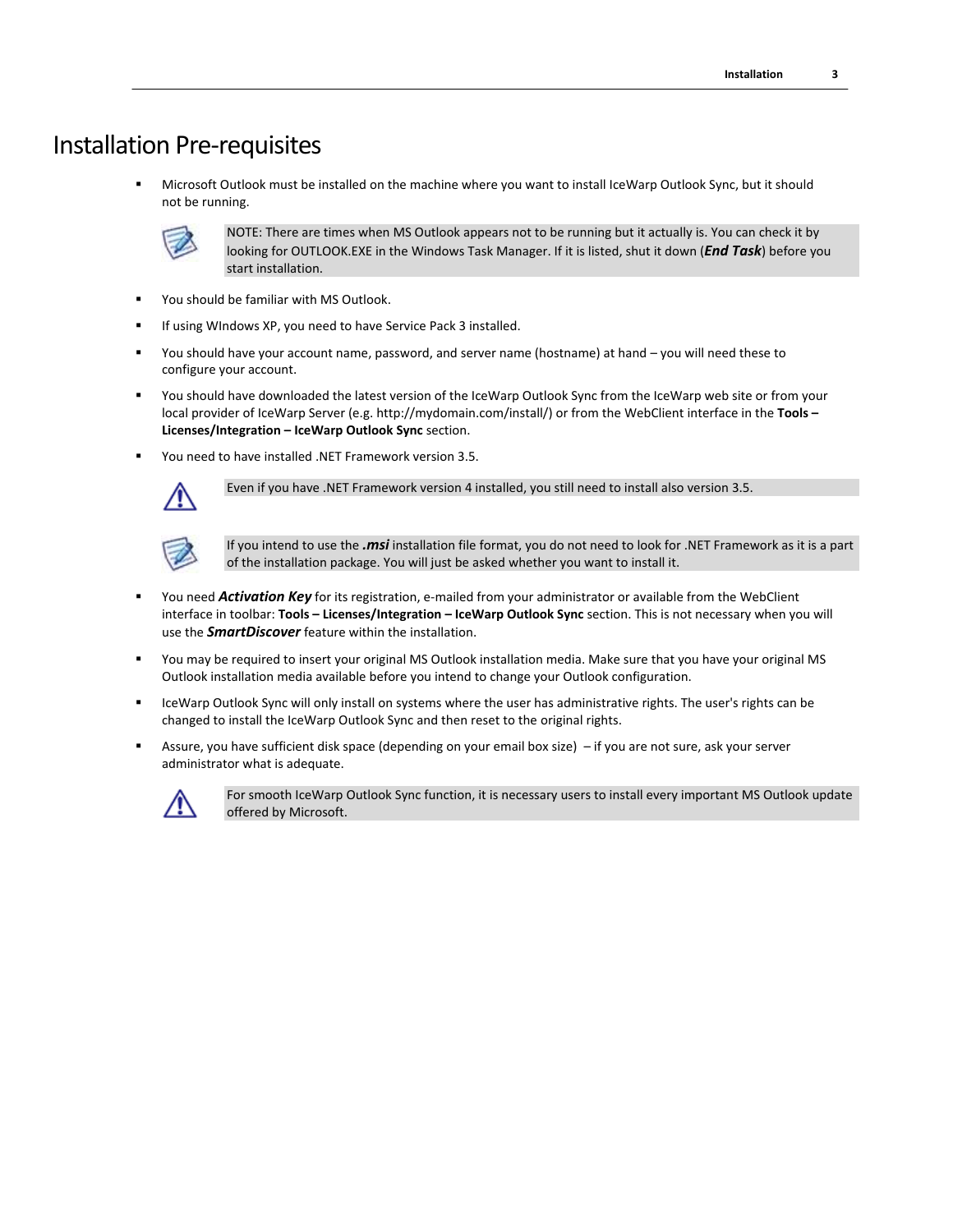## <span id="page-7-0"></span>Installation Step-by-Step

To successfully install IceWarp Outlook Sync, follow these steps:

1. Launch the latest IceWarp Outlook Sync installer. In the case you have any previous version installed, you will be offered to *Upgrade/Uninstall* it. Perform upgrade (wizard will guide you).



NOTE: There are two types of installation files available. The **.msi** file and **.exe** one. Use the **.exe** file for usual client-based installations and **.msi** one for mass installations launched from a server.

2. On the **Welcome** page, select the installation and IceWarp Outlook Sync language and click the *Next* button.

**Figure 1 – Welcome Page**

| IceWarp Outlook Sync (@ 2011 IceWarp Ltd.) | x<br>العارص                                                                                            |
|--------------------------------------------|--------------------------------------------------------------------------------------------------------|
| Icel/larp <sup>®</sup> Welcome             |                                                                                                        |
|                                            | Welcome. This installer walks you through the IceWarp Outlook Sync installation in a few simple steps. |
| Select language:                           | <b>English</b>                                                                                         |
|                                            | Cancel<br>Next >>><br><<< Back                                                                         |

- 3. On the **License confirmation** page, tick the *Accept license* box and click *Next*.
- 4. On the **Outlook version detection** page, the installer detects the version of MS Outlook you use. In the case the version is not correct, tick the *Disagree with detection* box – this will enable the *Select version* list – and select the correct one. Click *Next*. It is highly probable the detected version will be correct.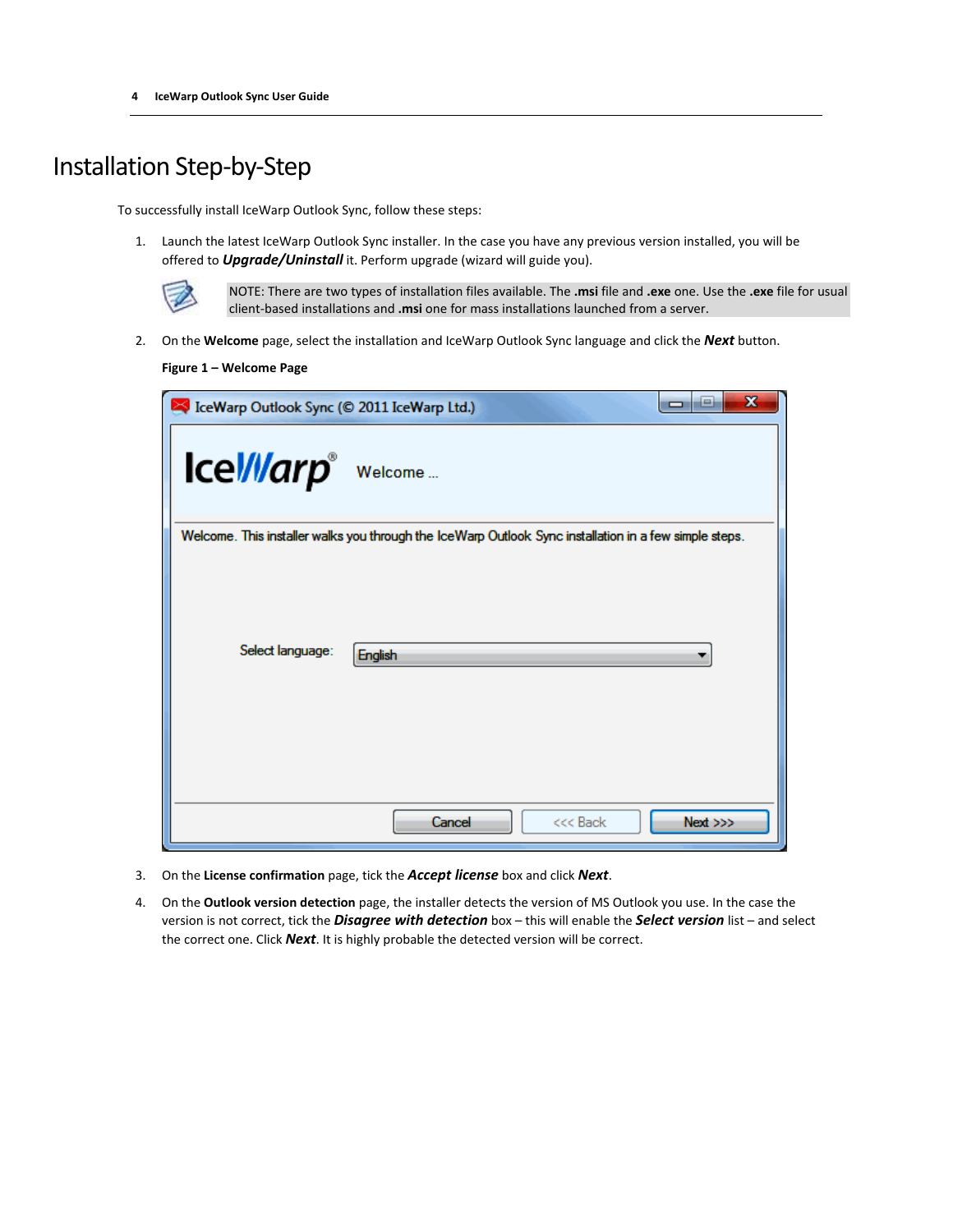```
Figure 2 – Outlook Version Detection Page
```

| IceWarp Outlook Sync (2011 IceWarp Ltd.) | x<br>i=i<br>-                                                                                                                                                                         |
|------------------------------------------|---------------------------------------------------------------------------------------------------------------------------------------------------------------------------------------|
|                                          | Icel/llarp outlook version detection                                                                                                                                                  |
|                                          | Installer has detected you have a version Outlook 2010 (64 bit). If detected version is not correct, please<br>change it in the dropdown box, otherwise please continue on next step. |
| Select version:                          | MS Outlook 2010 (64bit)<br>Disagree with detection                                                                                                                                    |
|                                          | <<< Back<br>Next >>><br>Cancel                                                                                                                                                        |

5. In the case the installer detects any required prerequisites missing, their list is shown on the **Prerequisites** page. Click the *Install* button. (Message is shown.)

These prerequisites are included in the installation package – you do not need to look for them anywhere.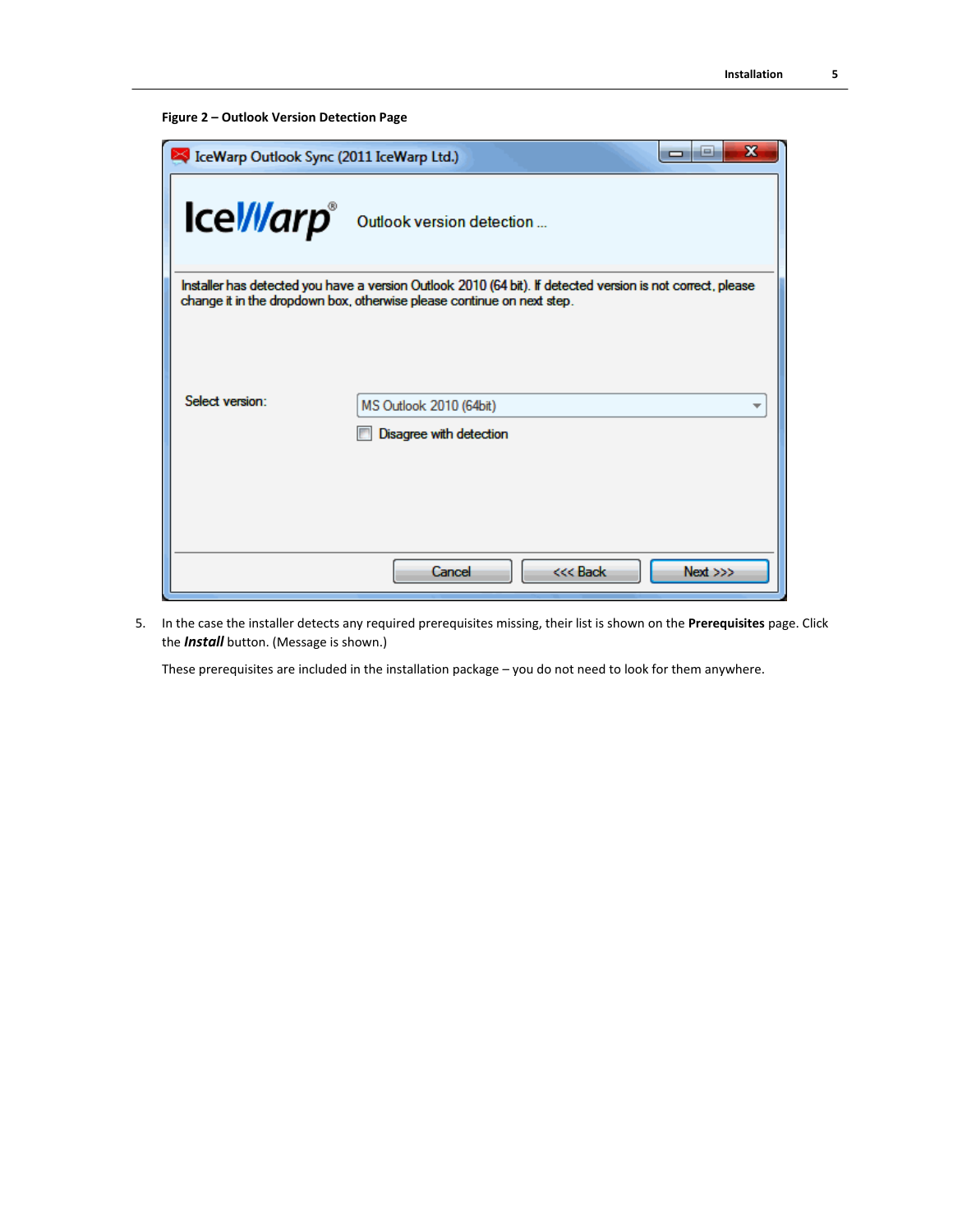#### **Figure 3 – Prerequisites Page**



6. On the **SmartDiscover** page, decide whether you want to use this feature.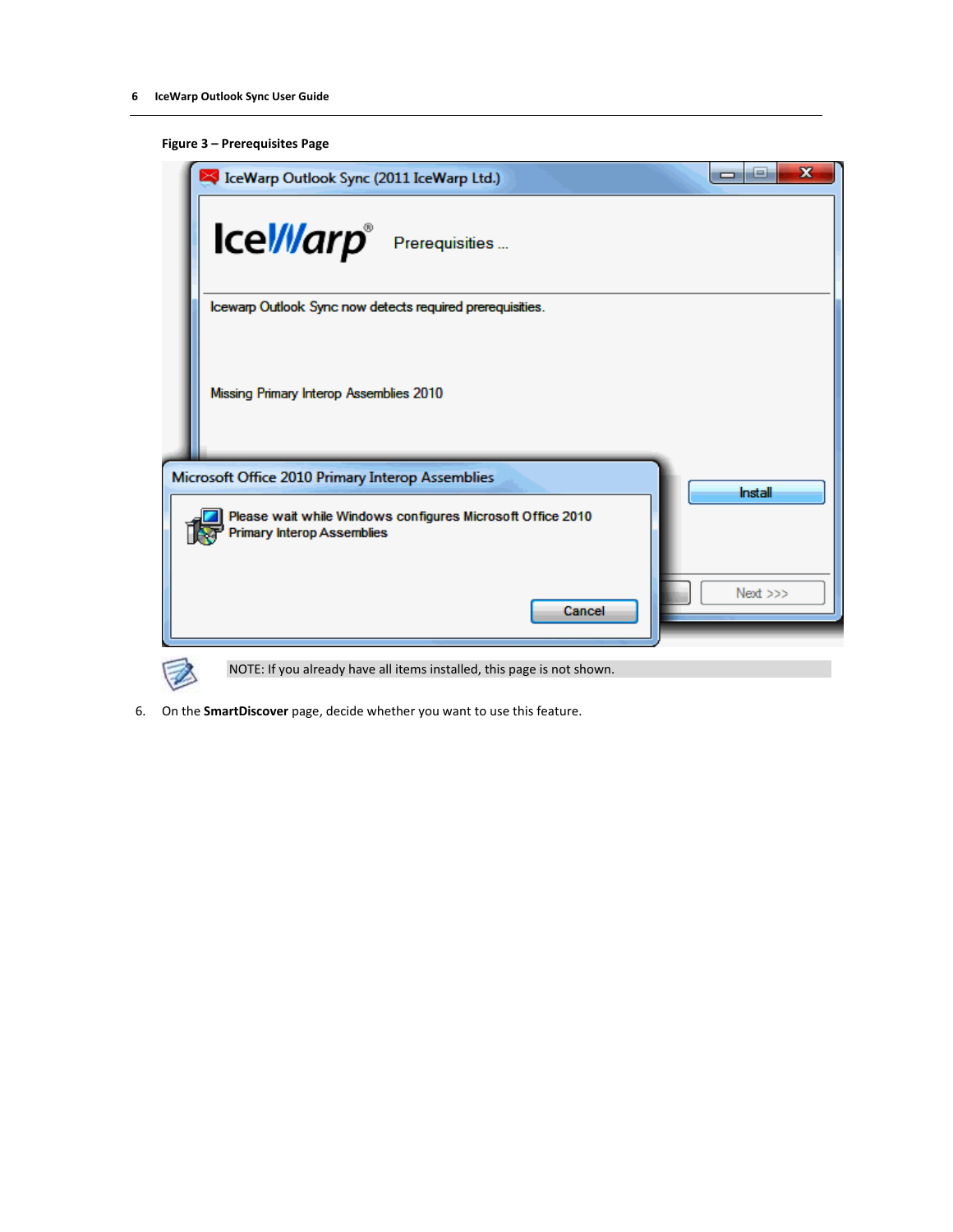```
Figure 4 – SmartDiscover Page
```

| IceWarp Outlook Sync (© 2011 IceWarp Ltd.) | $\mathbf x$<br>a Te                           |
|--------------------------------------------|-----------------------------------------------|
| Icel/larp <sup>®</sup> SmartDiscover       |                                               |
| Fmail address:                             | john.doe@icewarp.com                          |
| Password:                                  | <br>Skip SmartDiscover and configure manually |
|                                            |                                               |
|                                            | $Next \gg$<br>Cancel<br><<< Back              |

#### **SmartDiscover – YES**

i. Fill in the *Email address* and *Password* fields and click *Next*. The installer will obtain all information needed from the server.

ii. In the next step, the **License activation** dialog is shown. If you have a license for IceWarp Outlook Sync on the server, click *Yes*. If not or if you want to use IceWarp Outlook Sync within the scope of 30 day trial period first, click *No*.

You will proceed to the **Outlook Profile** page with its fields filled in. Also fields on the **Incoming Server** and **Outgoing Server** pages will be filled in. Just check that values are correct and click *Next*.

#### **Figure 5 – License Activation Dialog**

| License activation                                                                                                                                                                                                                     |  |
|----------------------------------------------------------------------------------------------------------------------------------------------------------------------------------------------------------------------------------------|--|
| Setup will attempt to activate the product automatically.<br>Skipping the activation will give you 30 days of free trial,<br>but you will need to activate the license later. Do you<br>wish to activate your license on this machine? |  |
| Рs                                                                                                                                                                                                                                     |  |

#### **SmartDiscover – NO**

- i. Tick the *Skip SmartDiscover and continue manually* box and click *Next*.
- 7. On the **Outlook Profile** page, fill in the *Profile name*, your *Email address* and *Display name* fields. Click *Next*.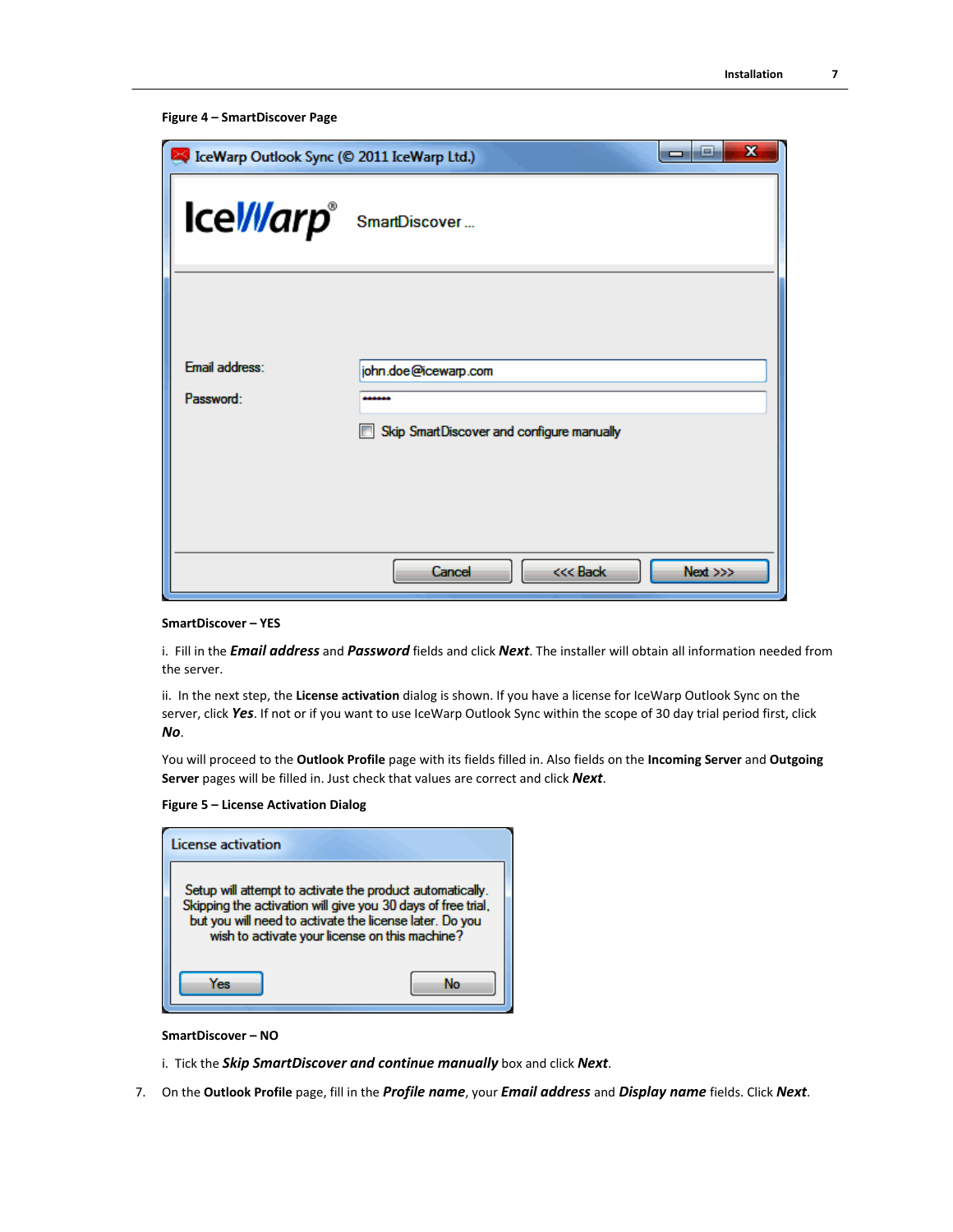|  | Figure 6 - Outlook Profile Page |  |  |
|--|---------------------------------|--|--|
|--|---------------------------------|--|--|

| IceWarp Outlook Sync (© 2011 IceWarp Ltd.) | $\mathbf x$<br>نعادها      |  |
|--------------------------------------------|----------------------------|--|
| Icel/larp outlook Profile                  |                            |  |
| Profile name:                              |                            |  |
| Sync                                       |                            |  |
| Email address:                             |                            |  |
| dias.bart@icewarp.com                      |                            |  |
| Display name:                              |                            |  |
| <b>Bartolomeo Dias</b>                     |                            |  |
|                                            |                            |  |
|                                            |                            |  |
|                                            |                            |  |
|                                            | Cancel<br><<< Back<br>Next |  |

8. On the **Incoming server** page, enter your *Username*, *Password* and email server *Hostname* (or IP address). By default, the *Port* number is 143.

In the case the secured connection is used (https), tick the *Use secured layer* box (the *Port* number is 993).

To test the entered values, you can click the *Test settings* button. The positive answer is desirable. Click *Next*.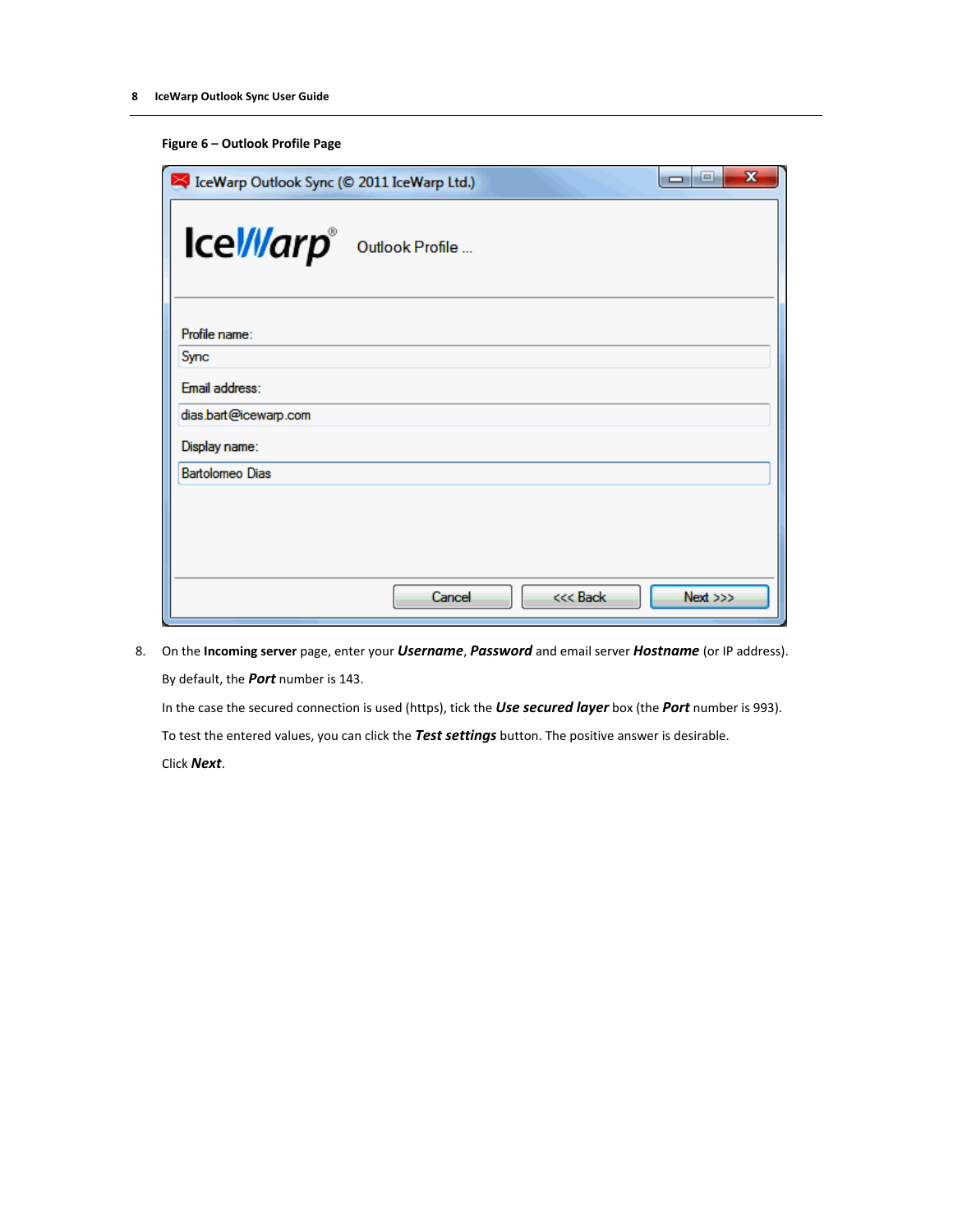```
Figure 7 – Incoming Server Page
```

| Outlook Connector Setup (2011 IceWarp Ltd.) | x<br>o<br>—                                    |
|---------------------------------------------|------------------------------------------------|
|                                             | Icel/llarp outlook Connector login credentials |
| <b>Incoming server</b>                      |                                                |
| Usemame:                                    | dias bart                                      |
| Password:                                   |                                                |
| Hostname:                                   | mail server com                                |
| Port:                                       | 143<br>≑                                       |
|                                             | Use secured layer                              |
|                                             | Test settings                                  |
|                                             | $8$ Back<br>Cancel<br>Next                     |

9. On the **Outgoing server** page, if the same server is used for outgoing emails, tick the *Same as incoming* box. For *Port* numbers, see lower.

In the case of a different server, enter your *Username*, *Password* and email server *Hostname* (or IP address).

By default, the *Port* number is 25.

In the case the secured connection is used (https), tick the *Use secured layer* box (the *Port* number is 465).

To test the entered values, you can click the *Test settings* button. The positive answer is desirable.

Click *Next*.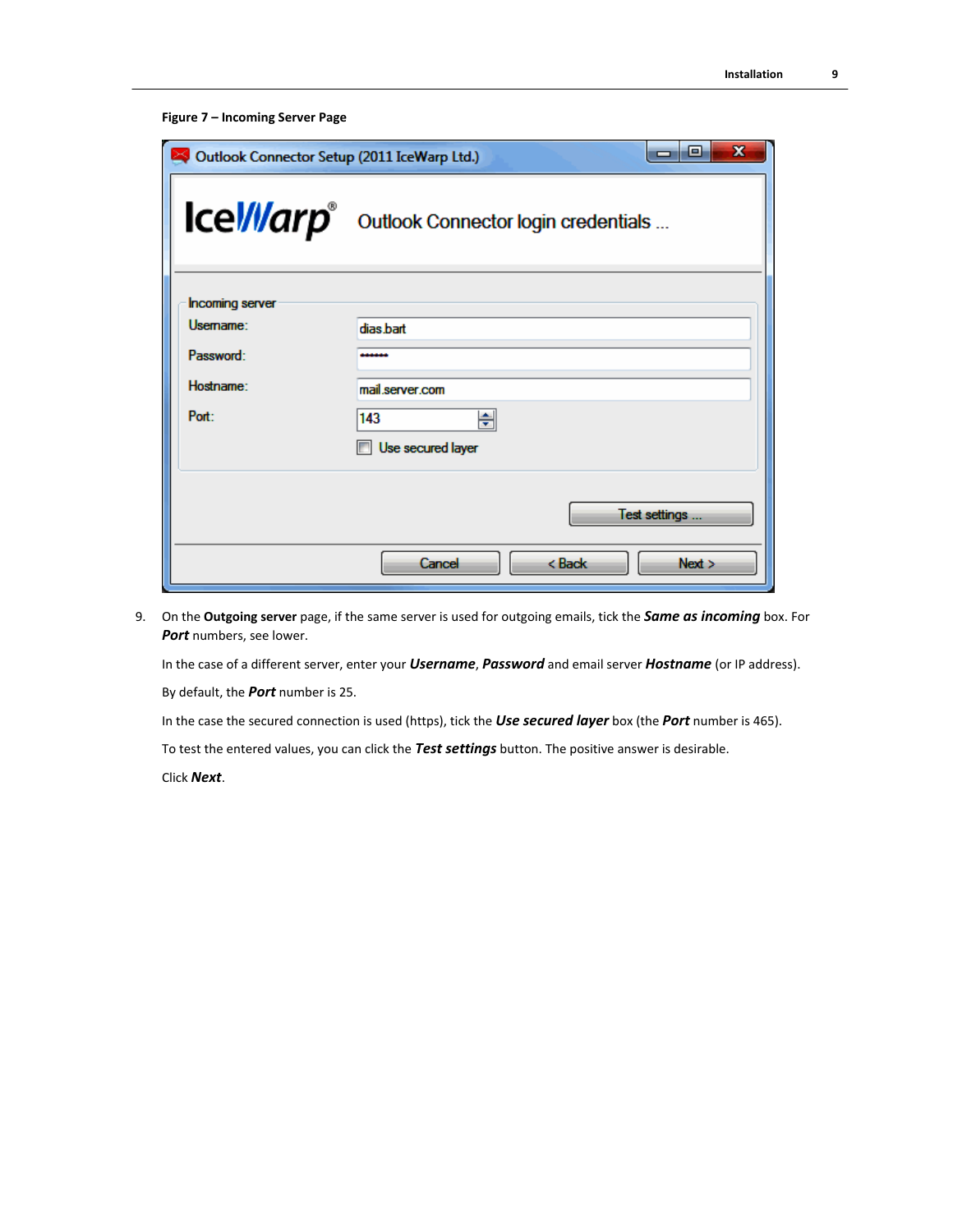|  |  | Figure 8 - Outgoing Server Page |
|--|--|---------------------------------|
|--|--|---------------------------------|

| x<br>e<br>Outlook Connector Setup (2011 IceWarp Ltd.)<br>- |                                                |  |  |
|------------------------------------------------------------|------------------------------------------------|--|--|
|                                                            | Icel/llarp outlook Connector login credentials |  |  |
| <b>Outgoing sever</b>                                      |                                                |  |  |
| Usemame:                                                   | dias.bart                                      |  |  |
| Password:                                                  | .                                              |  |  |
| Hostname:                                                  | mail server.com                                |  |  |
| Port:                                                      | 25<br>♦                                        |  |  |
|                                                            | Use secured layer<br>Same as incoming          |  |  |
|                                                            | Test settings                                  |  |  |
|                                                            | < Back<br>Cancel<br>Next >                     |  |  |

- 10. On the **Select installation folder** page, the default installation folder is shown. If you want to change it, click the *Select* button and browse for the wished location. Click *Next*.
- 11. On the **Installation in progress** page, wait for the *Installation finished* message and click *Next*.
- 12. On the **Installation summary** page, click the *Finish* button to complete the installation.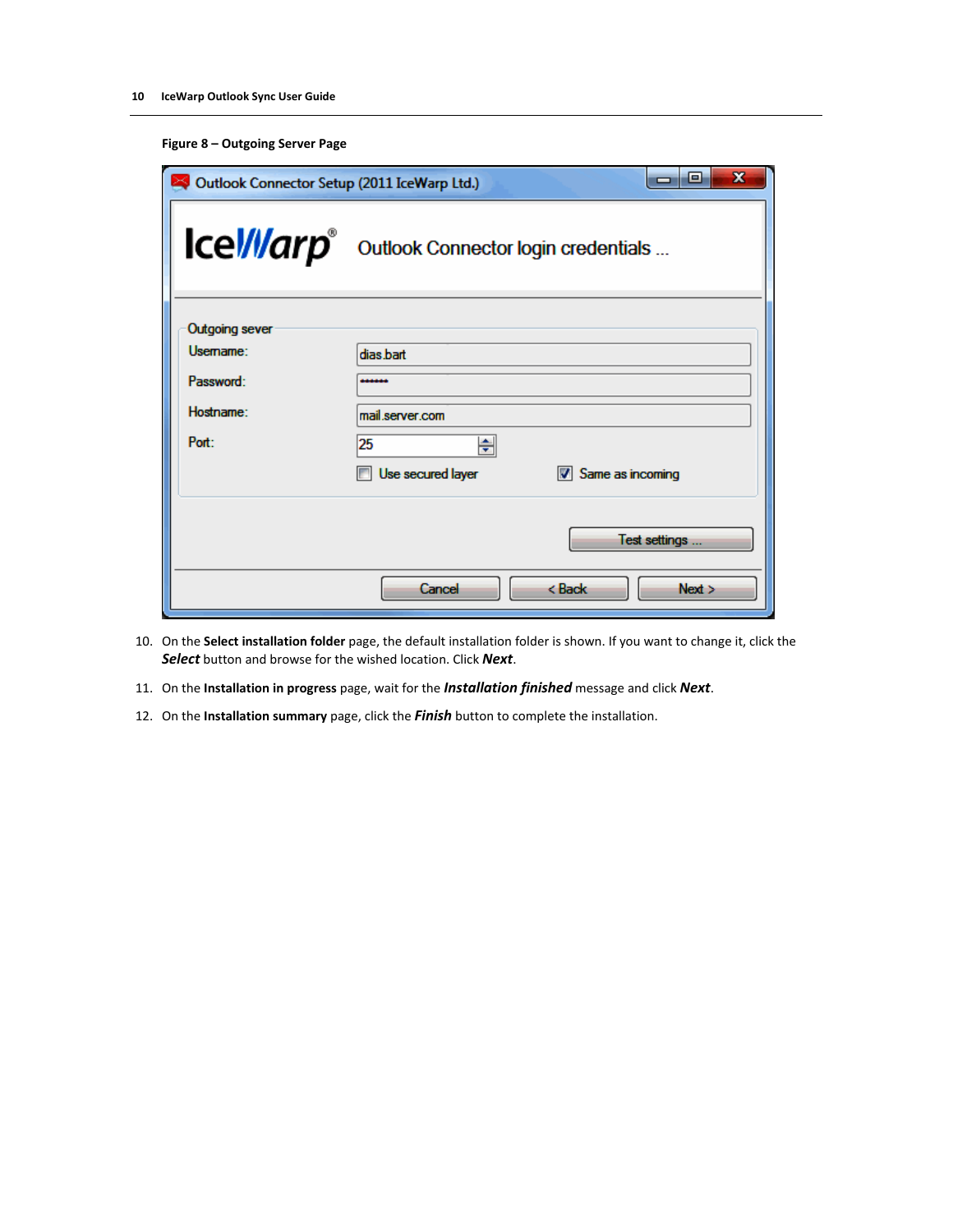## <span id="page-14-0"></span>Activation

After a successful installation, IceWarp Outlook Sync works in 30 day evaluation mode and will stop working if not activated before the evaluation period expires. To activate your license, have your activation key ready and proceed to the **IceWarp License** (on page [24\)](#page-27-0) chapter for more information.

To check your license validity, select the **Add-Ins** tab **– Settings** button **– License** tab. See the **Settings** (on page [28\)](#page-31-0) chapter – **License** section.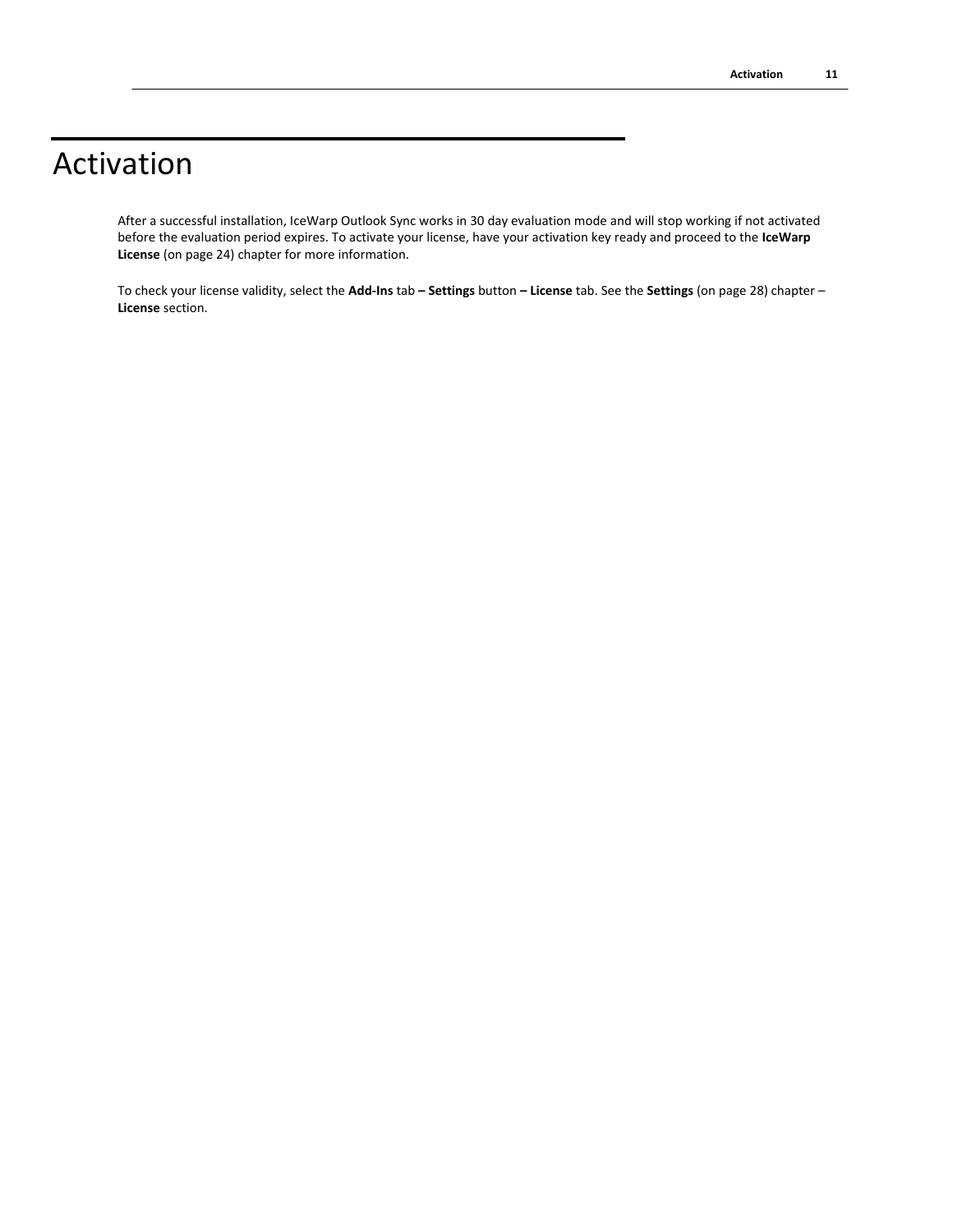## <span id="page-15-0"></span>Installation Crossroads

This chapter describes possibilities how to "connect" IceWarp Outlook Sync with an email account and provides links to detailed procedures.

#### **During IceWarp Outlook Sync Installation**

This possibility allows you to connect IceWarp Outlook Sync with an existing account during IceWarp Outlook Sync installation. The whole procedure is described in the **Installation Step-by-Step** (on pag[e 4\)](#page-7-0) chapter.



NOTE: This existing account has to be of the IMAP or POP3/IMAP type.

#### **After "No Profile" IceWarp Outlook Sync Installation**

Mass or command line installations can be performed as "no profile" ones. It means that IceWarp Outlook Sync is installed but "Sync type" profile is not created. After this installation you can bind IceWarp Outlook Sync with an existing Outlook profile. Find detailed description in the **Bind this Profile with Server Account** (on pag[e 44\)](#page-47-0) chapter.

#### **After Upgrade – Backup Data Import**

This method is suitable either after upgrade from any previous "connector/sync" version or when you want to import a backup pst file. Procedures are described in the **Upgrade from Outlook Connector** (on pag[e 13\)](#page-16-0) chapter and **Import of .pst Backup File** (on pag[e 13\)](#page-16-1) one.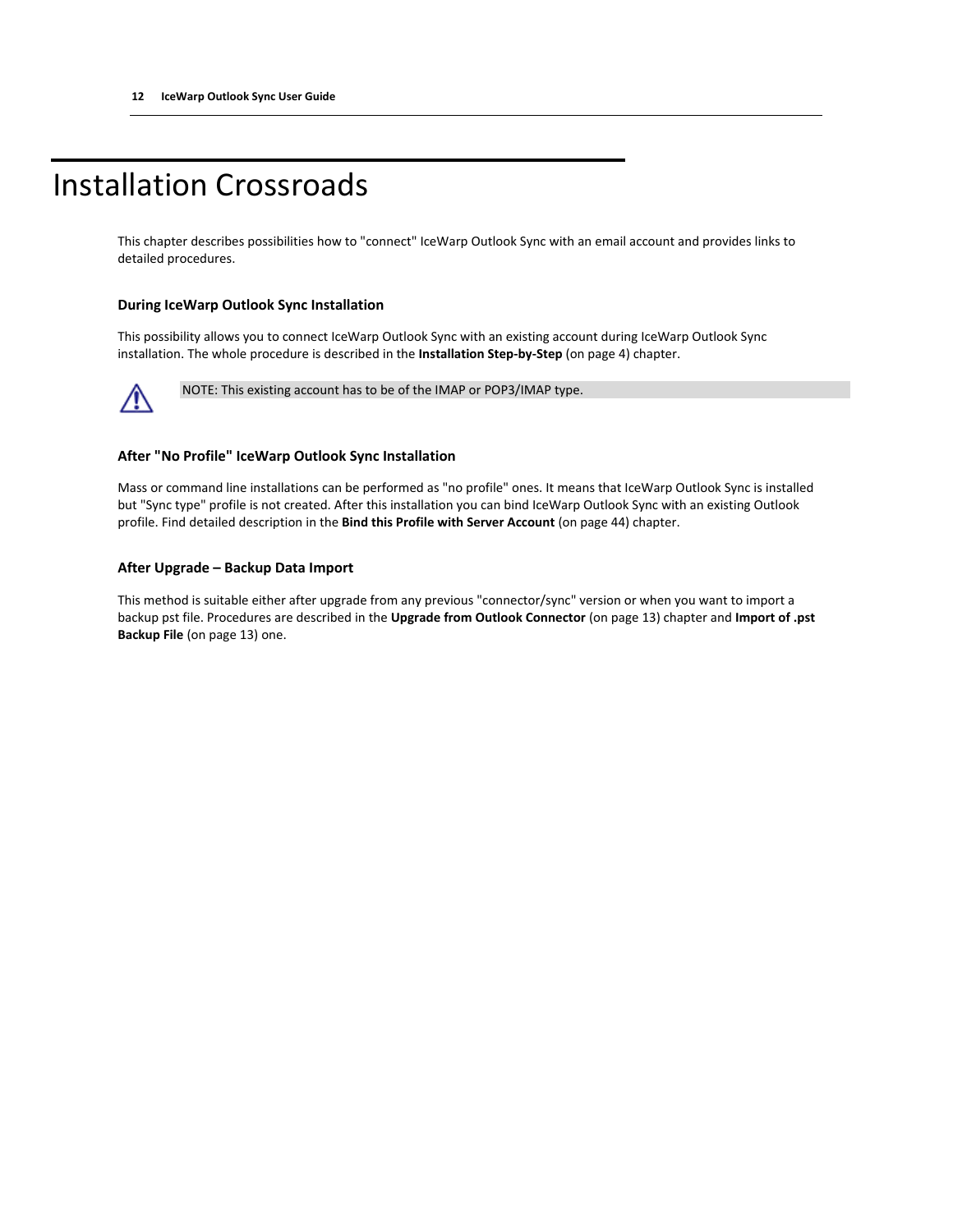## <span id="page-16-0"></span>Upgrade from Outlook Connector

Actually, a "plain" upgrade is not available. The recommended way is to uninstall MS Outlook Connector, install IceWarp Outlook Sync, and activate the new license using the activation key. The activation key is the same as before, available from IceWarp WebClient or e-mailed from your administrator.



All user's data will be re-downloaded from the server to the new profile.

Follow these steps:

- 1. Uninstall Outlook Connector via **Control Panel – Programs and Features – Uninstall or change a program**, then install IceWarp Outlook Sync (see the **Installation Step-by-Step** (on page [4\)](#page-7-0) chapter). This will create a new profile. All data then will be re-downloaded from the server to a new **pst** file.
- 2. To preserve an existing **pst** file, you need to back it up before un-installing (this is rather for someone who never used a Connector or stopped using it). Then run the IceWarp Outlook Sync installer – it will guide you to create a new Outlook profile.
- 3. If you wish to import data from your existing profile, mind not to name the new IceWarp Outlook Sync profile with the same name as the old one, as the old one would be deleted if names match.

#### **In This Chapter**

[Import of .pst Backup File.](#page-16-1)..................................................................... [13](#page-16-1)

## <span id="page-16-1"></span>Import of .pst Backup File

You may want to import data from the old MS Outlook profile to the new IceWarp Outlook Sync one using Outlook features for this (**File – Open – Import – Import from another program or file – Outlook Data File (pst)**). During this import, you can select folders that are to be imported – the old ones that do not exist on the server. In the case you will import the whole structure (including currently existing folders), folder items can be duplicated.



To avoid data duplication it is really easier to give up on importing and just uninstall, create a new profile and let it synchronize all data from the server. Outlook import feature can deal with import duplicities, but it is not sure, it will be 100% successful.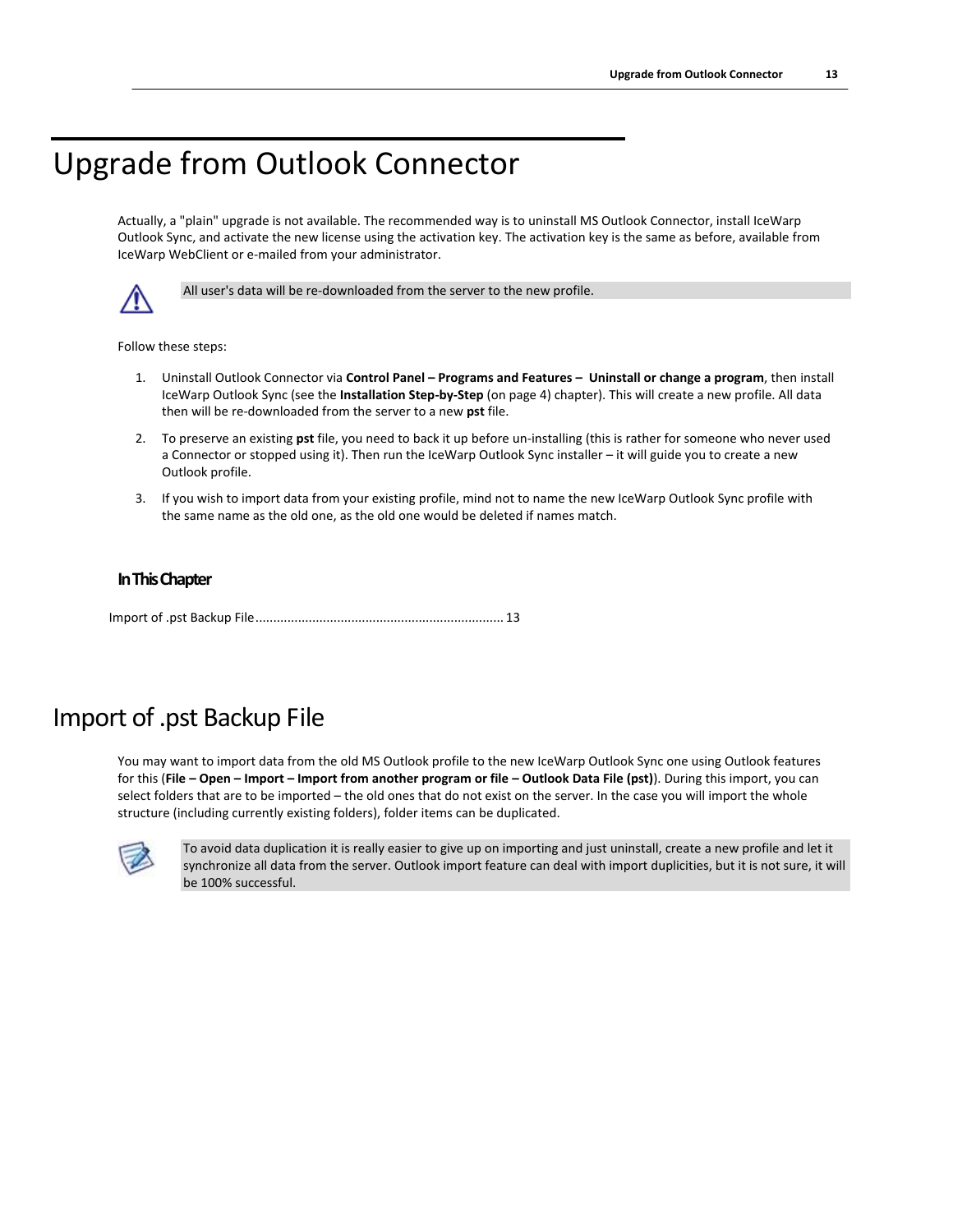## <span id="page-17-0"></span>Folder Sharing – Folder Access Rights

You may want to share some of your IceWarp Outlook Sync folders to other users. To do it, follow these steps:

1. In the MS Outlook folder tree, select the folder you want to share, right-click it and select the *Folder Access Rights* item.





The **Folder Access Rights dialog** opens.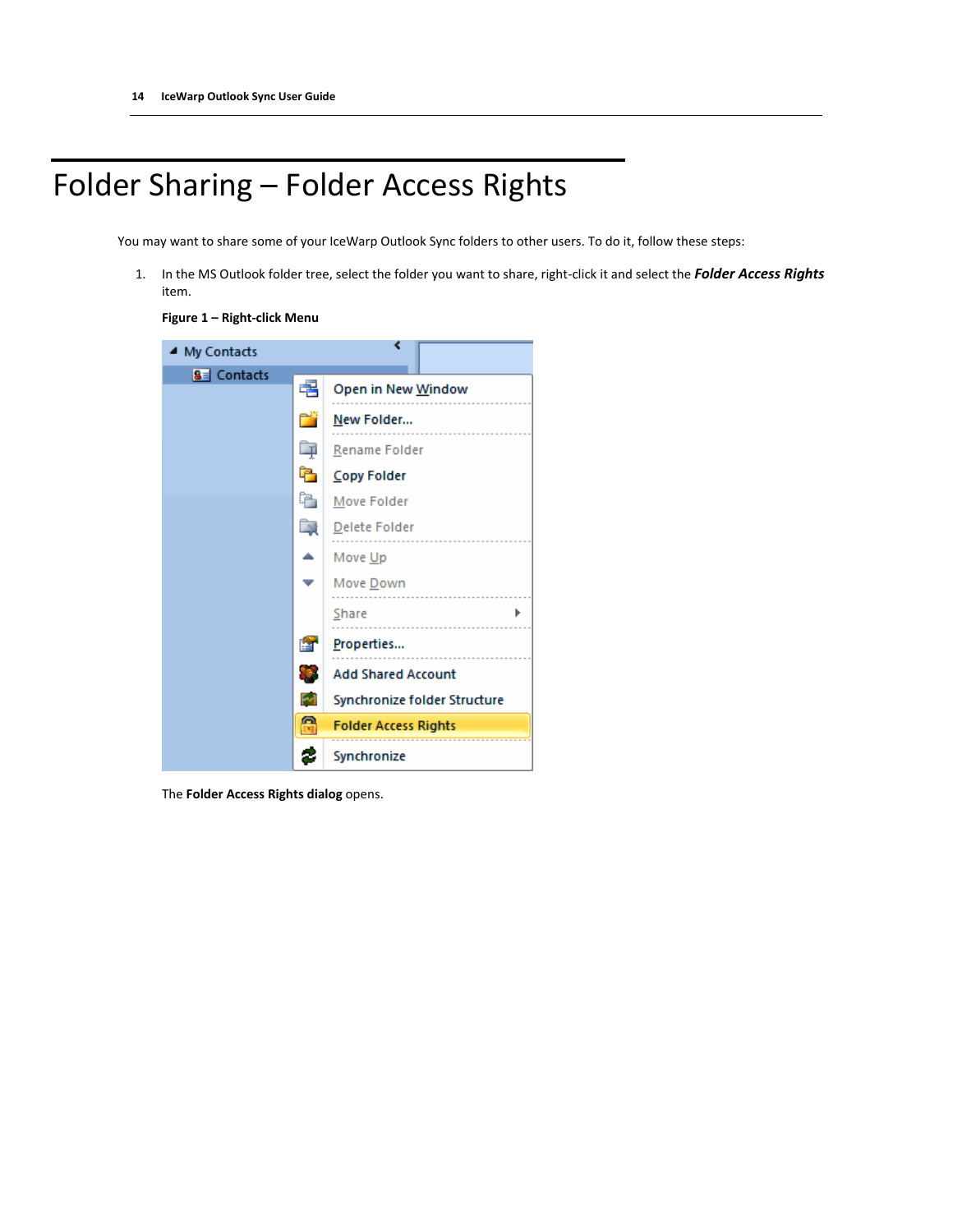|  |  |  | Figure 2 - Folder Access Rights Dialog |  |  |
|--|--|--|----------------------------------------|--|--|
|--|--|--|----------------------------------------|--|--|

| $\mathbf{x}$<br>ا دا<br>Folder Access Rights (Contacts) [Inheritted] |                           |  |  |
|----------------------------------------------------------------------|---------------------------|--|--|
| anyone                                                               |                           |  |  |
| None<br>Remove<br>Add                                                |                           |  |  |
| Administer<br>User is able to change permissions for this folder     |                           |  |  |
| <b>t</b> tems                                                        | <b>Folders</b>            |  |  |
| Read                                                                 | <b>Read</b>               |  |  |
| Write                                                                | <b>Nrite</b>              |  |  |
| <b>Modify</b>                                                        | Delete<br><b>Resident</b> |  |  |
| Delete                                                               |                           |  |  |
| Ok<br>Close<br>Inherit                                               |                           |  |  |

2. In the **Folder Access Rights** dialog, click the *Add* button. The **Select Users** dialog opens.

**Figure 3 – Select Users Dialog**

| $\mathbf x$<br>E<br><b>Select Users</b>      |
|----------------------------------------------|
| Suggested contacts                           |
| Search:                                      |
| alex@icewarpdemo.com                         |
| jakub@icewarpdemo.com                        |
| jozka@icewarpdemo.com                        |
| lukas@icewarpdemo.com                        |
| michal@icewarpdemo.com                       |
| pavel@icewarpdemo.com                        |
|                                              |
| Selected:                                    |
| alex@icewarpdemo.com, lukas@icewarpdemo.com, |
|                                              |
| Ok<br>Select<br>Cancel                       |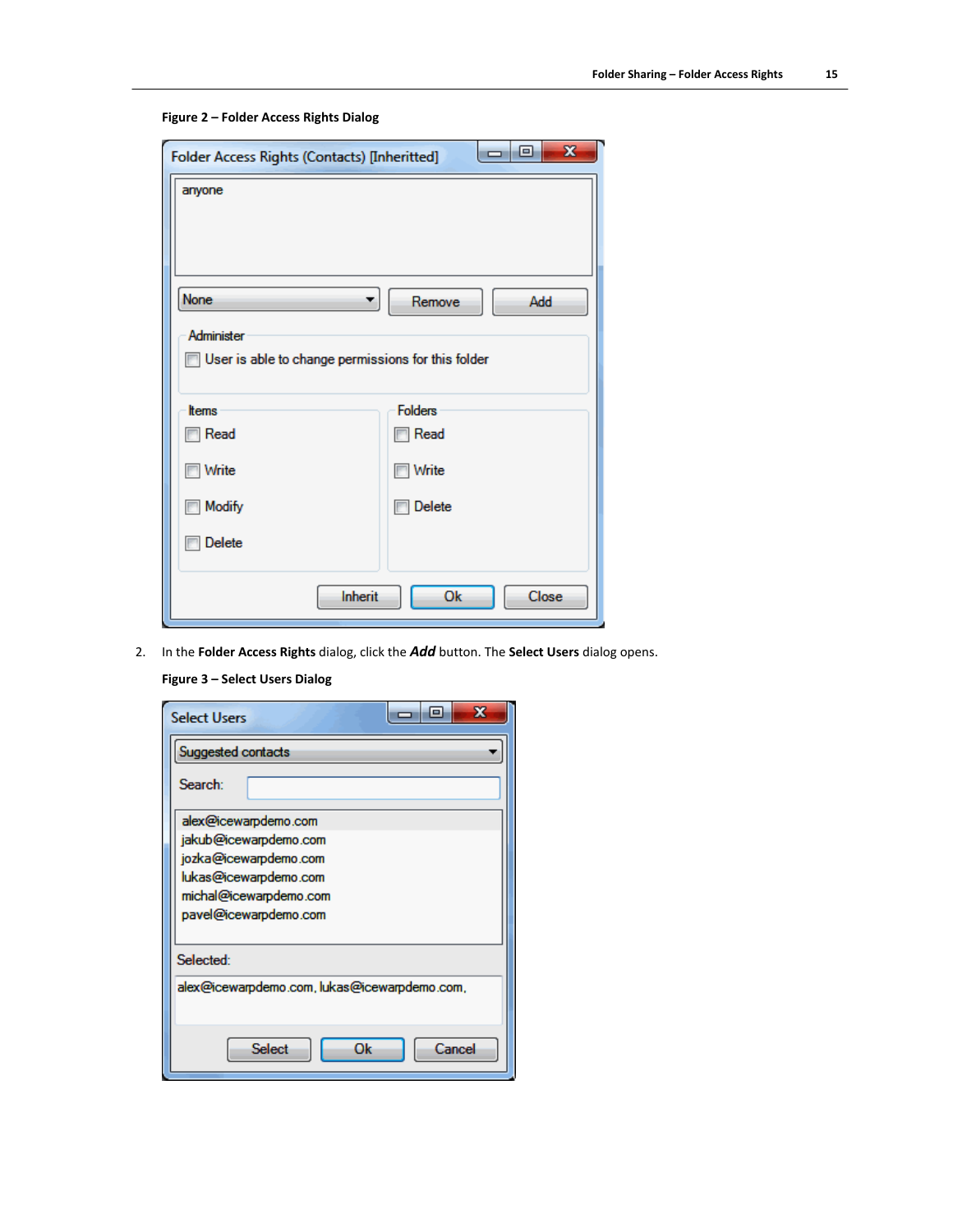- 3. In the **Select Users** dialog, highlight a user and click the *Select* button to place this user to the *Selected* field. Click *OK*.
- 4. In the **Folder Access Rights** dialog, select access rights for individual users for both *Items* and *Folders*.

You can either select a combination from a list (*All, Read, Write, None, Custom*) – in this case, these access rights apply for both *Items* and *Folders* – or tick the individual check boxes. For access rights description, see the table below. Click *OK*.

5. Repeat steps #3 and 4 for other wished users.

NOTE: You may want to share whole your account. In this case, right-click the account name and select the *Account Access Rights* item. Continue with step #2.



NOTE: Do not set any rights for *Anyone* unless you want to grant access to all server users.

NOTE: To remove access rights, select a user in the **Folder Access Rights** dialog, click the *Remove* button and click *OK*.

| <b>Access Right</b> | <b>Description (Item/Folder)</b>                                                    |
|---------------------|-------------------------------------------------------------------------------------|
| Administer          | Full rights including the one to change permissions for this folder.                |
| Read                | Right to see items in the folder / folder itself respectively.                      |
| Write               | Right to create/add new items into the folder / create new subfolders respectively. |
| Delete              | Right to delete items included in the folder / delete subfolders respectively.      |
| Modify              | Right to modify items in the folder.                                                |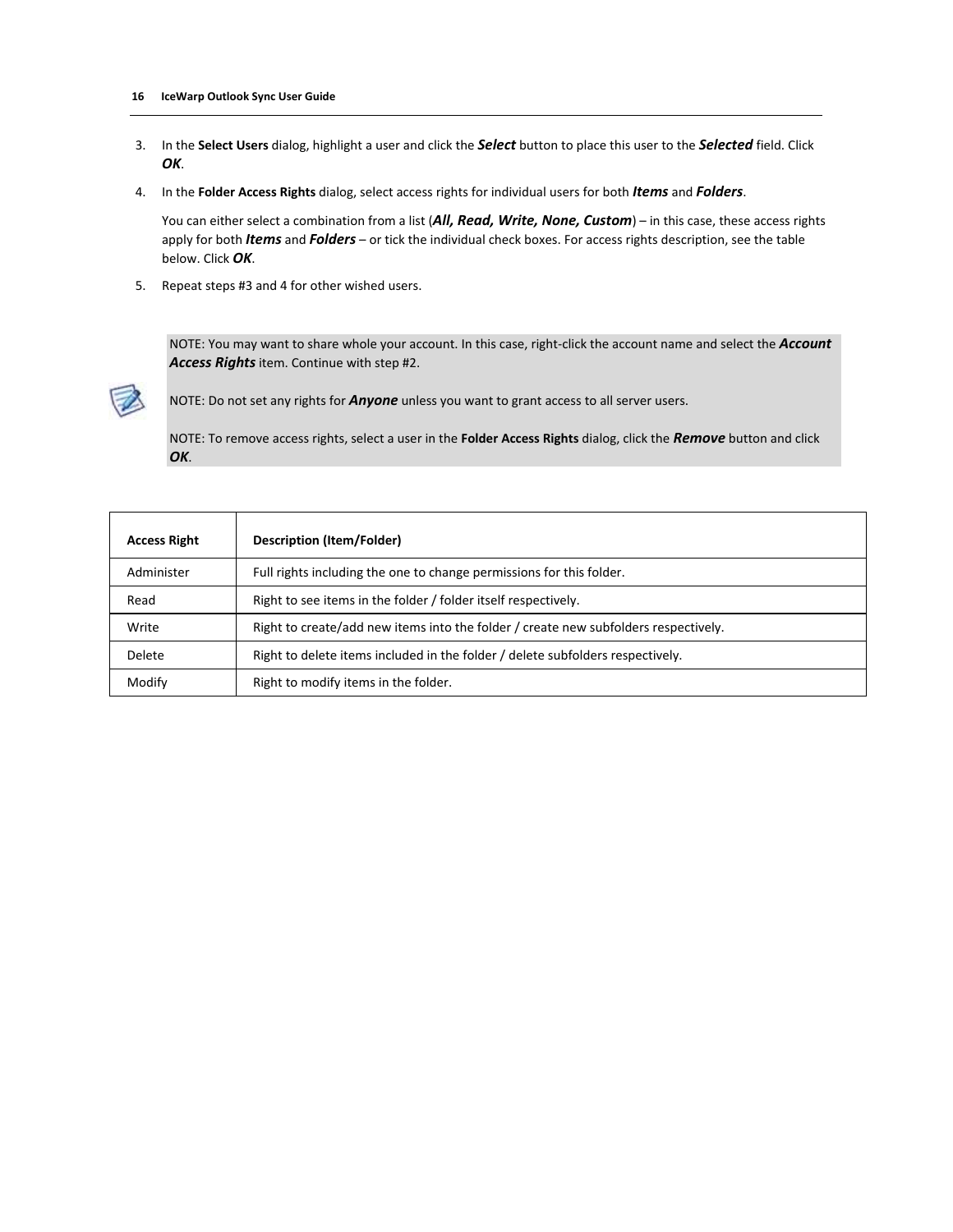## <span id="page-20-0"></span>Troubleshooting

### IceWarp Outlook Sync versus AntiVirus

In some cases, folder synchronization can last minutes. This is caused by an antivirus that checks incoming messages. During this time IceWarp Outlook Sync waits for an IMAP server response. If the situation occurs (it is not too often), you will see a message similar to this one:

| Synchronization                                  | $\overline{\mathbf{x}}$<br>▣ |
|--------------------------------------------------|------------------------------|
| Synchronizing folder Calendar                    |                              |
| Obtaining remote changes Getting folder contents |                              |
|                                                  | Cancel                       |
|                                                  |                              |
|                                                  |                              |
|                                                  |                              |
|                                                  |                              |
|                                                  |                              |
|                                                  |                              |

#### **Solution**

To resolve this problem, disable email checking in your desktop antivirus program. As your IceWarp Server provides this service too, you need not to be afraid of doing this.

You may want to have your outgoing messages checked by your antivirus program because it attaches a short message to them to ensure recipients that messages are safe.

It is possible as outgoing messages check does not cause synchronization delays. You can disable only incoming messages check, provided that your antivirus program supports it.

### Missing Installation Prerequisite File(s)

During an Outlook Sync launch, you may obtain an error message announcing that some file (library etc.) is missing. This situation can be caused by incomplete or corrupted update of your operating system (or e. g. Service Pack 3 in the case you are using Windows XP).

#### **Solution**

Download the appropriate file and place it to the correct directory. If the problem persists, contact your administrator.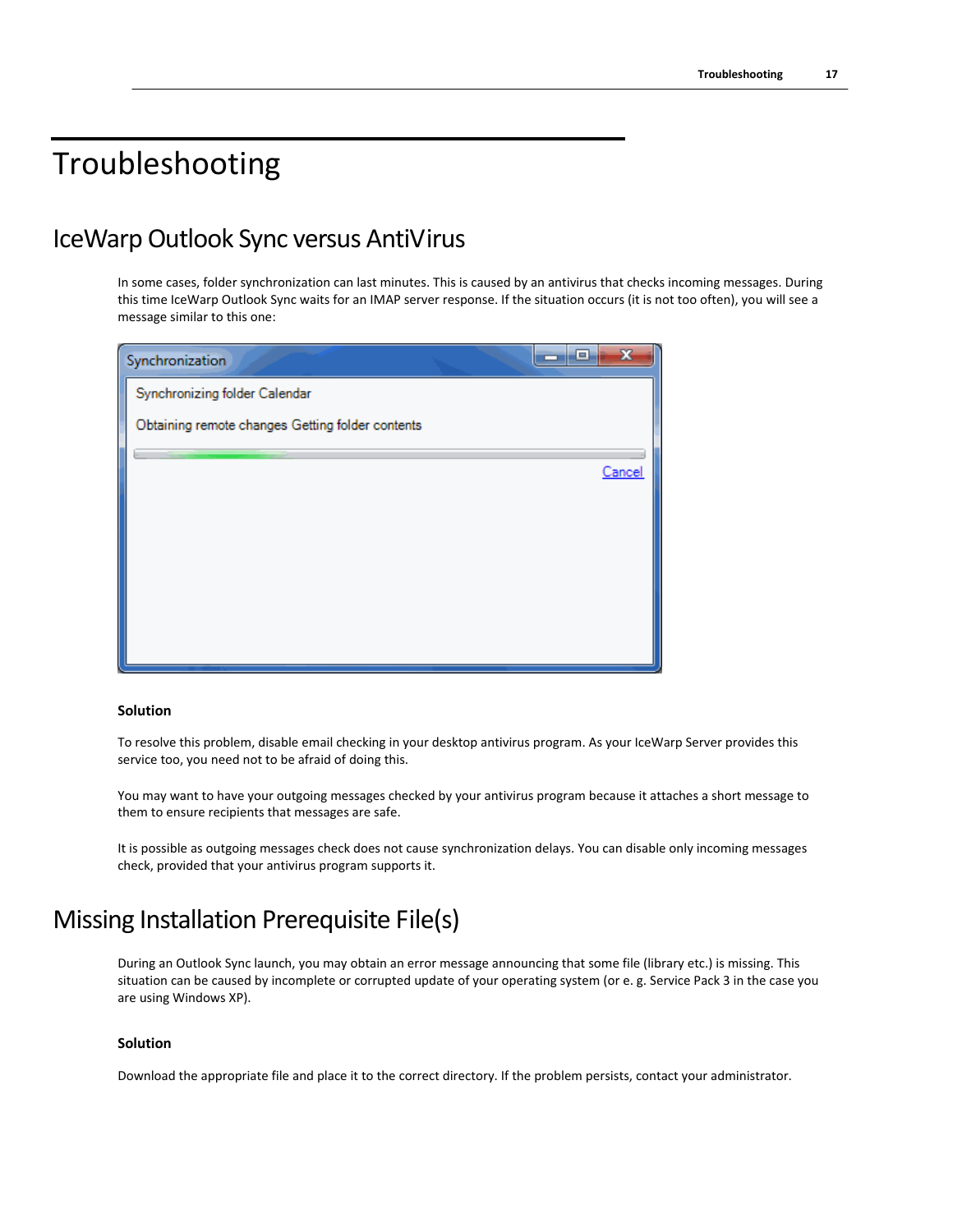## Vista Installation Issue

You can obtain the *Insufficient Rights* error message when installing IceWarp Outlook Sync under Windows Vista.

#### **Solution**

It is necessary to run installation as *Administrator* or within an account with administrator permission.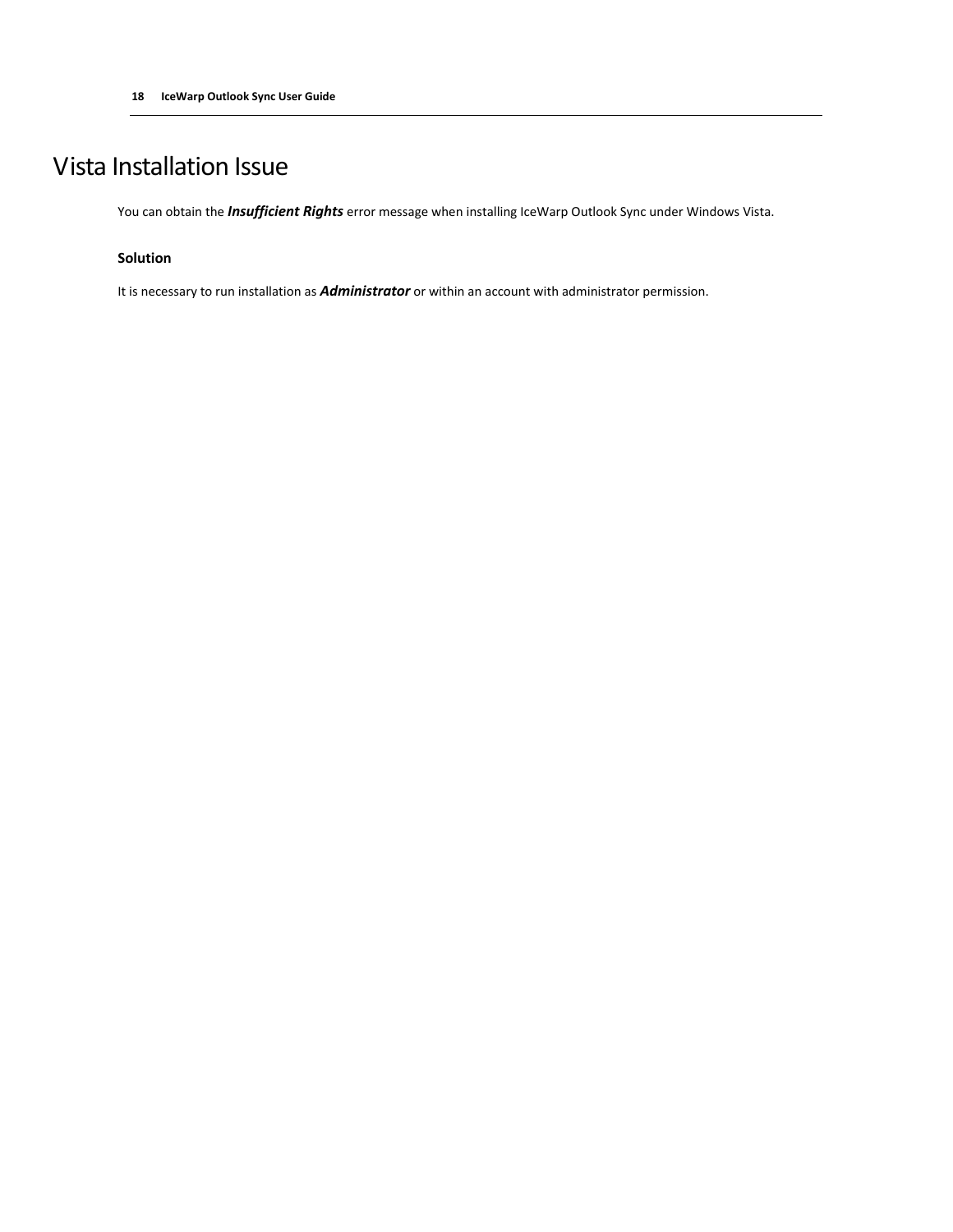## <span id="page-22-0"></span>IceWarp Options

After a successful installation, a new tab appears in the main menu of MS Outlook. Its name is **Add-Ins**. This is the place where to manage IceWarp Outlook Sync settings.



In the case IceWarp Outlook Sync is not bound with any existing profile, this tab is different:



NOTE: In the case you use MS Outlook 2007, find these options under the **Tools** main menu item.

#### **In This Chapter**

## <span id="page-22-1"></span>Create IceWarp Profile – Profile Manager

Clicking this button allows you to create a new IceWarp IceWarp Outlook Sync profile using a profile manager. This situation can apply in the case two or more users share one computer, one of them has installed IceWarp Outlook Sync and others have their accounts that have not been bound to any "Connector" or "Sync" type profile.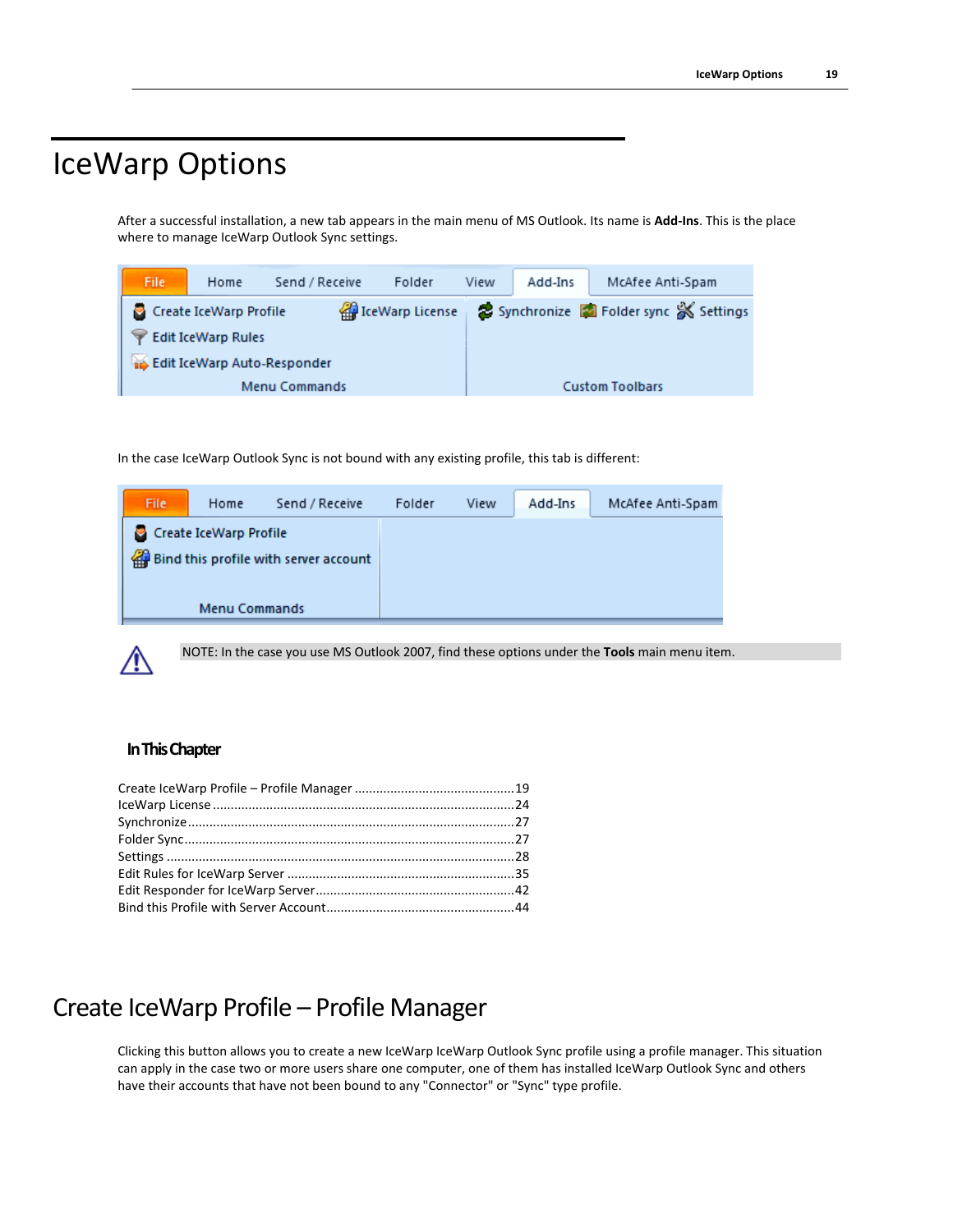Follow these steps:

1. Click the button. The **Create new profile** dialog appears. Click the *Yes* button.

**Figure 1 – Create New Profile Dialog**

| Create new profile                                               |    |
|------------------------------------------------------------------|----|
| This operation will restart Outlook, do you want to<br>continue? |    |
| Yes                                                              | No |

2. On the **Create new profile** page, click the *Next* button.

#### **Figure 2 – Create New Profile Page**

| IceWarp Outlook Sync (2011 IceWarp Ltd.)   |                    | $\mathbf x$<br>-9<br><b>COL</b> |
|--------------------------------------------|--------------------|---------------------------------|
| Icel/llarp <sup>®</sup> Create new profile |                    |                                 |
| Tool for creating new profile.             |                    |                                 |
|                                            |                    |                                 |
|                                            |                    |                                 |
|                                            |                    |                                 |
|                                            |                    |                                 |
|                                            |                    |                                 |
|                                            |                    |                                 |
|                                            |                    |                                 |
|                                            | Cancel<br><<< Back | Next >>>                        |

3. On the **Outlook Profile** page, fill in the *Profile name, Email address* and *Display name* fields. Click the *Next* button.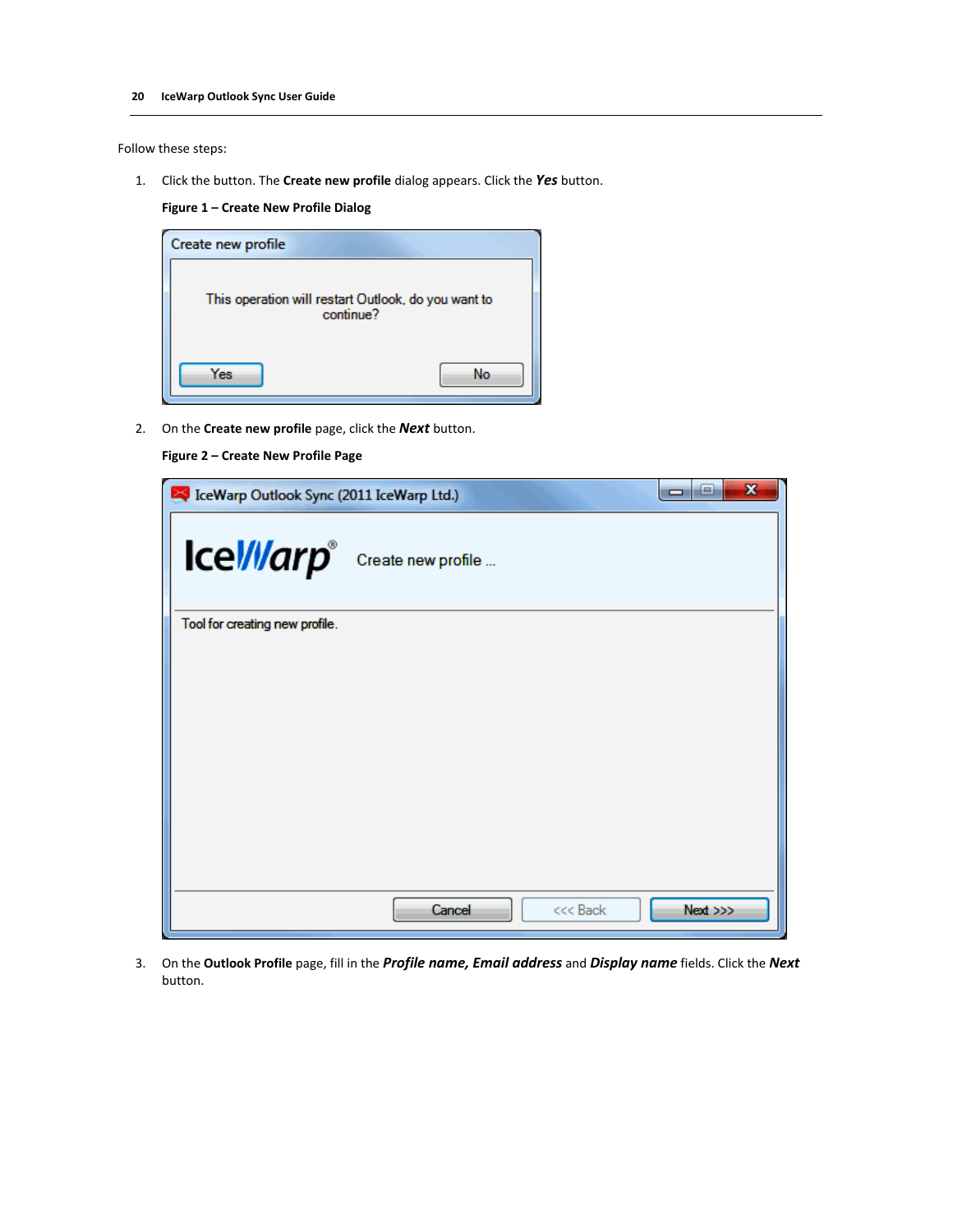```
Figure 3 – Outlook Profile Page
```

| IceWarp Outlook Sync (2011 IceWarp Ltd.) |        |          | $\mathbf x$<br>e<br>œ |
|------------------------------------------|--------|----------|-----------------------|
| Icel/larp <sup>®</sup> Outlook Profile   |        |          |                       |
| Profile name:                            |        |          |                       |
| <b>Sync</b>                              |        |          |                       |
| Email address:                           |        |          |                       |
| j.doe@icewarp.com                        |        |          |                       |
| Display name:                            |        |          |                       |
| <b>John Doe</b>                          |        |          |                       |
|                                          |        |          |                       |
|                                          |        |          |                       |
|                                          |        |          |                       |
|                                          | Cancel | <<< Back | Next >>>              |

4. On the **Outlook Sync login credentials – Incoming server** page, fill in your *Username, Password*, server *Hostname* and *Port*. For more information about server settings and the *Use secured layer* check box, refer to the **Installation Step-by-Step** (on pag[e 4\)](#page-7-0) chapter – step # 7. Click the *Next* button.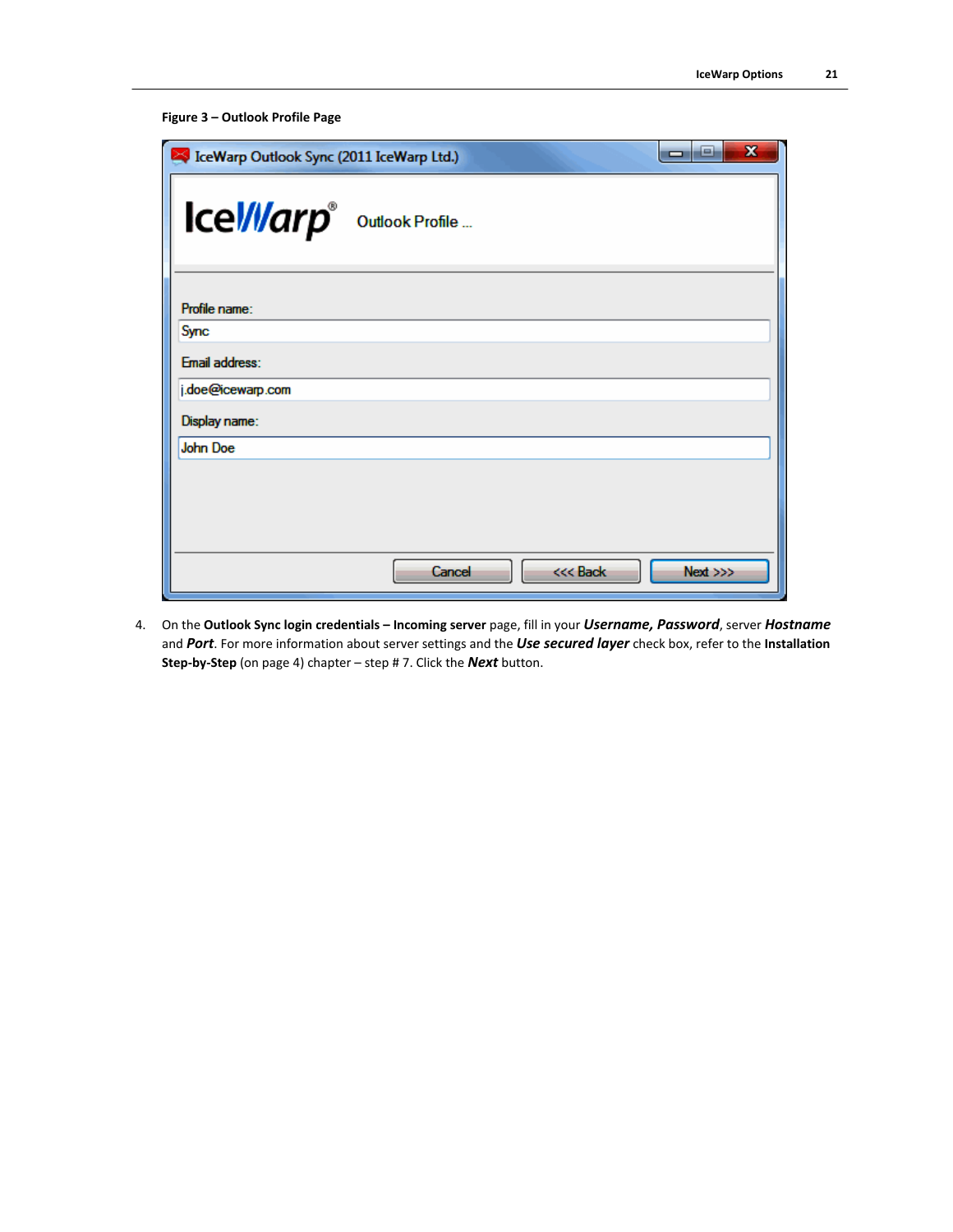|  | Figure 4 - Incoming Server Page |  |  |
|--|---------------------------------|--|--|
|--|---------------------------------|--|--|

| $\mathbf x$<br>القارد<br>IceWarp Outlook Sync (2011 IceWarp Ltd.) |                                |  |
|-------------------------------------------------------------------|--------------------------------|--|
| <b>IceWarp</b> ®                                                  | Outlook Sync login credentials |  |
| <b>Incoming server</b>                                            |                                |  |
| Usemame:                                                          | j.doe                          |  |
| Password:                                                         |                                |  |
| Hostname:                                                         | mail.icewarp.com               |  |
| Port:                                                             | 143<br>÷                       |  |
|                                                                   | Use secured layer              |  |
|                                                                   |                                |  |
|                                                                   | Test settings                  |  |
|                                                                   | Cancel<br><<< Back<br>Next     |  |

5. On the **Outlook Sync login credentials – Outgoing server** page, tick the *Same as incoming* box (if the same server is used for outgoing emails) or fill in your *Username, Password*, server *Hostname* and *Port*. For more information about server settings and the *Use secured layer* check box, refer to the **Installation Step-by-Step** (on pag[e 4\)](#page-7-0) chapter – step # 8. Click the *Next* button.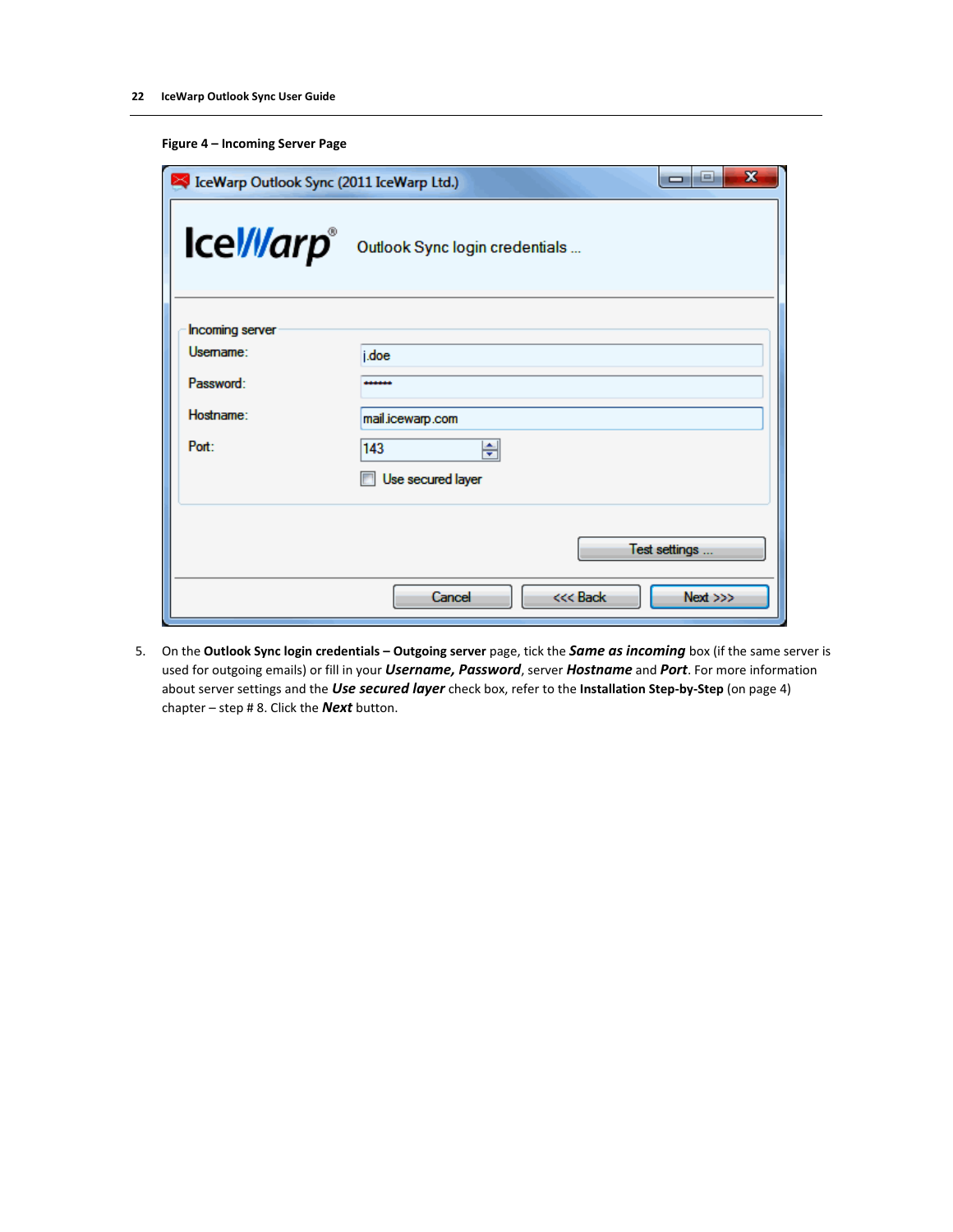```
Figure 5 – Outgoing Server Page
```

| $\mathbf x$<br>نعاده<br>IceWarp Outlook Sync (2011 IceWarp Ltd.) |                                                                      |  |
|------------------------------------------------------------------|----------------------------------------------------------------------|--|
| <b>IceWarp</b> ®                                                 | Outlook Sync login credentials                                       |  |
| Outgoing sever<br>Usemame:                                       | j.doe                                                                |  |
| Hostname:<br>Port:                                               | mail.icewarp.com<br>25<br>÷<br>Same as incoming<br>Use secured layer |  |
|                                                                  | Test settings<br><<< Back<br>Cancel<br>Next                          |  |

6. On the **New profile summary** page, click the *Finish* button.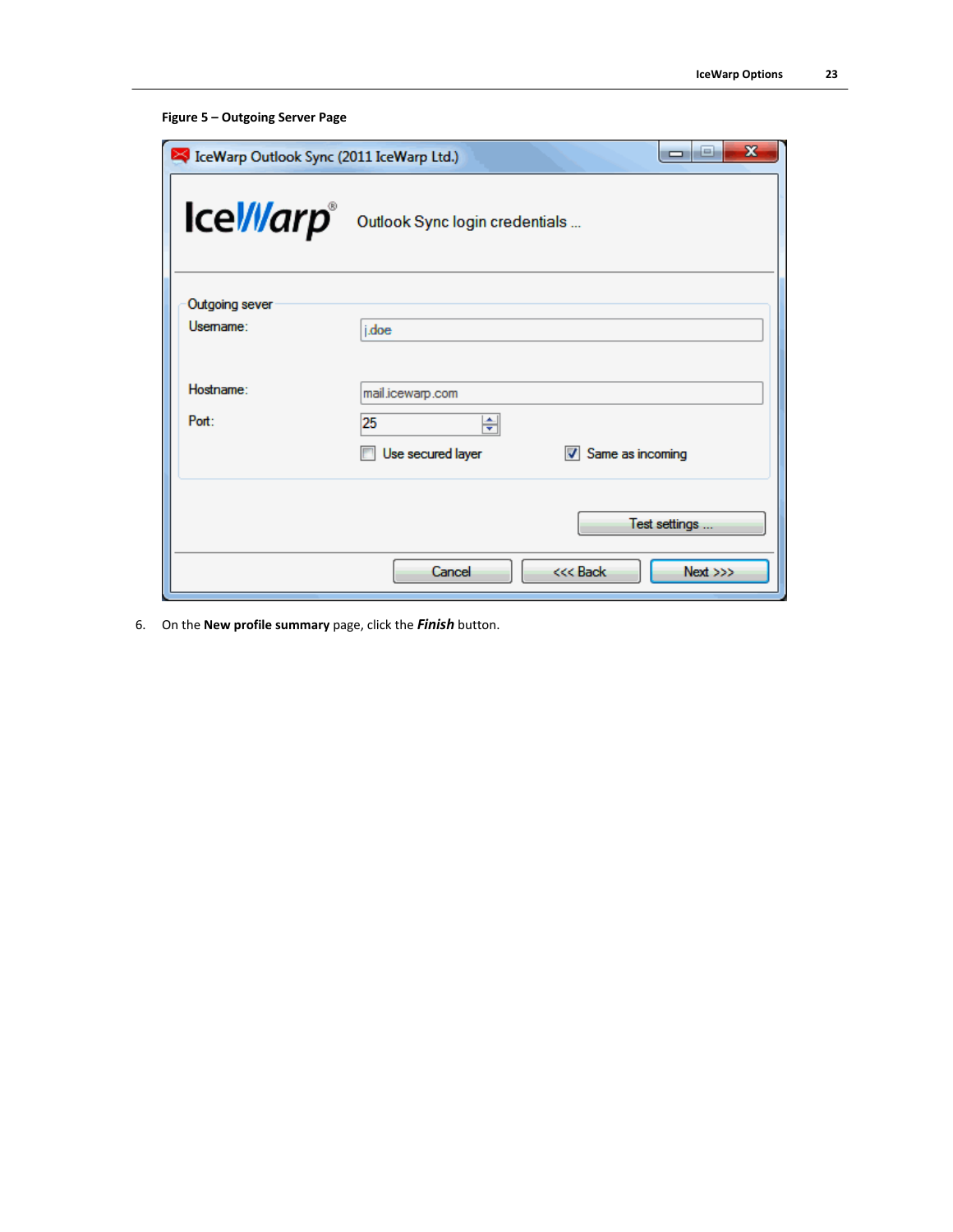#### **Figure 6 – New Profile Summary Page**

| IceWarp Outlook Sync (2011 IceWarp Ltd.) |                                                                                  | X<br>ie,<br>$\Box$ |
|------------------------------------------|----------------------------------------------------------------------------------|--------------------|
|                                          | Icel/llarp <sup>®</sup> New profile summary                                      |                    |
|                                          | Profile manager will now run Outlook and setup new profile, please press finish. |                    |
|                                          |                                                                                  |                    |
|                                          |                                                                                  |                    |
|                                          |                                                                                  |                    |
|                                          |                                                                                  |                    |
|                                          |                                                                                  |                    |
|                                          |                                                                                  |                    |
|                                          |                                                                                  |                    |
|                                          |                                                                                  | Finish             |

### <span id="page-27-0"></span>IceWarp License

Clicking this button reveals the **License** dialog. On the **License** tab (see the **Activation** (on pag[e 11\)](#page-14-0) chapter), you can check your license validity. If it reads *License subscription expires on ...* with some date in near future, you need to activate your license.

Two other tabs let you activate your license either online or offline.

#### Online Activation

To activate your license online, follow these steps:

1. Obtain your activation key from your administrator.

Another way is to get it via IceWarp WebClient: From its main menu, select the **Tools – Licenses/Integration** items. In the IceWarp Outlook Sync dialog section, click the *Show license* link to get the activation key.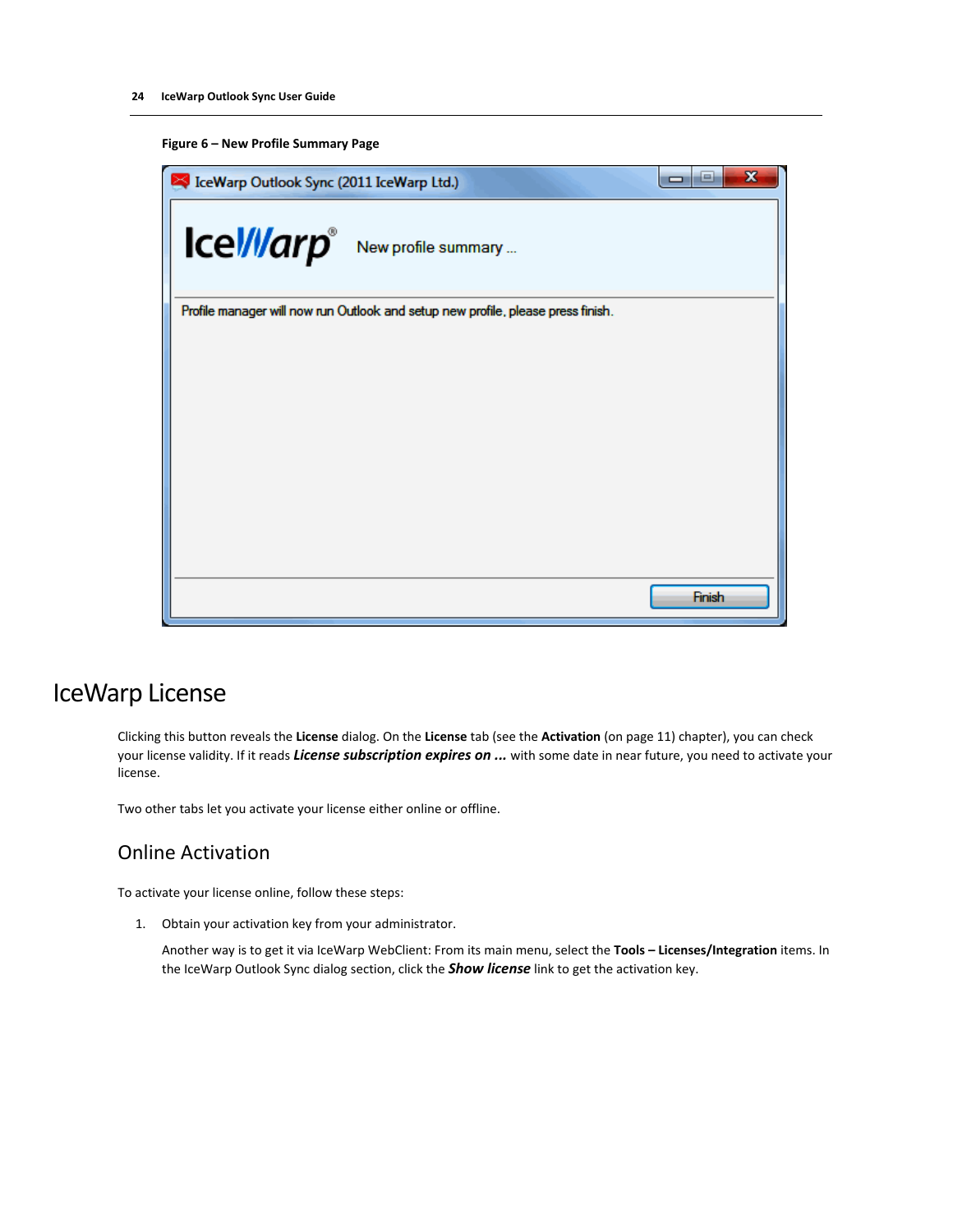**Figure 1 – IceWarp WebClient – Licenses/Integration**



2. In the **License** dialog, select the **Online Activation** tab.

Copy – paste your activation key into the *Activation Key* field.

Click the **Activate License** button. The button will only be active if you enter a correctly formatted activation key.

**Figure 2 – License Dialog – Online Activation Tab**

| License                                                                                                                                                                                                                                                                                        | ж  |
|------------------------------------------------------------------------------------------------------------------------------------------------------------------------------------------------------------------------------------------------------------------------------------------------|----|
| Online Activation   Enter License Offline  <br>License                                                                                                                                                                                                                                         |    |
| 1. Acquire your activation key via WebClient (Tools - Licenses menu) or<br>from your administrator or purchase a client license from:<br>http://www.icewarp.com/purchase/<br>2. In order to obtain the license, enter the activation key into the below field<br>and press "Activate License." |    |
| Activation Kev:                                                                                                                                                                                                                                                                                |    |
| onS2CFZUwNYyJ3mjnpG1W7oftksxWiL8vkMiuoZif99N7MsfMVrA/c<br>XIMoxN/rDsZKKBxTGTJDSJ+K158XaZY+PFSfHroUnuvZ8cetuodMl<br>eJwBhwB4/5e86YxImijIU1GL0k74W+2SRQOiTOJ960LwyewpDEc9ceq<br>WXtUrDKiaLjgtfWp3E8Aw+eHJzU0f+Qzk=                                                                               |    |
| 4C8ECAE9-268B75AF-92A7FECD-CB79DCE1-MW&guid=<br>Identification Key:                                                                                                                                                                                                                            |    |
| Purchase License<br>Activate License                                                                                                                                                                                                                                                           |    |
|                                                                                                                                                                                                                                                                                                | OК |

Click *OK* to finish activation.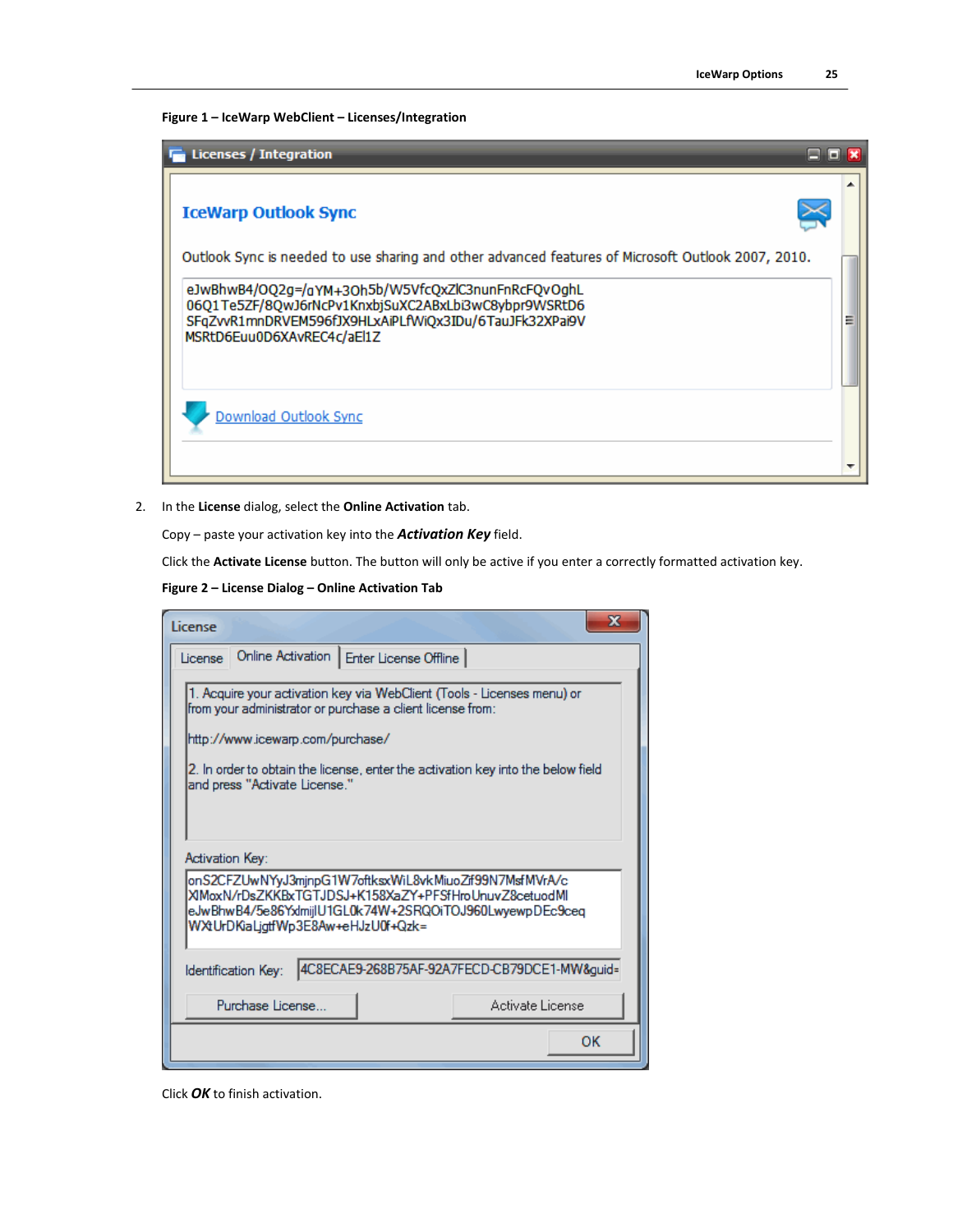3. An error message is shown in the case the activation failed.

License registration may fail for the following reasons:

- The activation key is expired obtain a new one and repeat the registration.
- The computer is blocked from accessing the Internet or access to the licensing server is temporarily unavailable.

• The number of client licenses has been exceeded for your organization. IceWarp licensing servers track how many systems have been activated using a given license. If the number of activated clients exceeds the total for the license, IceWarp Outlook Sync will inform you that additional licenses need to be purchased.

• If you need to re-install IceWarp Outlook Sync software on a new system due to either hardware failure or system upgrade, contact your support staff to assist you with removing the existing IceWarp Outlook Sync registration, or request a new activation key.

#### Offline Activation

To activate your license offline, follow these steps:

1. To register IceWarp Outlook Sync off-line (because your computer cannot access the license server), you need to obtain the *license.xml* file from IceWarp website.

Go to http://www.icewarp.com/purchase/, click the *Lic. Maintenance* button and in the **Client License Activation** section, click the *Activate License* button.

2. Copy the content of the *Identification Key* field (License dialog – Online Activation tab (see the above figure)) and paste it into the web page field of the same name.

Copy your activation key and paste it into the *Activation Key* web page field.

Click the *Next* button.

- 3. On the next page, click the link to download your **license.xml** file and save it into the wished directory.
- 4. In the IceWarp Outlook Sync **License** dialog **Enter License Offline** tab, click the *Enter License File* button.

Browse for the **license.xml** file and click *Open*.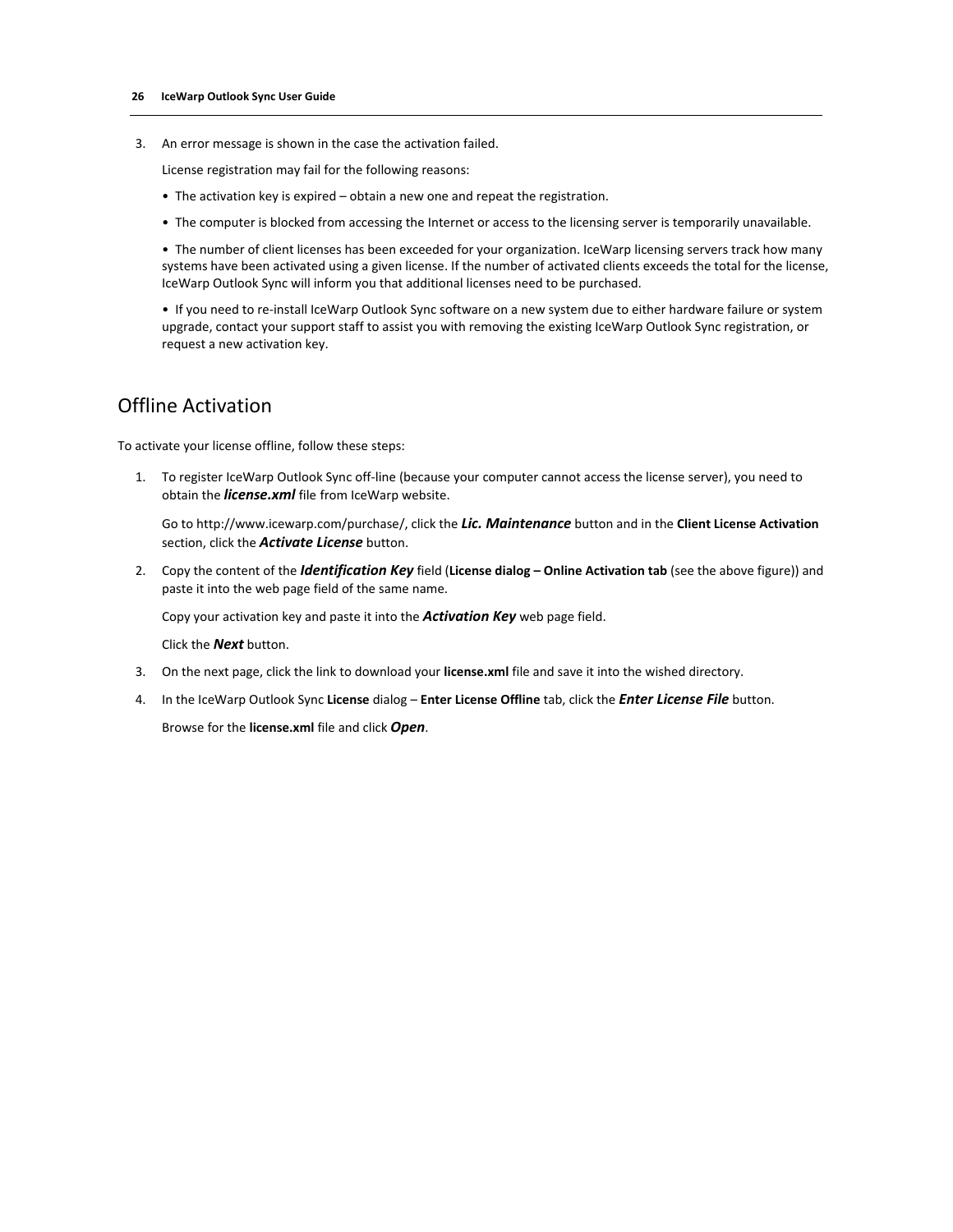**Figure 3 – Entering license.xml File**

|                      | License                              | License   Online Activation<br>enter it here to activate the license. | $\Sigma$<br><b>Enter License Offline</b><br>If you have already generated a license xml file through the web site you may |
|----------------------|--------------------------------------|-----------------------------------------------------------------------|---------------------------------------------------------------------------------------------------------------------------|
| Open                 |                                      |                                                                       | $\mathbf{x}$<br>le" button below and                                                                                      |
| Look in:             | My Documents<br>$\blacktriangledown$ | ←自び囲▼                                                                 |                                                                                                                           |
|                      | ×<br>Name                            | Date modified                                                         | <b>Type</b>                                                                                                               |
| <b>Recent Places</b> | <b>Rall My Pictures</b>              | 9/8/2009 18:02                                                        | File fol                                                                                                                  |
|                      | <b>過My Shapes</b>                    | 9/11/2009 17:22                                                       | File fol                                                                                                                  |
|                      | <b>Rill My Videos</b>                | 9/8/2009 18:02                                                        | <b>File fol</b>                                                                                                           |
| <b>Desktop</b>       | obrazky                              | 5/11/2011 09:38                                                       | File fol                                                                                                                  |
|                      | <b>OneNote Notebooks</b>             | 5/19/2010 17:11                                                       | <b>File fol</b>                                                                                                           |
|                      | <b>Outlook Files</b>                 | 6/8/2011 15:48                                                        | File fol                                                                                                                  |
| Libraries            | pokusy                               | 5/31/2011 15:09                                                       | File foll                                                                                                                 |
|                      | pomucky                              | 5/21/2010 09:16                                                       | File foll                                                                                                                 |
|                      | Poznámkové bloky aplikace OneNote    | 9/11/2009 17:23                                                       | <b>Enter License File</b><br>File fol $\equiv$                                                                            |
| Computer             | Visual Studio 2010                   | 6/3/2011 13:44                                                        | File foll<br>OK                                                                                                           |
|                      | Web Page Maker                       | 5/5/2010 12:34                                                        | File foll                                                                                                                 |
| <b>Network</b>       | license.xml                          | 6/8/2011 16:23                                                        | <b>XMLD</b>                                                                                                               |
|                      |                                      |                                                                       |                                                                                                                           |
|                      | Ш<br>к                               |                                                                       |                                                                                                                           |
|                      | File name:<br>license xml            | ▼                                                                     | Open                                                                                                                      |
|                      | Files of type:<br>XML files (*xml)   | $\overline{\phantom{a}}$                                              | Cancel                                                                                                                    |

Click *OK* to finish activation.

If you are unable to register the IceWarp Outlook Sync, contact your support helpdesk or IT administrator, please.

## <span id="page-30-0"></span>Synchronize

#### Synchronize

Click this button to synchronize items in the selected folder immediately.

## <span id="page-30-1"></span>Folder Sync

#### Folder sync

Click the button to synchronize whole folder structure (added or deleted folders) immediately.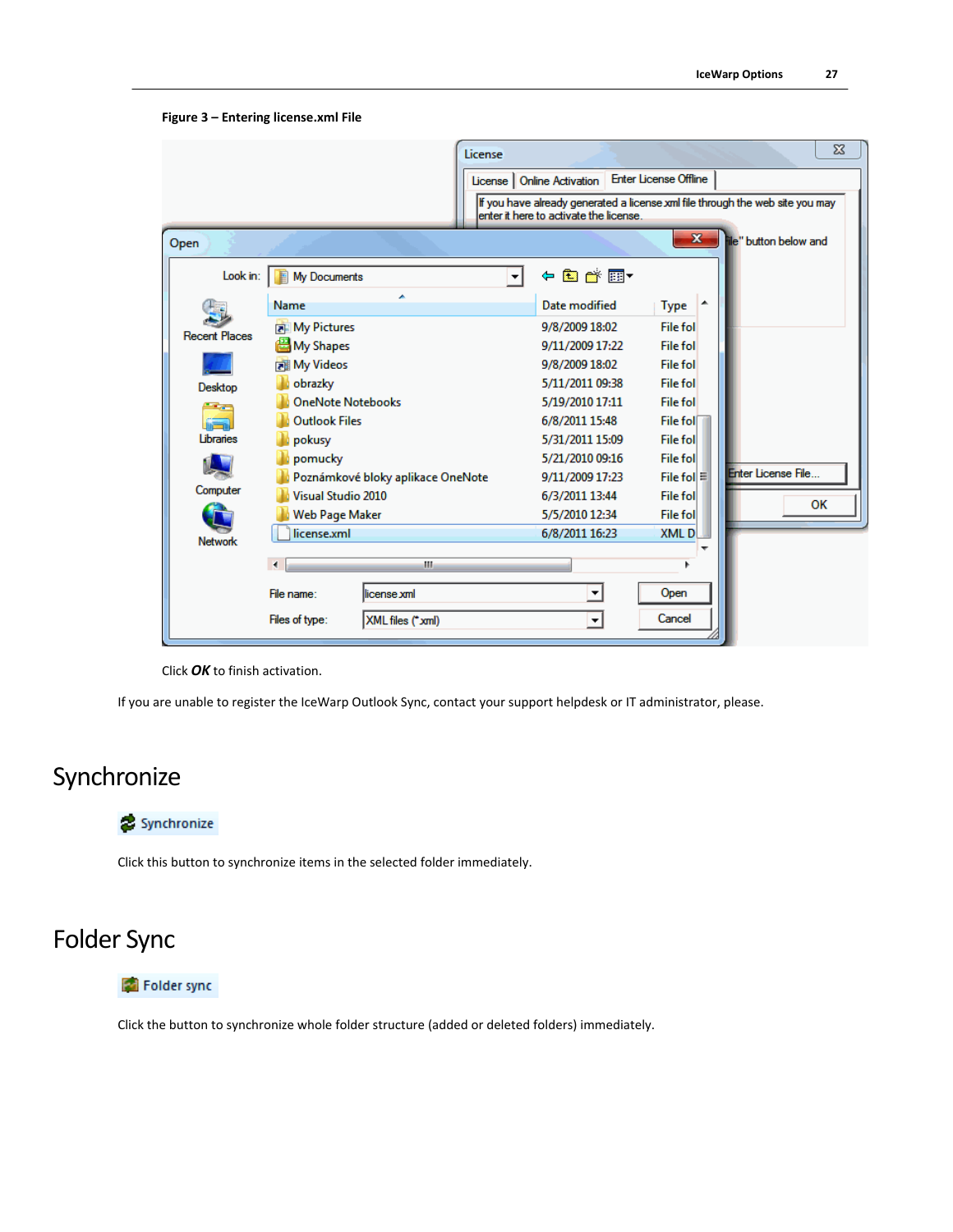## <span id="page-31-0"></span>Settings

## Login Credentials

This tab allows you to manage your login to a server and connection with it.

| IceWarp Outlook Sync Settings                                                |  |                            |                          | X<br>▣<br>- |
|------------------------------------------------------------------------------|--|----------------------------|--------------------------|-------------|
| Login credentials   Advanced   Synchronization   Appearance   License   Logs |  |                            |                          | About       |
| Login                                                                        |  |                            |                          |             |
| Username:                                                                    |  | dias.bart                  |                          |             |
| Password:                                                                    |  |                            |                          |             |
| <b>Email address:</b>                                                        |  | dias.bart@icewarp.com      |                          |             |
|                                                                              |  | <b>V</b> Remember password |                          |             |
| <b>Incoming Server Credentials</b>                                           |  |                            |                          |             |
| Hostname:                                                                    |  | server.icewarp.com         |                          |             |
| Port:                                                                        |  | 143                        |                          | ÷           |
|                                                                              |  |                            | Use secured connection   |             |
|                                                                              |  |                            | Always trust certificate |             |
|                                                                              |  |                            | Cancel                   | Ok          |

| Field                    | <b>Description</b>                                                                                                                                                                |
|--------------------------|-----------------------------------------------------------------------------------------------------------------------------------------------------------------------------------|
| Username                 | Enter your username for your mail server. It is filled in during installation.                                                                                                    |
| Password                 | Enter your password for your mail server. It is filled in during installation. If changed after<br>installation, change it also here.                                             |
| Email address            | Enter your email address. It is filled in during installation.                                                                                                                    |
| Remember password        | Tick the box if you do not want to be asked for your password always when you launch<br>IceWarp Outlook Sync.                                                                     |
| Hostname                 | Enter the hostname of your mail server.                                                                                                                                           |
| Port                     | The default port number for IMAP service is 143.                                                                                                                                  |
| Use secured connection   | Tick this box if you use secured connection (https) to your mail server. In this case, the port<br>number selected in the <b>Port</b> field is different (by default, it is 993). |
| Always trust certificate | If this box is ticked, every server certificate is trusted, no validation fails when secure<br>connection is used (IMAP or WebDAV).                                               |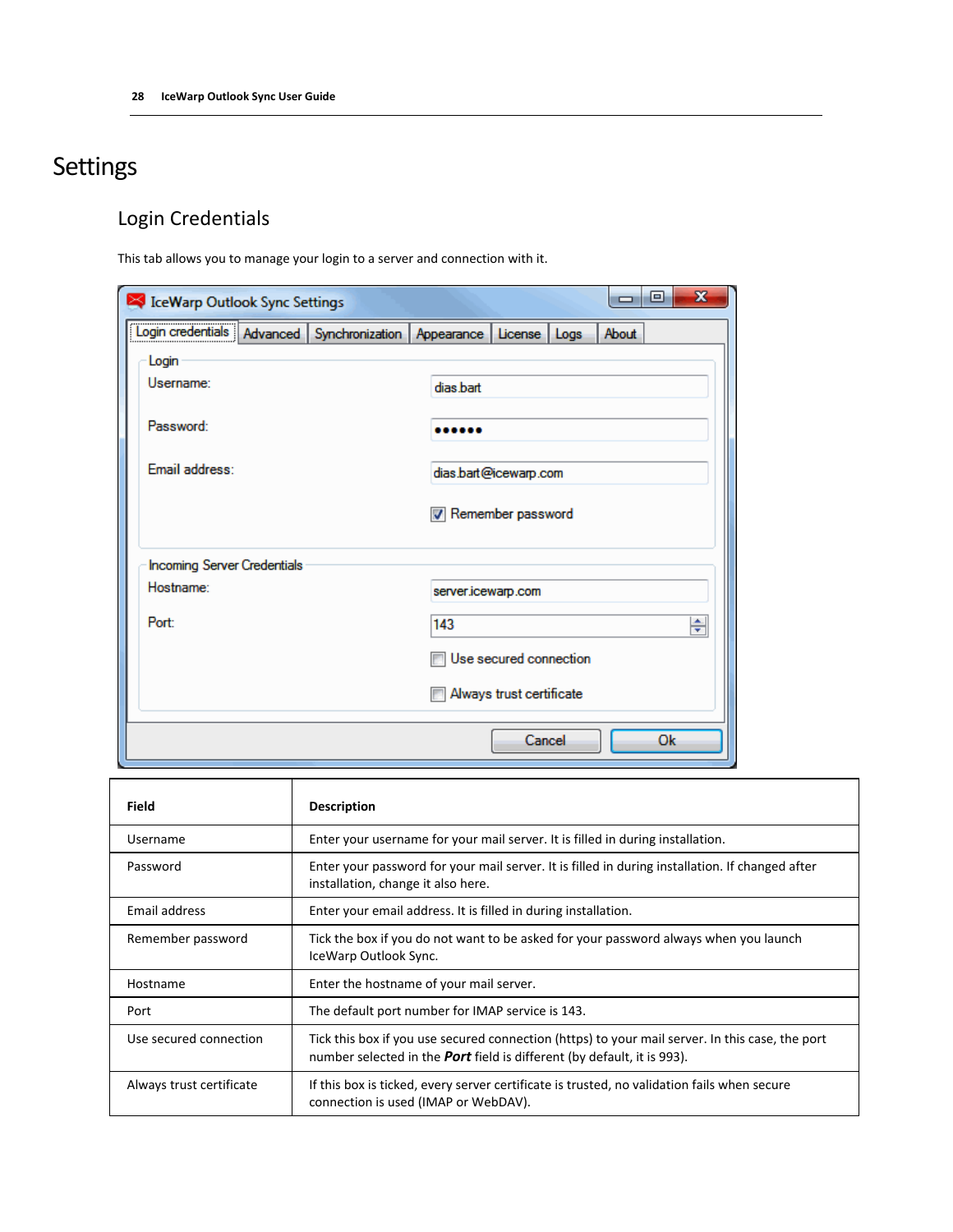### Advanced

This tab allows you to manage advanced settings. Usually it is not necessary to change default values. If in doubt, consult with your administrator.

| <b>Explorer Section Control Sections</b>                  | $\mathbf x$<br>叵                        |
|-----------------------------------------------------------|-----------------------------------------|
| Login credentials Advanced Synchronization                | Appearance<br>About<br>License<br>Logs  |
| Connection                                                |                                         |
| Authentication type:                                      | <b>CRAM MD5</b>                         |
| Synchronization                                           |                                         |
| Conflict resolution:                                      | Server wins<br>▼                        |
| Folder synchronization threshold (messages<br>in folder): | ÷<br>1024                               |
| Threshold for full download (MB):                         | 0.70<br>÷<br><b>Custom</b><br>▼         |
|                                                           | Download files fully                    |
| Pause between processing (ms):                            | 20<br>÷                                 |
| POP3 Server                                               |                                         |
| Server port:                                              | 5110<br>÷                               |
|                                                           | <b>Start</b><br><b>Stop</b>             |
| <b>Outlook Settings</b>                                   |                                         |
|                                                           | Disable TNEF (requires Outlook restart) |
|                                                           | Cancel<br>Ok                            |

| Field                             | <b>Description</b>                                                                                                                                                                                                                         |  |
|-----------------------------------|--------------------------------------------------------------------------------------------------------------------------------------------------------------------------------------------------------------------------------------------|--|
| Authentication type               | Select authentication type you want to use:                                                                                                                                                                                                |  |
|                                   | <b>Cram MD5</b> – server sends a string, credentials to be encrypted with by a client.<br>٠<br>Encrypted credentials are sent to the server. It encrypts saved credentials with the same<br>string and compares results.                   |  |
|                                   | <b>Plain</b> – no encryption (or base 64) is used.<br>٠                                                                                                                                                                                    |  |
| Conflict resolution               | It is possible to access a server using two (or even more) clients in the same time. When some<br>item (contact, event, etc.) is changed from one client, and changed to a different value from the<br>other one, the solution can be:     |  |
|                                   | <b>Server wins</b> $-$ the data on the server are used in the case of conflict.<br>$\blacksquare$                                                                                                                                          |  |
|                                   | <b>Client wins</b> $-$ the last data change wins in the case of conflict.<br>٠                                                                                                                                                             |  |
| Full synchronization<br>threshold | Up to this number of emails, these items are parsed and synchronized. When number of emails<br>exceeds this number, synchronization is based on Outlook information about items that need to<br>be synchronized (i. e. have been changed). |  |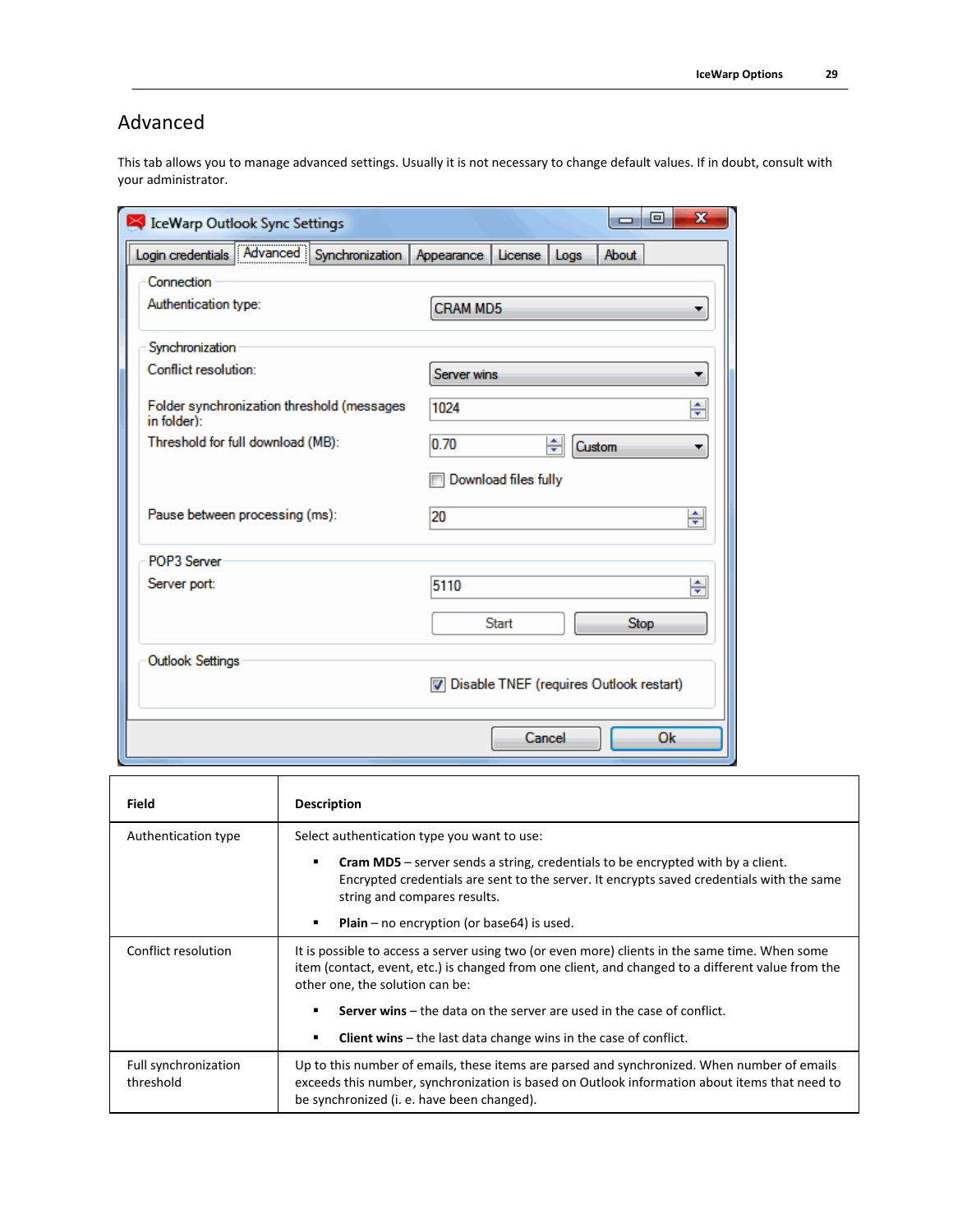| Threshold for full<br>download (MB)        | Up to this email size (in megabytes), whole emails are downloaded. When email size exceeds<br>this number, only email headers are downloaded. Whole emails are downloaded in the<br>moment they are clicked (to open them). This field is enabled only when the <b>Custom</b> option<br>(see lower) is selected. |
|--------------------------------------------|------------------------------------------------------------------------------------------------------------------------------------------------------------------------------------------------------------------------------------------------------------------------------------------------------------------|
| Custom                                     | Select one of the following:                                                                                                                                                                                                                                                                                     |
|                                            | <b>Custom</b> – this option lets you to specify the <b>Threshold for full download</b> feature.<br>٠                                                                                                                                                                                                             |
|                                            | Headers - only email headers will be fully downloaded.<br>٠                                                                                                                                                                                                                                                      |
|                                            | Full - all emails will be fully downloaded.<br>٠                                                                                                                                                                                                                                                                 |
| Download files fully                       | This feature is related to file type folders only.                                                                                                                                                                                                                                                               |
|                                            | If the box is ticked, files are downloaded fully regardless of the download threshold set above.                                                                                                                                                                                                                 |
| Pause between<br>processing (ms)           | Specify a pause between processing of single items. Very advanced feature – do not set to 0<br>(zero).                                                                                                                                                                                                           |
| Server port                                | Specify the port POP3 server to listen on. For more information about POP3 server, refer to the<br>Advanced IceWarp Outlook Sync Background (on page 49) chapter.                                                                                                                                                |
| Start/Stop                                 | Click the buttons to start/stop this POP3 server. Do not do stop the server unless you exactly<br>know what you want to do.                                                                                                                                                                                      |
|                                            | For more information about POP3 server, refer to the Advanced IceWarp Outlook Sync<br>Background (on page 49) chapter.                                                                                                                                                                                           |
| Disable TNEF (requires<br>Outlook restart) | In the case you forward emails with HTML formating and recipients complain they receive the<br>winmail.dat file (it includes HTML formating) or weirdly looking messages, tick this box to<br>disable creating of this file $-$ this solves the problem.                                                         |
|                                            | NOTE: It is necessary to restart Outlook to apply.                                                                                                                                                                                                                                                               |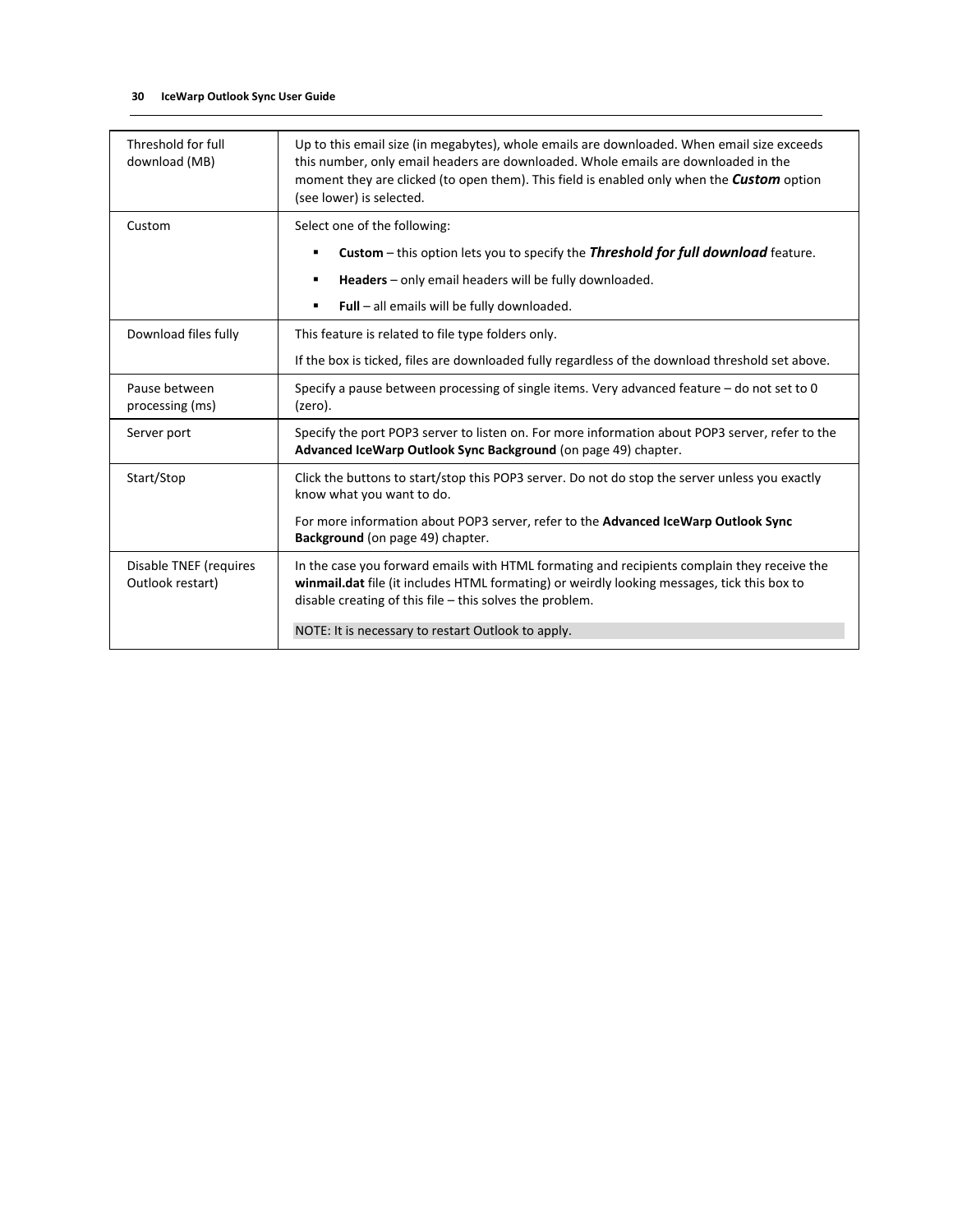## Synchronization

This tab allows you to manage folder synchronization.

| <b>S</b> IceWarp Outlook Sync Settings                                  | $\overline{\mathbf{x}}$<br>▣<br>—     |
|-------------------------------------------------------------------------|---------------------------------------|
| Login credentials   Advanced   Synchronization                          | License   Logs<br>About<br>Appearance |
| Folders for automatic synchronization                                   |                                       |
| <b>Deleted Items</b>                                                    |                                       |
| <b>⊞ VINBOX</b>                                                         |                                       |
| <b>Outbox</b>                                                           | Ξ                                     |
| Sent<br>… <mark>√ Calendar</mark>                                       |                                       |
| -- V Contacts                                                           |                                       |
| Joumal                                                                  |                                       |
| <sup></sup> V Notes                                                     |                                       |
| <b>V</b> Tasks                                                          |                                       |
| Synchronization frequency                                               |                                       |
|                                                                         |                                       |
| Synchronize folder structure after N minutes                            | 60<br>÷                               |
|                                                                         |                                       |
|                                                                         | <b>Use Outlook Settings</b>           |
| Synchronize selected folders after N minutes:                           |                                       |
|                                                                         | ÷<br>l1                               |
|                                                                         |                                       |
| Synchronize selected folders immediately after local change is detected |                                       |
|                                                                         |                                       |
|                                                                         | <b>Ok</b><br>Cancel                   |
|                                                                         |                                       |

| <b>Field</b>                                                                   | <b>Description</b>                                                                                                                                                                            |
|--------------------------------------------------------------------------------|-----------------------------------------------------------------------------------------------------------------------------------------------------------------------------------------------|
| Folders for automatic<br>synchronization                                       | Tick folders that you want to have synchronized automatically. Other folders are<br>synchronized when entered or when you select a manual synchronization (the<br><b>Synchronize</b> button). |
| Synchronize folder structure<br>after N minutes                                | Select time in minutes. Folder structure (added or deleted folders) will be synchronized in<br>this interval.                                                                                 |
| Use Outlook Settings                                                           | Tick this box if you want to use synchronization settings as set for the original Outlook<br>POP3 account.                                                                                    |
| Synchronize selected folders<br>each N minutes                                 | Select time in minutes. Folders will be synchronized in this interval.                                                                                                                        |
| Synchronize selected folders<br>immediately after local change<br>is detected. | Tick the box if you want to have the selected folders synchronized every time you perform<br>any action within them (adding event, editing contact, etc.).                                    |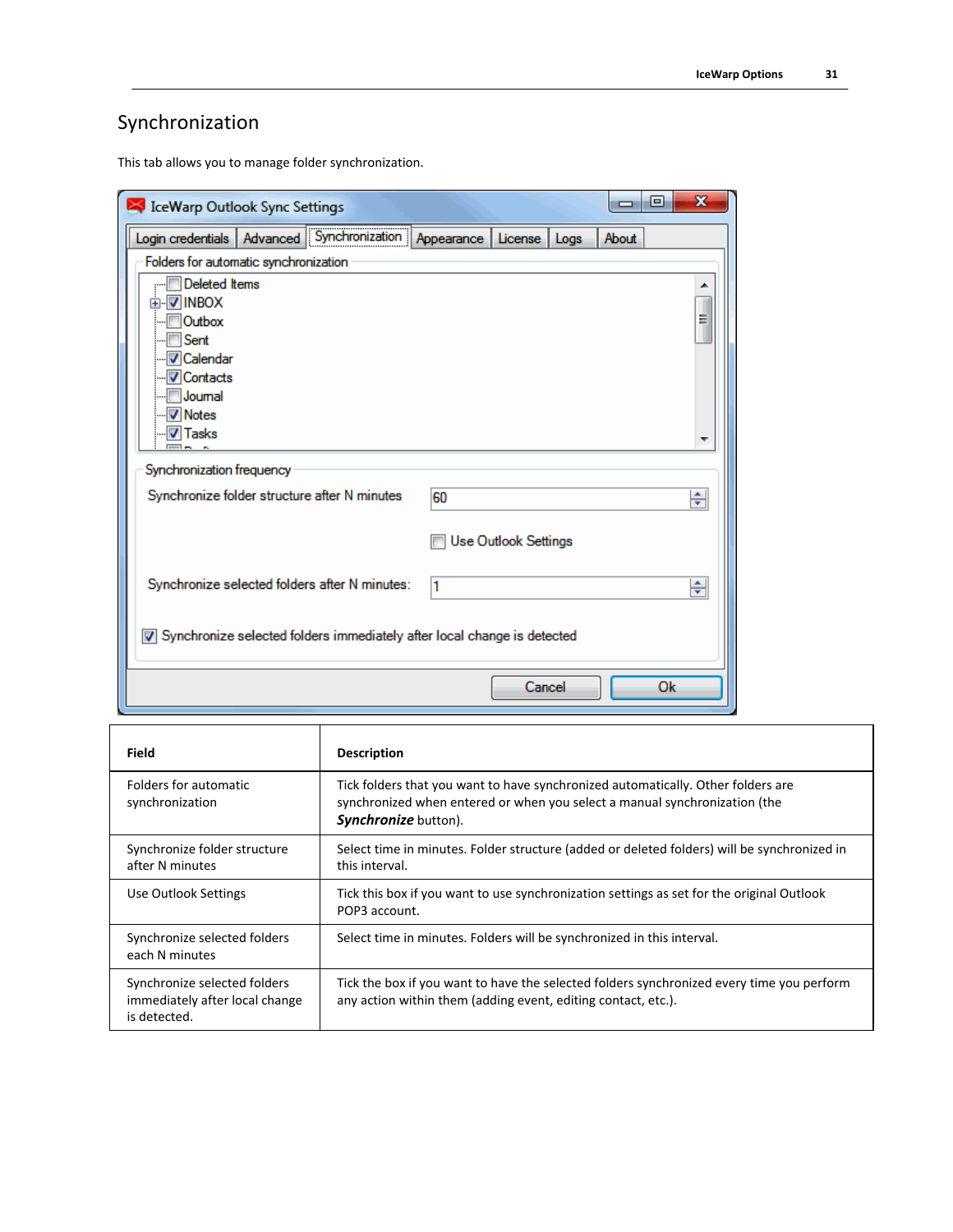### Appearance

This tab allows you to select the IceWarp Outlook Sync language, as well as set new emails notifications.

| IceWarp Outlook Sync Settings                  | x<br>回                                 |
|------------------------------------------------|----------------------------------------|
| Login credentials   Advanced   Synchronization | Appearance<br>About<br>License<br>Logs |
| Localization                                   |                                        |
| Language:                                      | <b>English</b>                         |
|                                                |                                        |
| New mail options                               |                                        |
| Show desktop notification                      |                                        |
| Hide notification after (seconds):             | 5<br>÷                                 |
| 7 Play sound when new message arrives          |                                        |
| Select sound file:                             |                                        |
|                                                | Default sound                          |
|                                                | <b>Test sound</b>                      |
| Read receipts                                  |                                        |
| Handle read receipts                           |                                        |
| Handling:                                      | Ask me before sending a response       |
| Content of the read receipt:                   | <b>Edit</b>                            |
|                                                | Cancel<br><b>Ok</b>                    |

| Field                                  | <b>Description</b>                                                                                                                                                                           |  |
|----------------------------------------|----------------------------------------------------------------------------------------------------------------------------------------------------------------------------------------------|--|
| Language                               | Select a wished language from the list.                                                                                                                                                      |  |
| Show desktop notification              | Tick the box if you want to have shown notifications of incoming messages.                                                                                                                   |  |
| Delay before close (seconds)           | Set how long time is this notification to be shown.                                                                                                                                          |  |
| Play sound when new message<br>arrives | Tick the box if you want to be notified by playing sound.                                                                                                                                    |  |
| Select sound file                      | You may want to have another sound played. Use the "" button to browse for the<br>appropriate file. It should be of the <b>wav</b> format. The adequate sound length is $1 - 1.5$<br>second. |  |
| Default sound                          | Tick the box in the case you want to have the default sound played.                                                                                                                          |  |
| Test sound                             | Click the button if you want to test the sound you have selected.                                                                                                                            |  |
| Read receipts                          | Tick the box if you want to have handling of the read receipts active.                                                                                                                       |  |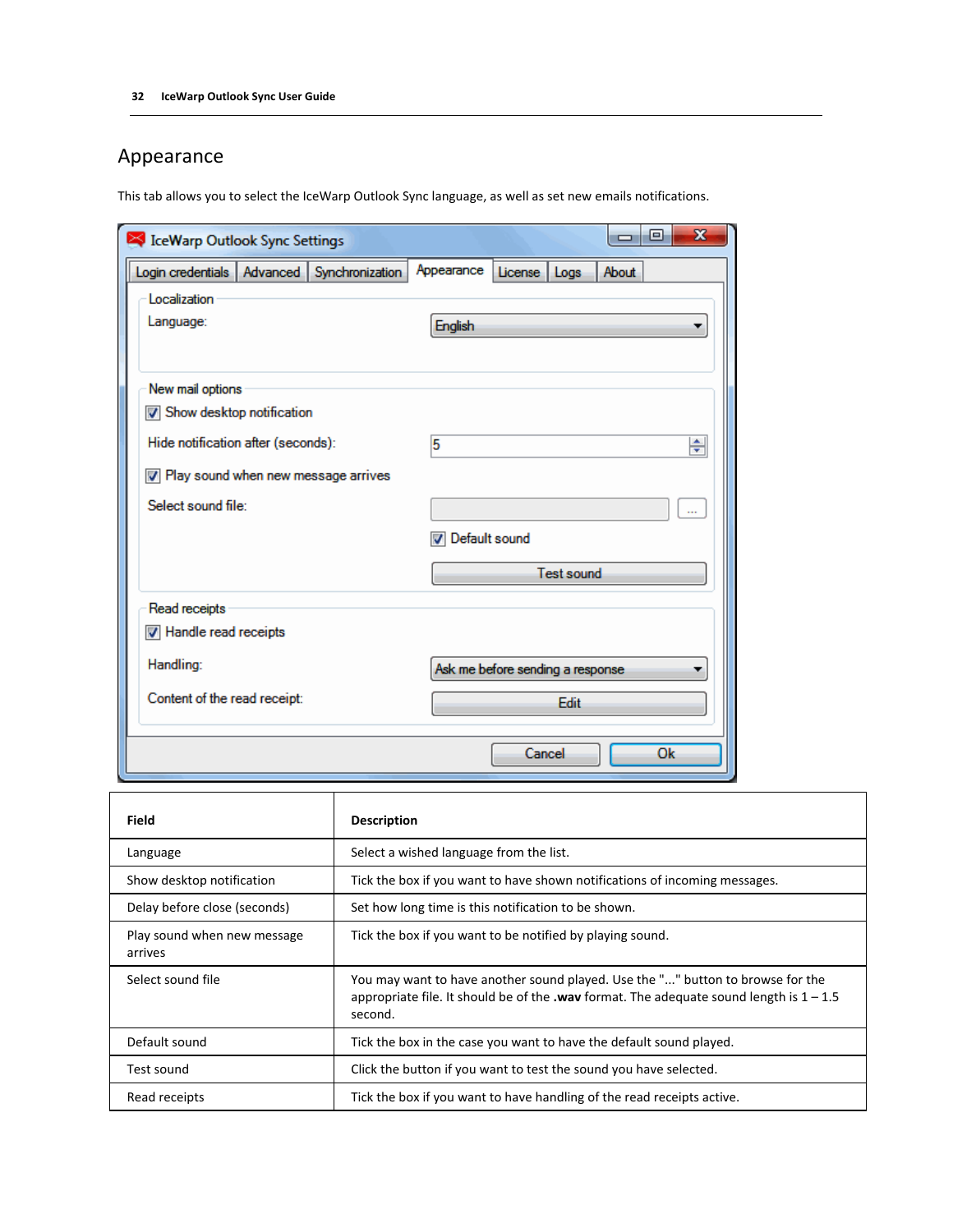| Handle read receipts        | Select a mode from the list:                                                                                                                                                                  |  |  |  |
|-----------------------------|-----------------------------------------------------------------------------------------------------------------------------------------------------------------------------------------------|--|--|--|
|                             | <b>Ask me before sending a response</b> – after reading an email message, you<br>will be asked whether a read confirmation should be sent (in the case a<br>message sender has requested it). |  |  |  |
|                             | <b>Always send a response</b> – a read confirmation will be sent automatically (in<br>the case a message sender has requested it).                                                            |  |  |  |
|                             | <b>Never send a response</b> – a read confirmation will not be sent at all.                                                                                                                   |  |  |  |
| Content of the read receipt | Click the <b>Edit</b> button to change read receipt text. Simple editor opens. You can use<br>variables here:                                                                                 |  |  |  |
|                             | <b>%TO%</b> – extracts a recipient from the original message (your name or email<br>address in this case) and uses it on the appropriate place.                                               |  |  |  |
|                             | <b>%SUBJECT%</b> – extracts a subject from the original message and uses it on the<br>٠<br>appropriate place.                                                                                 |  |  |  |
|                             | <b>%SENT%</b> – shows the time (date) when the original message was sent.                                                                                                                     |  |  |  |
|                             | <b>%READ%</b> – shows the time (date) when the original message was read.                                                                                                                     |  |  |  |

#### License

This is an alternative way how to manage your license. Clicking the *Open license dialog* button reveals this dialog. For details about it, refer to the **Activation** (on pag[e 11\)](#page-14-0) and **IceWarp License** (on pag[e 24\)](#page-27-0) chapters.

Outlook Sync license expiration date is also shown.

| S IceWarp Outlook Sync Settings                |  |                                                        | e     | X |
|------------------------------------------------|--|--------------------------------------------------------|-------|---|
| Login credentials   Advanced   Synchronization |  | ,,,,,,,,,,,,,,,,,,,,,,,<br>Appearance   License   Logs | About |   |
| License information                            |  |                                                        |       |   |
| Expires on:                                    |  | Outlook Sync expires 2013/12/11.                       |       |   |
|                                                |  |                                                        |       |   |
| License dialog                                 |  |                                                        |       |   |
| License dialog:                                |  | Open license dialog                                    |       |   |
|                                                |  |                                                        |       |   |
|                                                |  |                                                        |       |   |
|                                                |  |                                                        |       |   |
|                                                |  | Cancel                                                 | Ok    |   |
|                                                |  |                                                        |       |   |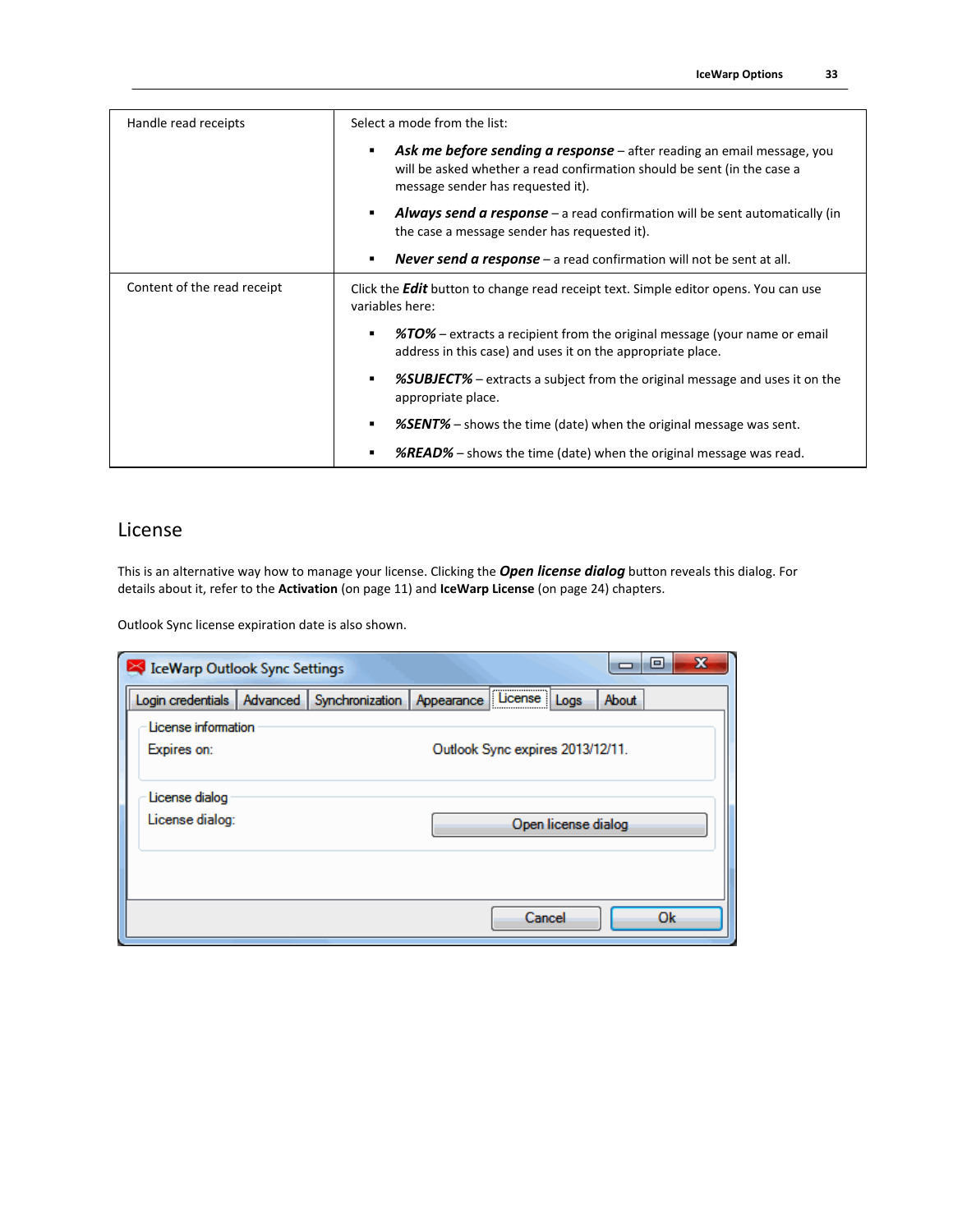### Logs

This tab allows you to manage logging.

| $\overline{\mathbf{x}}$<br>o<br>S IceWarp Outlook Sync Settings<br>- |            |              |       |  |
|----------------------------------------------------------------------|------------|--------------|-------|--|
| Login credentials   Advanced   Synchronization                       | Appearance | License Logs | About |  |
| Administration                                                       |            |              |       |  |
| <b>Z</b> Enable logs                                                 |            |              |       |  |
| Level of logging:                                                    | Debug      |              | ▼     |  |
| Maintenance                                                          |            |              |       |  |
| Show logs directory:                                                 |            | Show         |       |  |
| Prepare logs from last two days:                                     |            | Prepare      |       |  |
| Clear logs:                                                          |            | Clear        |       |  |
| Delete logs                                                          |            |              |       |  |
| Delete after specified days:                                         | 10         |              | ÷     |  |
|                                                                      |            |              |       |  |
|                                                                      |            | Cancel       | Ok    |  |

| Field                              | <b>Description</b>                                                                                                                                                                                          |
|------------------------------------|-------------------------------------------------------------------------------------------------------------------------------------------------------------------------------------------------------------|
| Enable logs                        | Tick the box if you want to have logged IceWarp Outlook Sync traffic.                                                                                                                                       |
| Level of logging                   | In the case IceWarp Outlook Sync works without problems, do not change the default setting.                                                                                                                 |
|                                    | Otherwise, ask your administrator what level to set. In this case, do not use the <b>Clear</b> button.                                                                                                      |
| Show log directory                 | Click the button to open a directory with log files. Here you can find daily files with traffic logs. E.<br>g. 07-26-2011.txt                                                                               |
| Prepare logs from last<br>two days | Clicking this button allows you to generate and save IceWarp Outlook Sync logs from last two<br>days. In the case of problems, these logs are to be sent to IceWarp Technology (via your<br>administrator). |
| Clear logs                         | Click the button to delete content of the current day log file.                                                                                                                                             |
| Delete logs                        | Tick the box to enable automatic logs deletion.                                                                                                                                                             |
| Delete after specified<br>days     | Enter time period (in days) after what automatically generated logs will be deleted. This does not<br>apply for logs generated by clicking the <b>Prepare</b> button.                                       |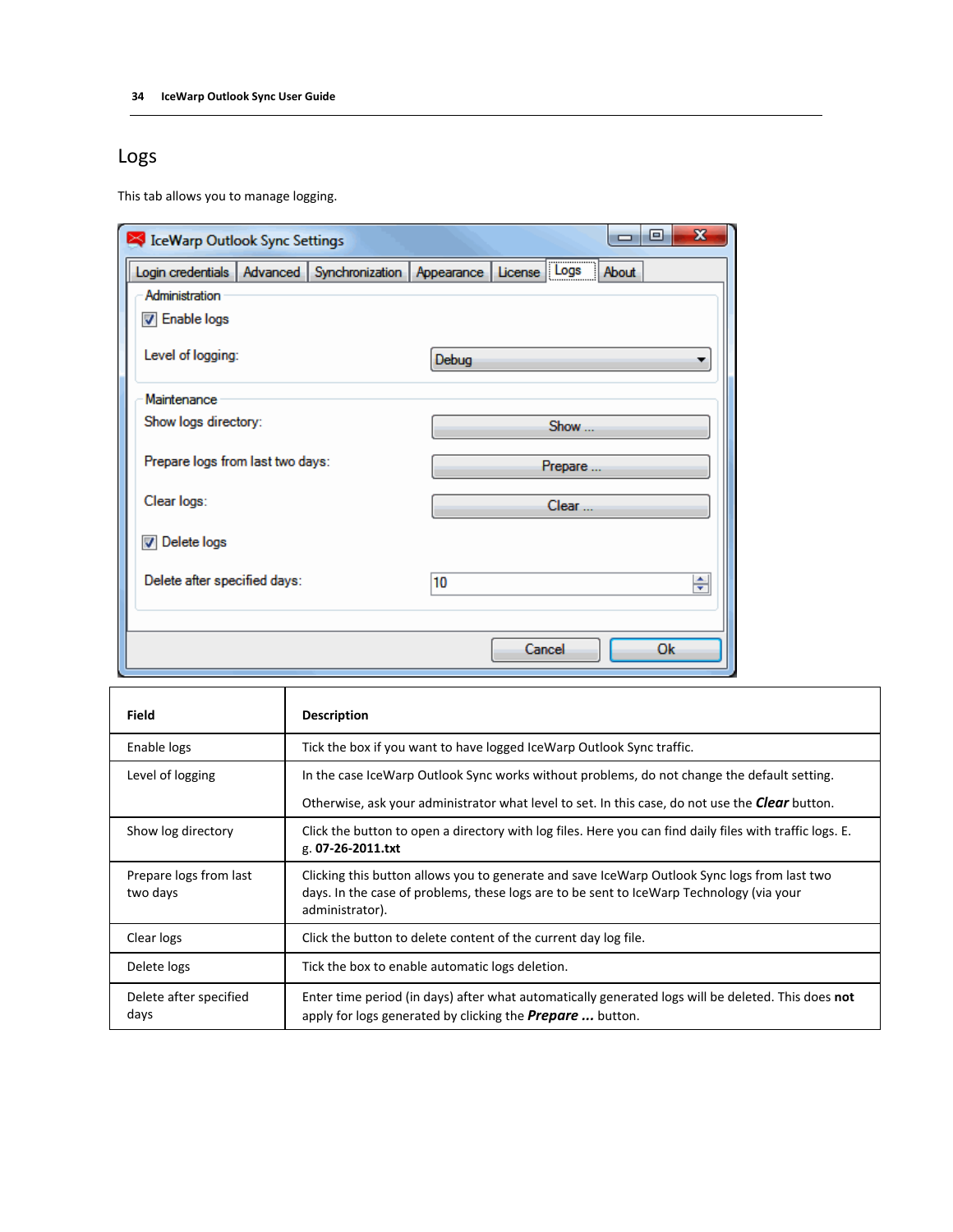### About

This tab informs you about IceWarp Outlook Sync itself and its version.

| <b>IceWarp Outlook Sync Settings</b>           |  |  |              |                                                                                                                                                                                                                                                                                                 | E                  | $\overline{\mathbf{x}}$ |
|------------------------------------------------|--|--|--------------|-------------------------------------------------------------------------------------------------------------------------------------------------------------------------------------------------------------------------------------------------------------------------------------------------|--------------------|-------------------------|
| Login credentials   Advanced   Synchronization |  |  | Appearance   | License<br>Logs                                                                                                                                                                                                                                                                                 | . <u></u><br>About |                         |
|                                                |  |  | IceWarp Ltd. | IceWarp Outlook Sync<br>Version: 10.4.0.4518<br>10.4.0.4518 (2012-02-07)<br>IceWarp Outlook Sync enables Microsoft<br>Outlook <sup>®</sup> 2007/2010 to work with email,<br>contacts, calendar, tasks, notes, files,<br>journals stored in IceWarp Server and keep<br>the data in perfect sync. |                    |                         |
| Ok<br>Cancel                                   |  |  |              |                                                                                                                                                                                                                                                                                                 |                    |                         |

## <span id="page-38-0"></span>Edit Rules for IceWarp Server

Click the button to open the **IceWarp Options** dialog – **Rules** tab. Here you can create and edit rules that can help you to catch spam and viruses as well as to sort messages and direct them to wished folders.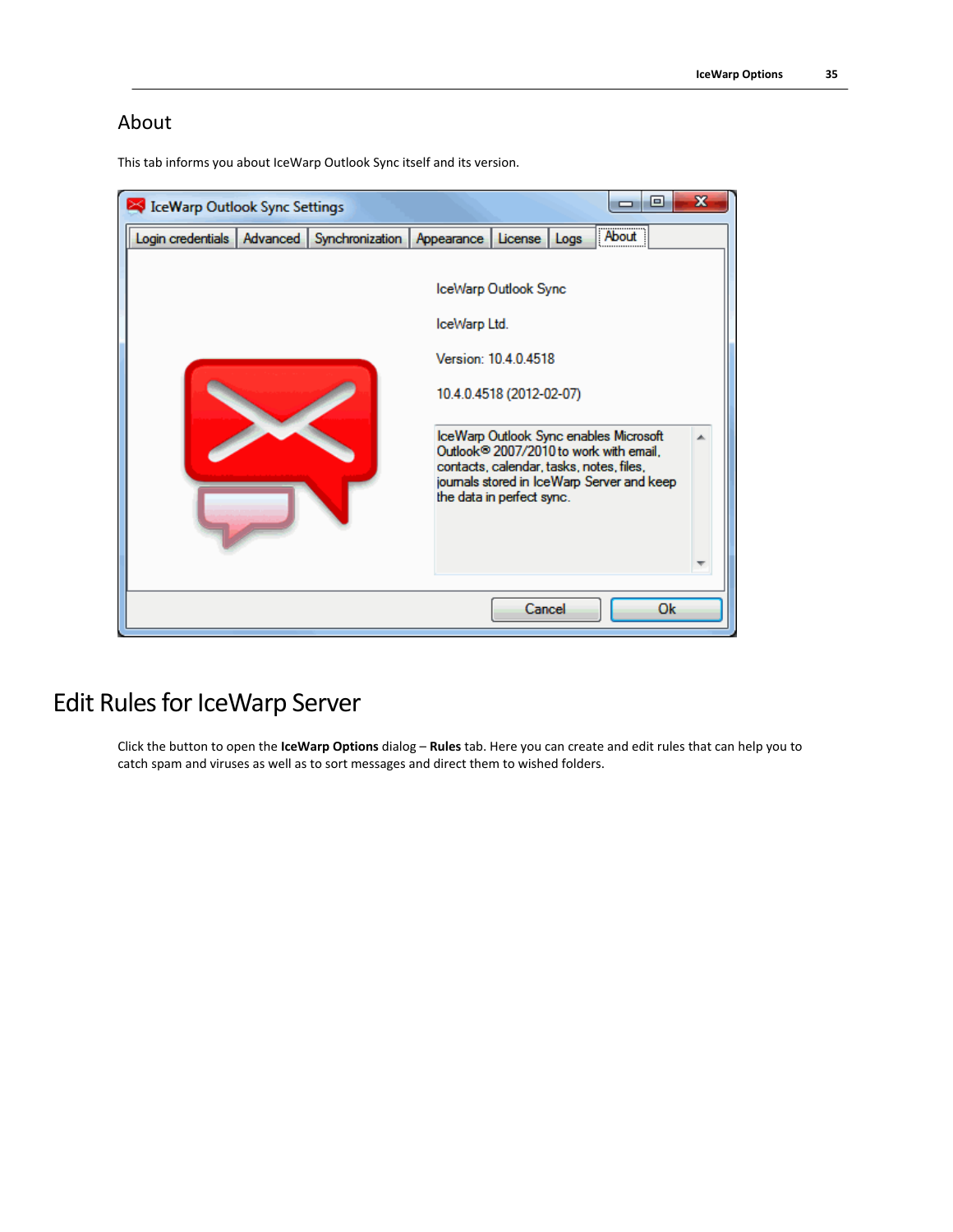#### **Figure 1 – IceWarp Options Dialog – Rules**

| $\mathbf{x}$<br><b>IceWarp Options</b>                        |
|---------------------------------------------------------------|
| Responder   Forwarder<br>Rules                                |
| <b>Title</b>                                                  |
| Spam score<br>⊡                                               |
| $\blacksquare$ SMS<br>▿                                       |
| ⊽<br>Viagra etc.<br>Memoirs<br>⊡                              |
|                                                               |
|                                                               |
|                                                               |
|                                                               |
| $  \mathbf{f}  \mathbf{f}  $<br>Delete<br>Edit<br>Add<br>Copy |
| ŌΚ<br>Cancel                                                  |

| Field          | <b>Description</b>                                                                                                                                                                                                                                                                                    |
|----------------|-------------------------------------------------------------------------------------------------------------------------------------------------------------------------------------------------------------------------------------------------------------------------------------------------------|
| Check boxes    | Tick the box(es) next to the rule(s) that you want to have active.                                                                                                                                                                                                                                    |
| Add            | Click the button to add a new rule. The <b>Rule</b> dialog opens.                                                                                                                                                                                                                                     |
| Edit           | Click the button to modify an existing rule. The <b>Rule</b> dialog opens.                                                                                                                                                                                                                            |
| Delete         | Click the button to delete the selected rule. Multiple rules can be selected for deletion by holding<br>the Ctrl key and clicking multiple rules. A range of rules can be selected by clicking the first rule of<br>the range and then clicking the last one while holding down the <b>Shift</b> key. |
| Up/down arrows | Click the appropriate arrow to move the selected rule up or down. Order of rules in the list affects<br>the order how they are performed.                                                                                                                                                             |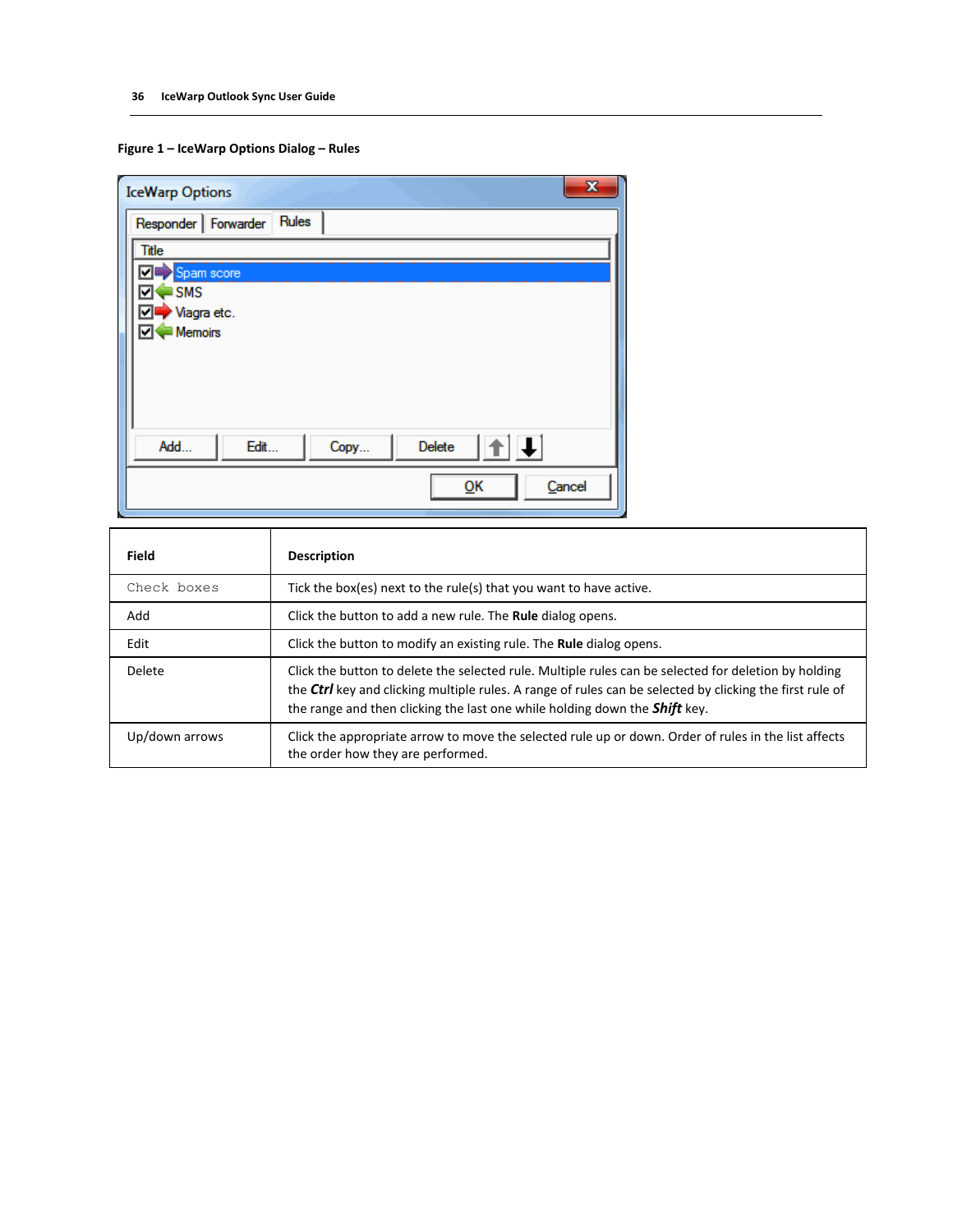#### **Figure 2 – Rule Dialog**

| Rule<br>$\mathbf{z}$                                                                                                                                                                                                                                                                                                                       |
|--------------------------------------------------------------------------------------------------------------------------------------------------------------------------------------------------------------------------------------------------------------------------------------------------------------------------------------------|
| Conditions:                                                                                                                                                                                                                                                                                                                                |
| V Where From: message header matches some words<br>Where To: message header matches some words<br>Where Subject: message header matches some words<br>Where Cc: message header matches some words<br>Where Reply-To: message header matches some words<br>Where Date: message header matches some words<br>Where Message priority is value |
| Actions:                                                                                                                                                                                                                                                                                                                                   |
| Accept / Reject / Delete / Spam / Quarantine<br>Stop processing more rules<br>Forward to email address<br>Ξ<br>Move to folder<br>Copy to folder<br>Encrypt message<br>Send message                                                                                                                                                         |
| Description:<br>ti ti                                                                                                                                                                                                                                                                                                                      |
| Where From: message header matches boss<br><b>Move to From Boss</b><br>Title:                                                                                                                                                                                                                                                              |
|                                                                                                                                                                                                                                                                                                                                            |
| mails from boss                                                                                                                                                                                                                                                                                                                            |
| ок<br>Cancel                                                                                                                                                                                                                                                                                                                               |

| Field          | <b>Description</b>                                                                                                                                            |  |  |  |
|----------------|---------------------------------------------------------------------------------------------------------------------------------------------------------------|--|--|--|
| Conditions     | In this area, you can select the properties of the message that you wish to perform some test<br>on.                                                          |  |  |  |
|                | Multiple conditions can be tested by ticking multiple boxes.<br>٠                                                                                             |  |  |  |
|                | The same condition can be added multiple times by double clicking the condition when<br>$\blacksquare$<br>it is checked.                                      |  |  |  |
| <b>Actions</b> | In this area, you select the action(s) that you want to perform on the message if the rule<br>evaluates as true.                                              |  |  |  |
|                | Multiple actions can be selected by ticking multiple boxes.<br>٠                                                                                              |  |  |  |
| Logic buttons  | The buttons below the Actions block are used to add logic to the rule                                                                                         |  |  |  |
|                | The exclamation mark will negate (NOT) the condition you are currently modifying.<br>٠                                                                        |  |  |  |
|                | The up and down arrows will move the conditions up and down within the rule.<br>٠                                                                             |  |  |  |
|                | The X button will delete the current condition.<br>$\blacksquare$                                                                                             |  |  |  |
|                | We recommend experimentation with these buttons to familiarize yourself with their<br>function.                                                               |  |  |  |
| Description    | This will show the rule you are building or modifying and will change dynamically as you select<br>or de-select conditions and actions.                       |  |  |  |
|                | NOTE: Areas of the rules that can be modified are highlighted in this block and clicking them<br>opens a further dialog box to allow you to define your test. |  |  |  |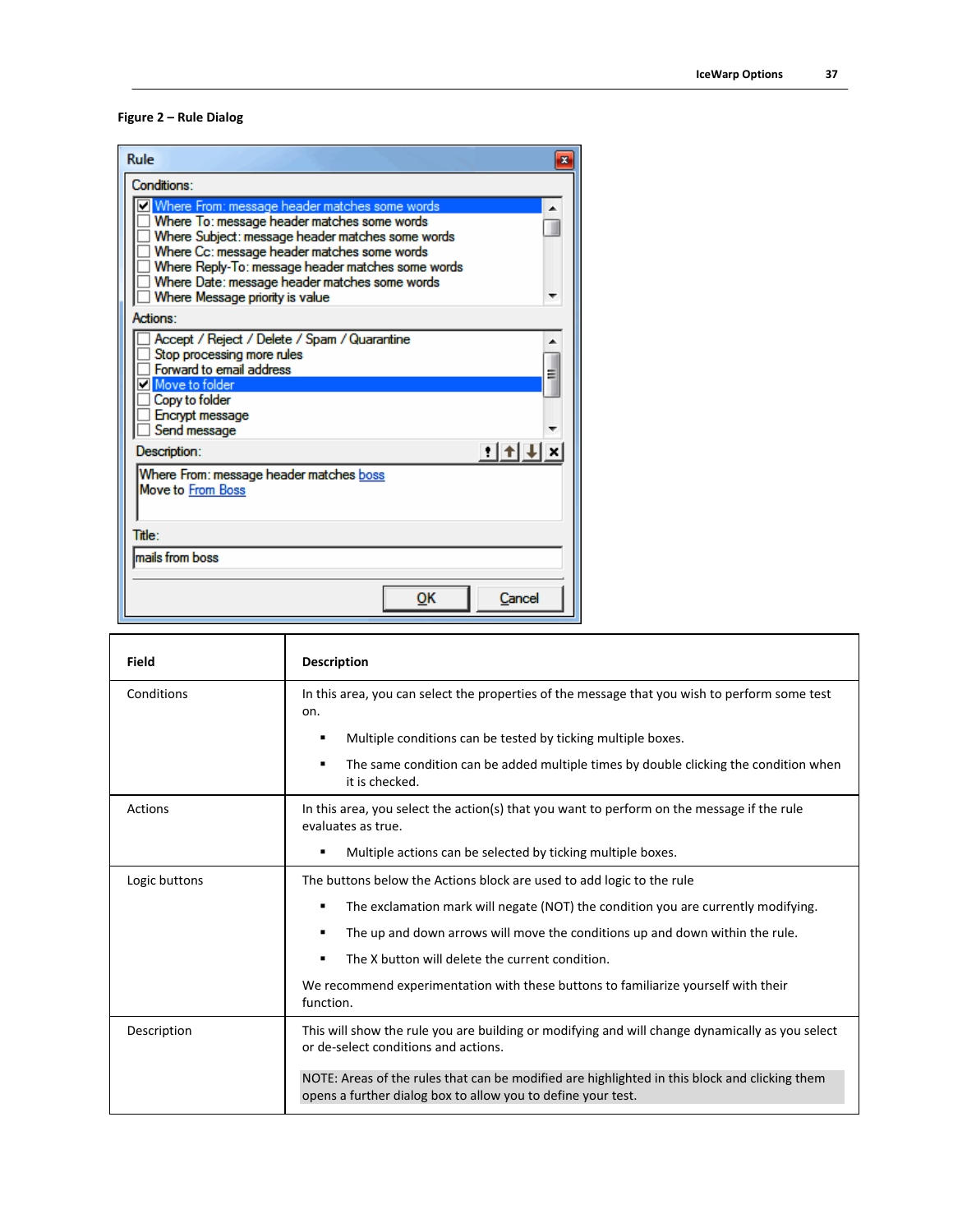Title The name of the rule – for identification purposes.

The following table details individual conditions and actions.

| Condition                                                      | <b>Description</b>                                                                                                                                                |  |  |
|----------------------------------------------------------------|-------------------------------------------------------------------------------------------------------------------------------------------------------------------|--|--|
| <b>Where From: message</b><br>header matches some<br>words     | Checks the From: header for a string condition. In the rule description, click the some words<br>link to create the string condition (explained below).           |  |  |
| <b>Where To: message</b><br>header matches some<br>words       | Checks the To: header for a string condition. In the rule description, click the some words link<br>to create the string condition (explained below).             |  |  |
| <b>Where Subject:</b><br>message header<br>matches some words  | Checks the <b>Subject:</b> header for a string condition. In the rule description, click the some words<br>link to create the string condition (explained below). |  |  |
| <b>Where Cc: message</b><br>header matches some<br>words       | Checks the Cc: header for a string condition. In the rule description, click the some words link<br>to create the string condition (explained below).             |  |  |
| <b>Where Reply-To:</b><br>message header<br>matches some words | Checks the Reply-To: header for a string condition. In the rule description, click the some<br>words link to create the string condition (explained below).       |  |  |
| <b>Where Date: message</b><br>header matches some<br>words     | Checks the Date: header for a string condition. In the rule description, click the some words<br>link to create the string condition (explained below).           |  |  |
| <b>Where Message priority</b><br>is value                      | Checks the priority of a message. In the rule description, click the Normal link to select a<br>priority.                                                         |  |  |
| Where Message is spam                                          | Checks if the message has been marked as spam.                                                                                                                    |  |  |
| <b>Where Message is size</b>                                   | Checks the message size. Click the O kB link to select the message size criteria. Select Greater<br>or Lower and specify its size (in kB).                        |  |  |
| <b>Where Message body</b><br>matches some words                | Checks the message body for a string condition. In the rule description, click the some words<br>link to create the string condition (explained below).           |  |  |
| <b>Where Custom message</b>                                    | Checks the <b>Custom</b> message header for a string condition.                                                                                                   |  |  |
| header matches some<br>words                                   | In the rule description, click the some words link to create the string condition (explained<br>below).                                                           |  |  |
|                                                                | NOTE: This rule has an unusual format for the string condition!                                                                                                   |  |  |
|                                                                | Format: <header>:<string condition=""></string></header>                                                                                                          |  |  |
|                                                                | where                                                                                                                                                             |  |  |
|                                                                | <header> is the name of your custom header</header>                                                                                                               |  |  |
|                                                                | <string condition=""> is the string condition to test for.</string>                                                                                               |  |  |
|                                                                | Example:                                                                                                                                                          |  |  |
|                                                                | MyHeader:jim;bob;john                                                                                                                                             |  |  |
|                                                                |                                                                                                                                                                   |  |  |
|                                                                | Would check the "MyHeader" header for any of the strings "jim", "bob" or "john".                                                                                  |  |  |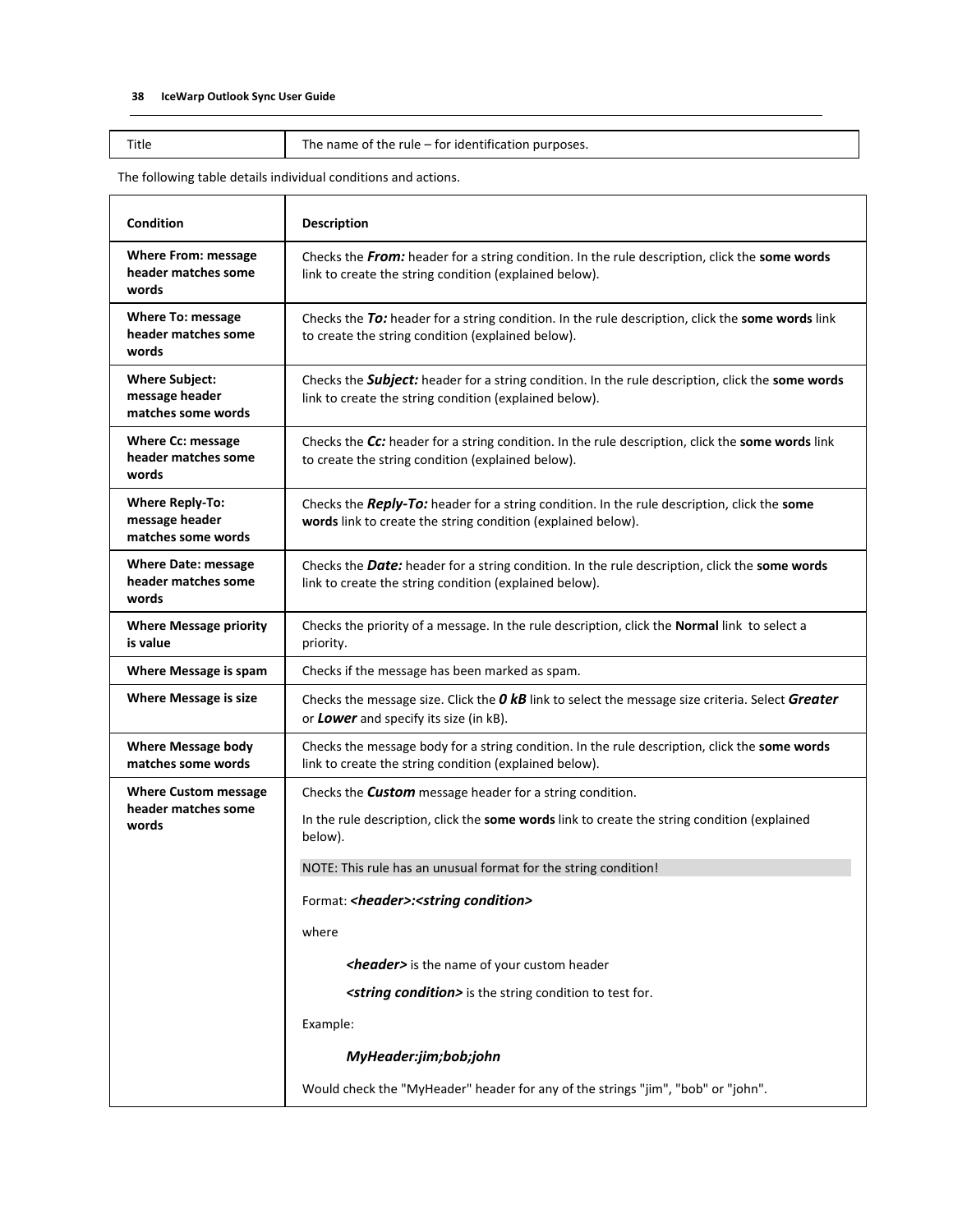| <b>Where Any message</b><br>header matches some<br>words  | Checks all headers for a string condition. In the rule description, click the some words link to<br>create the string condition (explained below).                          |  |  |  |
|-----------------------------------------------------------|-----------------------------------------------------------------------------------------------------------------------------------------------------------------------------|--|--|--|
| <b>Where Attachment</b><br>name matches some<br>words     | Checks the attachment name for a string condition. In the rule description, click the some<br>words link to create the string condition (explained below).                  |  |  |  |
| Where message<br>contains attachment                      | Checks whether the message has an attachment.                                                                                                                               |  |  |  |
| <b>Where Sender matches</b><br>some words                 | Checks the sender for a string condition. In the rule description, click the some words link to<br>create the string condition (explained below).                           |  |  |  |
| <b>Where Recipient</b><br>matches some words              | Checks the recipient for a string condition. In the rule description, click the some words link to<br>create the string condition (explained below).                        |  |  |  |
| Where sender/recipient<br>is local/remote                 | Checks the location of the sender or recipient. In the rule description click on <b>local/remote</b> to<br>open the following dialog:<br>Figure 3 - Sender/Recipient Dialog |  |  |  |
|                                                           | Sender / Recipient<br>$\mathbf{z}$                                                                                                                                          |  |  |  |
|                                                           | Sender / Recipient                                                                                                                                                          |  |  |  |
|                                                           | ⊙ Sender<br>Local                                                                                                                                                           |  |  |  |
|                                                           | <b>C</b> Recipient<br>Remote                                                                                                                                                |  |  |  |
|                                                           | <b><i>C</i></b> Ignore                                                                                                                                                      |  |  |  |
|                                                           | Account exists                                                                                                                                                              |  |  |  |
|                                                           | C Account does not exist<br>Member of:                                                                                                                                      |  |  |  |
|                                                           |                                                                                                                                                                             |  |  |  |
|                                                           | $\overline{\mathsf{OK}}$<br>Cancel                                                                                                                                          |  |  |  |
|                                                           |                                                                                                                                                                             |  |  |  |
|                                                           | Sender / Recipient                                                                                                                                                          |  |  |  |
|                                                           | Select whether you want to check the the sender or recipient address.                                                                                                       |  |  |  |
|                                                           | Local / Remote                                                                                                                                                              |  |  |  |
|                                                           | Select whether you want whether the chosen address is a local account or a remote one.                                                                                      |  |  |  |
|                                                           | Ignore / Account exists / Account does not exist                                                                                                                            |  |  |  |
|                                                           | Select whether you want to check whether the account exists, does not exist, or ignore this<br>check.                                                                       |  |  |  |
|                                                           | Only available for local accounts.                                                                                                                                          |  |  |  |
|                                                           | <b>Member of:</b>                                                                                                                                                           |  |  |  |
|                                                           | Checks whether the account belongs to a particular domain, group, mailing list, etc. Press the<br>'' button to open the Select Item dialog.                                 |  |  |  |
|                                                           | Only available for local accounts that you check the existence or non-existence of.                                                                                         |  |  |  |
| <b>Where Sender's IP</b><br>address matches some<br>words | Checks the remote IP address for a string condition. In the rule description, click the some<br>words link to create the string condition (explained below).                |  |  |  |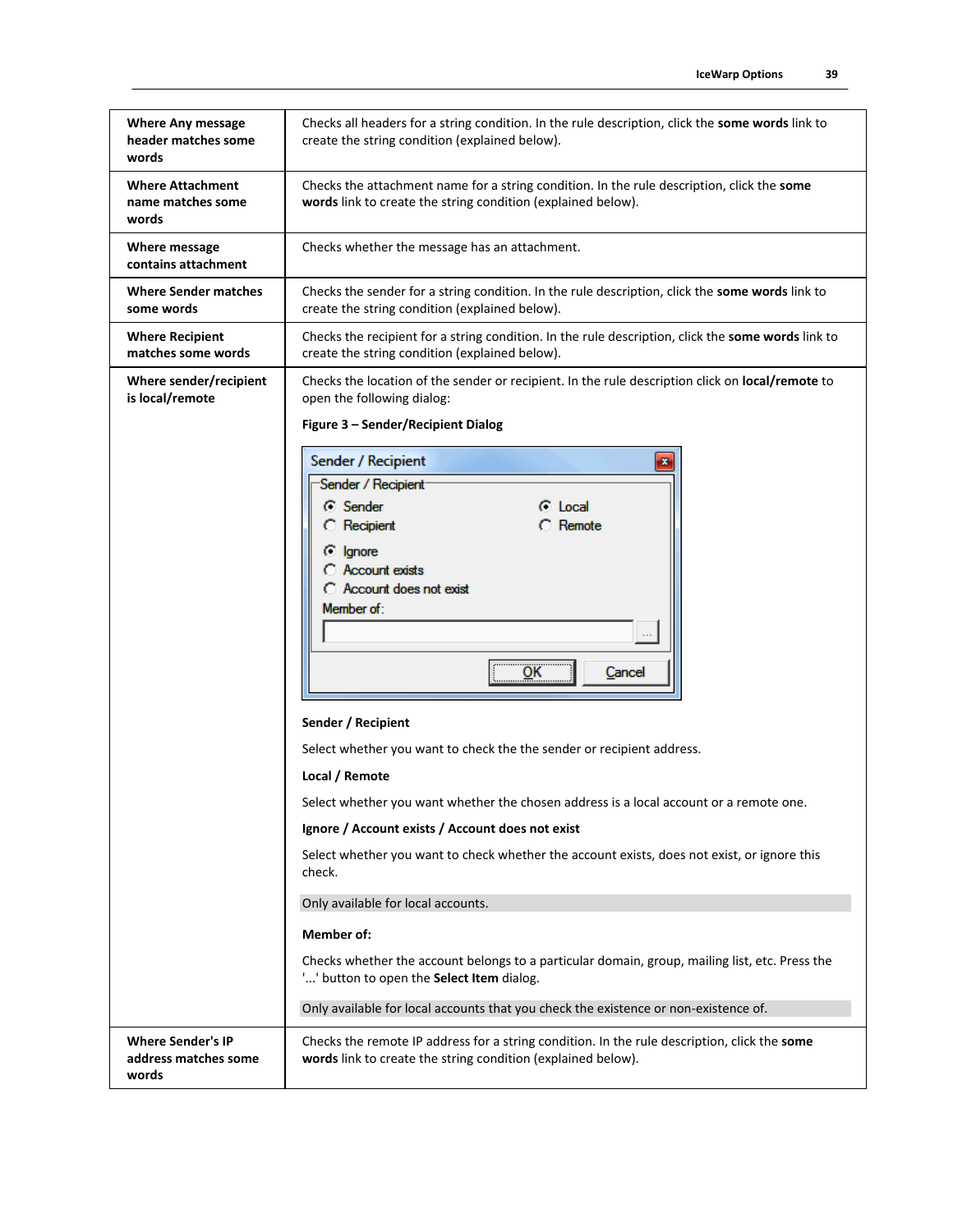| Where rDNS (PTR)<br>matches some words         | Checks the rDNS (PTR) record for a string condition. In the rule description, click the some<br>words link to create the string condition (explained below). |  |  |
|------------------------------------------------|--------------------------------------------------------------------------------------------------------------------------------------------------------------|--|--|
| <b>Where Sender's IP</b><br>address is trusted | Checks whether the Senders IP address is in the trusted list.                                                                                                |  |  |
| Where Spam score is<br>value                   | In the rule description, click the 0.0 link to define a greater than or less than value to check the<br>spam score against.                                  |  |  |
| <b>Where SMTP AUTH</b>                         | Checks whether this message was delivered using an SMTP authorized connection.                                                                               |  |  |
| Where Local time<br>meets criteria             | Checks whether a message meets time criteria defined in the Time Criteria dialog.                                                                            |  |  |
| All messages                                   | A special condition that evaluates TRUE for all messages – use with care!                                                                                    |  |  |

| <b>String Testing</b>                                        | <b>Description</b>                                                                                                                                                                                                          |  |  |  |
|--------------------------------------------------------------|-----------------------------------------------------------------------------------------------------------------------------------------------------------------------------------------------------------------------------|--|--|--|
|                                                              | Clicking the some words link (in a new condition) or the string itself (in a condition already<br>defined) will open the String Condition dialog box.                                                                       |  |  |  |
|                                                              | There are four options available in the dialog:                                                                                                                                                                             |  |  |  |
|                                                              | The Function drop-down box offers six options for the string test, the option chosen effects the<br>content required in the String text-box                                                                                 |  |  |  |
| <b>Contains list of strings</b><br>(semi-colon<br>separated) | Populate the String box with a list of strings to test for. Separate items using semicolons.                                                                                                                                |  |  |  |
| <b>Matches (RegEx)</b>                                       | Populate the String box with a regular expression.                                                                                                                                                                          |  |  |  |
| <b>Starts with</b>                                           | Looks for the string specified in the String box at the start of the tested condition.                                                                                                                                      |  |  |  |
| <b>Ends with</b>                                             | Looks for the string specified in the String box at the end of the tested condition.                                                                                                                                        |  |  |  |
| <b>Equals</b>                                                | Tests whether the tested condition is exactly equal to the string specified in the String box.                                                                                                                              |  |  |  |
| <b>Contains a value from</b><br>a file or pattern            | The String box should contain the path to a text file containing a list of strings you wish to test<br>for. Press the "" button to open a file dialog to navigate to a file where you can specify strings,<br>one per line. |  |  |  |
| <b>Match case</b>                                            | Check this box to take string case into account.                                                                                                                                                                            |  |  |  |
| Match whole word<br>only                                     | Check this box to perform a standard "whole word" check against the string.                                                                                                                                                 |  |  |  |
| <b>Actions</b>                                               | <b>Description</b>                                                                                                                                                                                                          |  |  |  |
|                                                              | The following actions are available when a condition is evaluated TRUE.                                                                                                                                                     |  |  |  |
|                                                              | Multiple actions can be selected by checking multiple boxes.                                                                                                                                                                |  |  |  |
|                                                              | Selecting an action will add the action to the <b>Description</b> area. For some actions you can click<br>the text in the description to define the action further. Details follow:                                         |  |  |  |
| Reject/Accept/Delete/                                        | Adds an action to reject (default) the message.                                                                                                                                                                             |  |  |  |
| Spam/Quarantine                                              | Click the Reject link in the Description area to select Reject, Accept, Delete or mark the<br>message as Spam.                                                                                                              |  |  |  |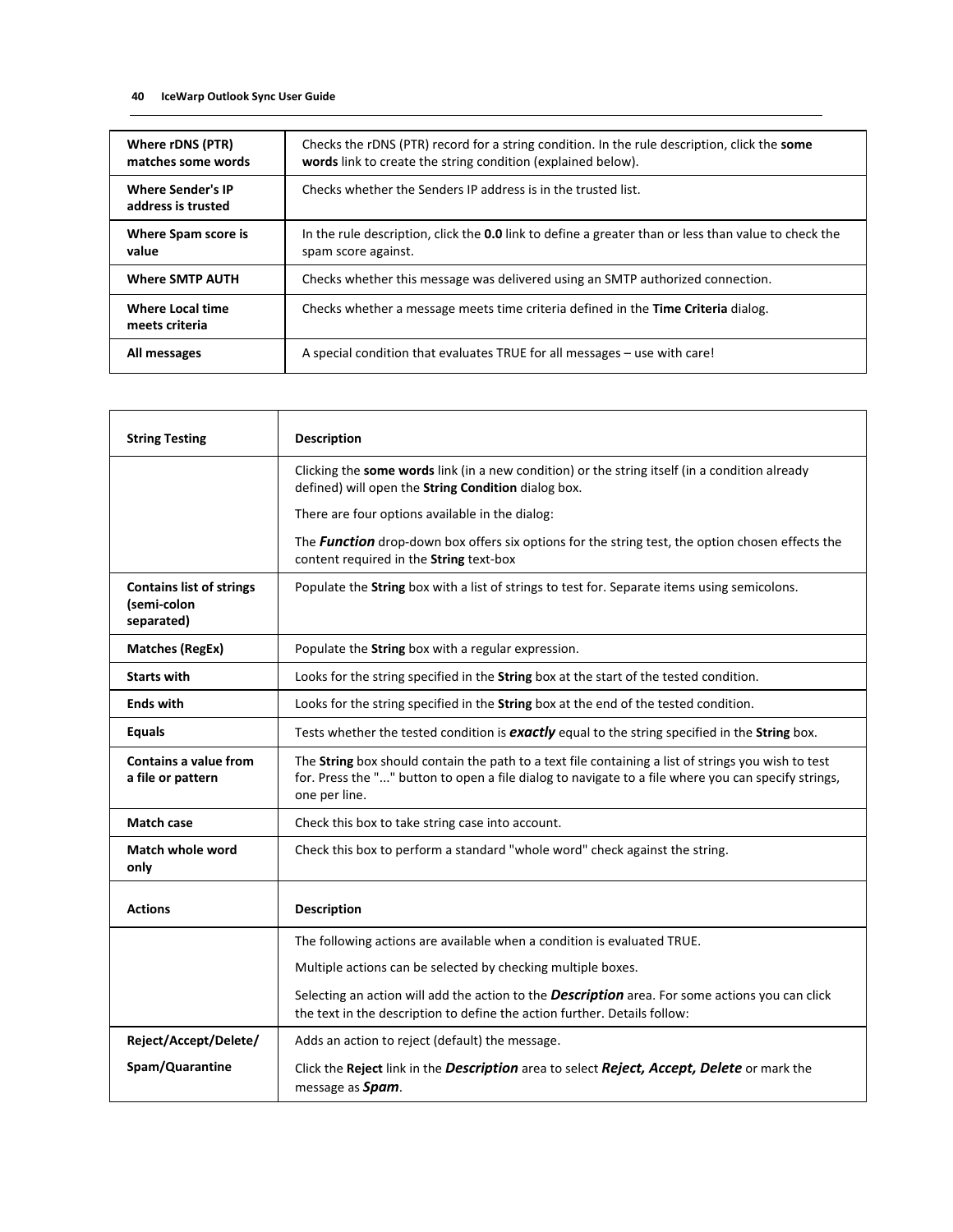| <b>Stop processing more</b><br>rules | Stops any further rules from being processed, if the rule connected with this action is evaluated<br>as TRUE.                                                                                                                                                                                        |
|--------------------------------------|------------------------------------------------------------------------------------------------------------------------------------------------------------------------------------------------------------------------------------------------------------------------------------------------------|
| <b>Forward to email</b>              | Forwards the message to an email address.                                                                                                                                                                                                                                                            |
| address                              | Click the email address link in the <b>Description</b> area to specify the email address.                                                                                                                                                                                                            |
|                                      | You can also send an instant message or an sms using this option:                                                                                                                                                                                                                                    |
|                                      | sms - use sms: <number> e.g. sms:0123456789</number>                                                                                                                                                                                                                                                 |
|                                      | IM - use xmpp: <jabberid> e.g. bruce@icewarpdemo.com</jabberid>                                                                                                                                                                                                                                      |
| Move to folder                       | Moves the message to a folder.                                                                                                                                                                                                                                                                       |
|                                      | Click the folder link in the <b>Description</b> area to select the folder to move to.                                                                                                                                                                                                                |
|                                      | Although the INBOX folder may be shown in the folder tree, there is little point selecting this<br>folder as this is the default folder that messages will come in to.                                                                                                                               |
|                                      | You can have email delivered to a specific mailbox folder by specifying %%Extension%% as the<br>folder name. When this is specified IceWarp Server will look for a folder name within the email<br>address and store the message to that folder if it exists.                                        |
|                                      | Example:                                                                                                                                                                                                                                                                                             |
|                                      | A message sent to john:%%Important%%@icewarpdemo.com will be stored in the<br>Important folder.                                                                                                                                                                                                      |
|                                      | Note the colon used to separate the user's alias from the folder name.                                                                                                                                                                                                                               |
| Copy to folder                       | Copy the message to a folder.                                                                                                                                                                                                                                                                        |
|                                      | Click the folder link in the <b>Description</b> area to select the folder to copy to.                                                                                                                                                                                                                |
|                                      | NOTE: Although the INBOX folder may be shown in the folder tree, there is little point selecting<br>this folder as this is the default folder that messages will come in to.                                                                                                                         |
| <b>Encrypt message</b>               | Check this option to have the message encrypted.                                                                                                                                                                                                                                                     |
|                                      | NOTE: For this option to work there must be a copy of the user's public certificate located in a<br>file called cert.pem in the user's mailbox folder. The message will be encrypted using this<br>certificate and then can only be decrypted by the user using his private key in his email client. |
| Send message                         | Sends a message.                                                                                                                                                                                                                                                                                     |
|                                      | Click the message link in the <b>Description</b> area to open a dialog to define the message.                                                                                                                                                                                                        |
|                                      | You can define To, From and Subject fields, the message text (or a file to retrieve the text<br>from), the type of message (text, HTML, or message with an attachment) and whether the<br>message is email, an instant message, or both.                                                             |
| Edit message header                  | Select this option to add, edit or delete a message header. Click the <i>header</i> link to open the Edit<br>Message Headers dialog.                                                                                                                                                                 |
|                                      | Figure 4 - Edit Message Header Dialog                                                                                                                                                                                                                                                                |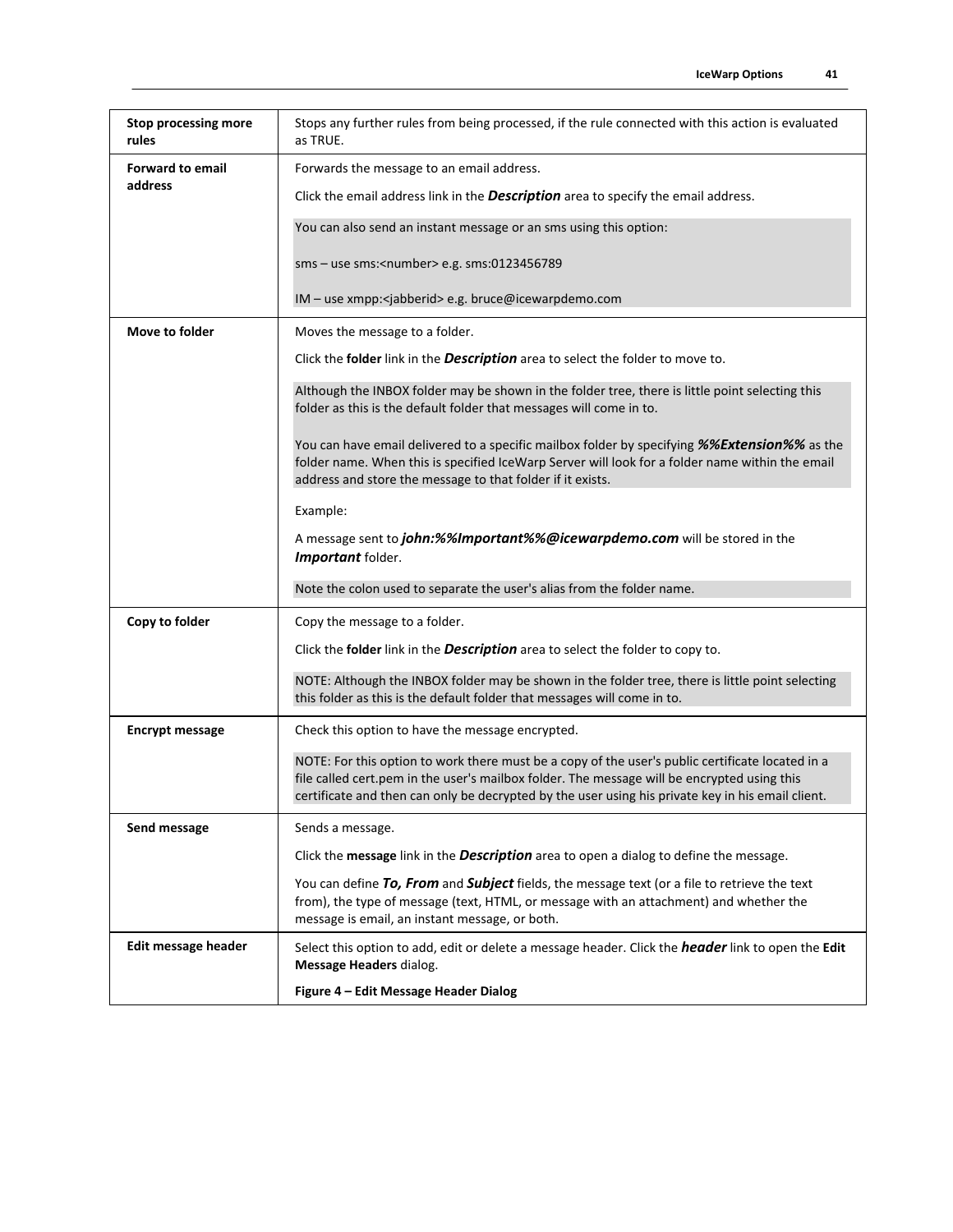| <b>Headers</b>                               |                                                 |                                                                                                                                                                                                                                                                                                                     |
|----------------------------------------------|-------------------------------------------------|---------------------------------------------------------------------------------------------------------------------------------------------------------------------------------------------------------------------------------------------------------------------------------------------------------------------|
| Action                                       | Header                                          | Value                                                                                                                                                                                                                                                                                                               |
| Add / Edit                                   | From:                                           | Mr./Miss/Mrs. %%sender%%                                                                                                                                                                                                                                                                                            |
| Action:<br>Header:<br>$\Box$ Regex<br>Value: | Add / Edit<br>From:<br>Mr./Miss/Mrs. %%sender%% |                                                                                                                                                                                                                                                                                                                     |
|                                              |                                                 | Add<br>Edit<br>Delete<br>QK<br>Cancel                                                                                                                                                                                                                                                                               |
|                                              | last header name character have to be a colon.  | Select an already defined rule and click <b>Edit</b> or <b>Delete</b> to modify or remove a rule.<br>In the <b>Action</b> drop-down you should select whether this rule will add/edit a header or delete it.<br>In the <b>Header</b> field you should specify the header you want to change/add - remember that the |
|                                              |                                                 | You can also add your own named headers e.g. MyHeader:                                                                                                                                                                                                                                                              |
| used.                                        |                                                 | The first rule shown in the screenshot above modifies the From header - it adds the string<br>"[URGENT]" to the begining of the header. Note the use of the IceWarp Server system variable<br>%%from%% here, which is the value of the original From header. Any system variable can be                             |
|                                              |                                                 |                                                                                                                                                                                                                                                                                                                     |
|                                              | The second rule simply deletes the From header. |                                                                                                                                                                                                                                                                                                                     |
| the priority to be assigned.                 |                                                 | Select this option to have the priority of the message changed. Click the <b>Normal</b> link to select                                                                                                                                                                                                              |

## <span id="page-45-0"></span>Edit Responder for IceWarp Server

Click this button to open the **IceWarp Options** dialog – **Responder** tab. Here you can set how email messages will be replied during your absence.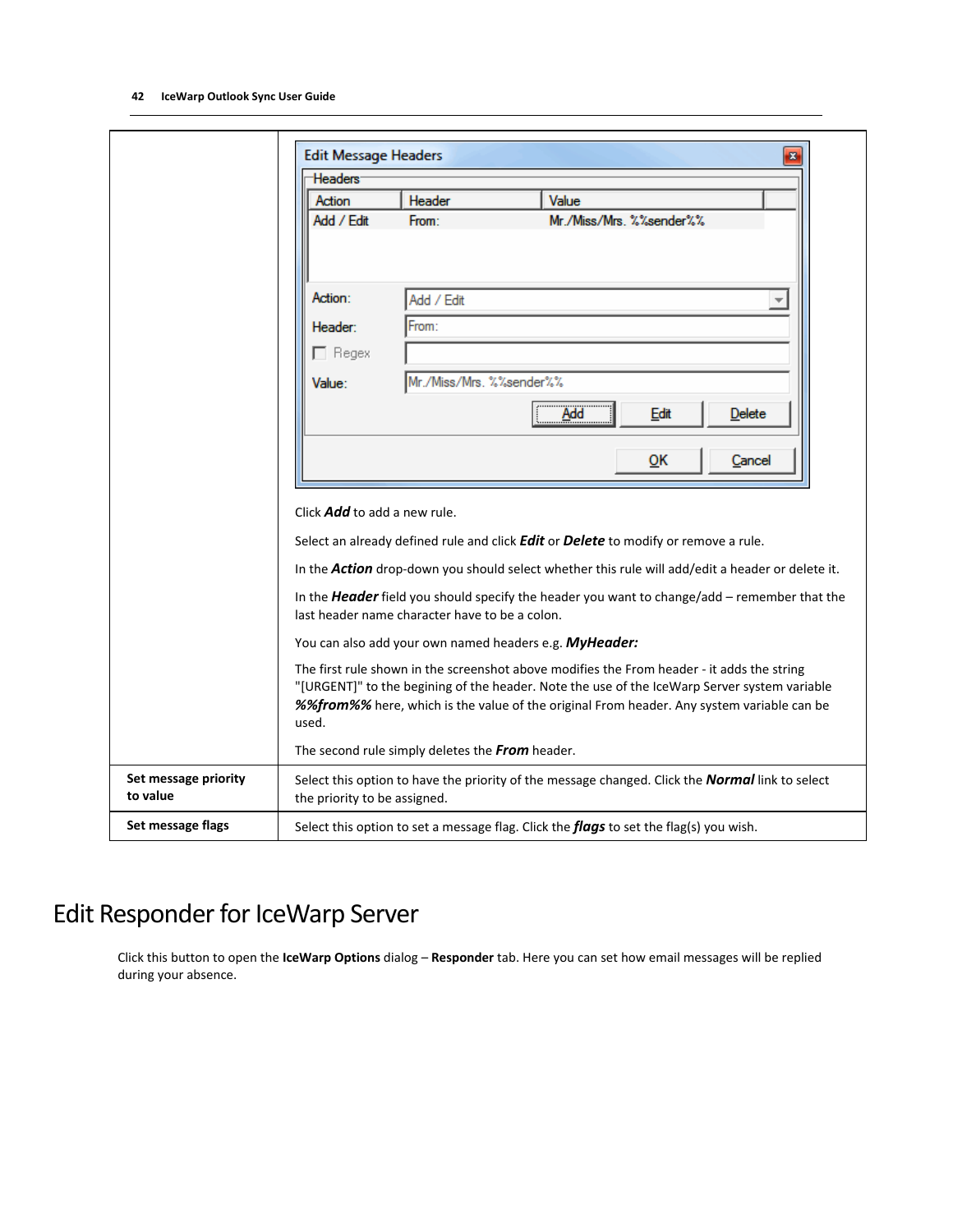**Figure 1 – IceWarp Options Dialog – Responder**

| <b>IceWarp Options</b>        | X                                                                                                                                                                       |
|-------------------------------|-------------------------------------------------------------------------------------------------------------------------------------------------------------------------|
| Responder   Forwarder   Rules |                                                                                                                                                                         |
| Responder                     |                                                                                                                                                                         |
| Mode:                         | Respond once                                                                                                                                                            |
| Respond again after (Days):   | $\mathbf{0}$                                                                                                                                                            |
| Respond only if between:      | 2011/08/20<br>2011/08/12<br>1<br>$\overline{\phantom{a}}$                                                                                                               |
| Reponder Message              |                                                                                                                                                                         |
| From:                         | dias@icewarp.com                                                                                                                                                        |
| Subject:                      | Re: %%Subject%%                                                                                                                                                         |
| Message text:                 | Dear %%From_Name%%,<br>I can not respond to your email message because of my well-eamd vacation.<br>I'll be back at my desk from August 21st. I'll be glad to help you. |
|                               | Best regards,                                                                                                                                                           |
|                               | <b>Bart</b>                                                                                                                                                             |
|                               | ш<br>∢<br>r                                                                                                                                                             |
|                               | OK<br>Cancel                                                                                                                                                            |

| Field                      | <b>Description</b>                                                                                                                                                                                                                  |  |  |
|----------------------------|-------------------------------------------------------------------------------------------------------------------------------------------------------------------------------------------------------------------------------------|--|--|
| Mode                       | Select one of modes:                                                                                                                                                                                                                |  |  |
|                            | <b>Disabled</b> – use this mode when you are at your desk – hard-working – or you<br>٠<br>do not want emails to be responded.                                                                                                       |  |  |
|                            | Respond always - select this mode if you want every email message to be<br>٠<br>responded.                                                                                                                                          |  |  |
|                            | <b>Respond once</b> – select this mode if you want every sender (email address) to<br>٠<br>be responded only once.                                                                                                                  |  |  |
|                            | <b>Respond again after a period</b> $-$ select this mode if you want a response to the<br>٠<br>same sender to be sent after a period specified in the Respond again after<br>(Days) field.                                          |  |  |
| Respond again after (Days) | Select the Respond again after a period mode and fill in the appropriate period to<br>this field. The message defined here will be sent to the same sender after this period.<br>(Provided that this sender will send a new email.) |  |  |
| Respond only if between    | Use the "" buttons to specify a period when the message will be sent.                                                                                                                                                               |  |  |
| From                       | Fill in your email address.                                                                                                                                                                                                         |  |  |
| Subject                    | Specify a response subject. It is possible to use the %%Subject%% variable. This will<br>copy the original subject. See the figure above.                                                                                           |  |  |
| Message text               | Word your response here. It is possible to use server variables within the message text.<br>E. g. the %%From_Name%% one will copy the sender's name (see the figure above).                                                         |  |  |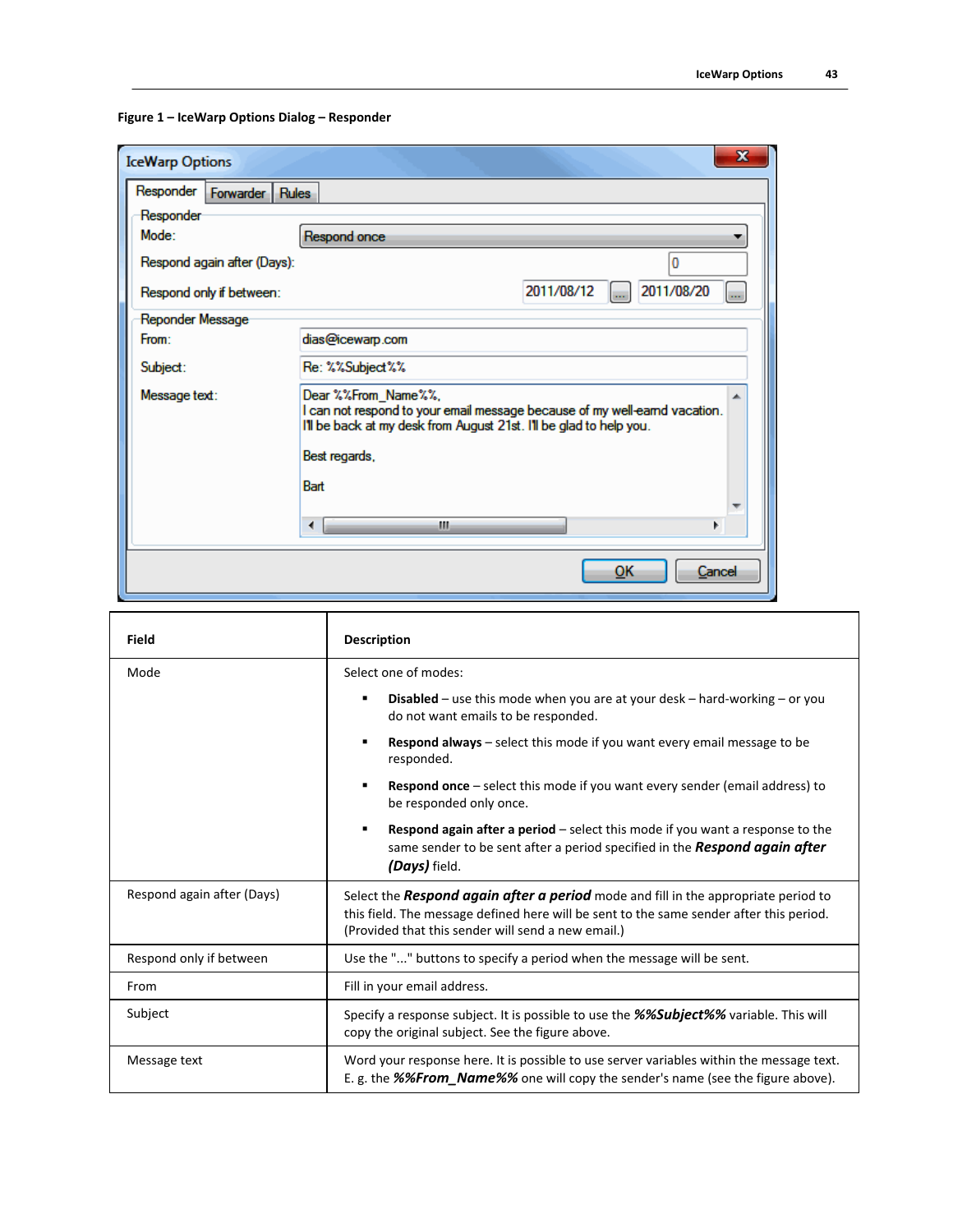## <span id="page-47-0"></span>Bind this Profile with Server Account

#### Bind this profile with server account

This option is only accessible when IceWarp Outlook Sync is installed and the profile currently selected in MS Outlook is not bond to it.

This situation can also occur when you delete the account that was originally connected with IceWarp Outlook Sync during its installation. Another possibility is that you have installed IceWarp Outlook Sync using the command line with the *--noprofile* parameter. (For more information on this installation type, refer to the **Advanced IceWarp Outlook Sync Background** chapter.)



NOTE: Only accounts that use the POP3 protocol as the default one can be bound with IceWarp Outlook Sync profile.

#### **How to Use**

1. Launch MS Outlook. In the **Choose Profile** dialog, select the appropriate profile that you want to bind with IceWarp Outlook Sync.

| <b>Choose Profile</b> |                        |              |
|-----------------------|------------------------|--------------|
| Profile Name: Hotmail |                        | <b>New</b>   |
|                       | <b>Hotmail</b><br>Mail |              |
|                       | Seznam                 |              |
|                       | Yahoo                  |              |
|                       | Cancel<br>OK           | Options $>>$ |

Click the *OK* button.

- 2. On the Add-Ins tab, click the *Bind this profile with server account* button. The **Settings** dialog opens. Fill in all needed fields – see the **Settings** (on pag[e 28\)](#page-31-0) chapter.
- 3. During the first MS Outlook launch after IceWarp Outlook Sync installation, you may be presented with the **Initial Synchronization** dialog.

| <b>Initial Synchronization</b>                                                                                                                                                                                  |  |
|-----------------------------------------------------------------------------------------------------------------------------------------------------------------------------------------------------------------|--|
| Existing data detected. This data will be uploaded to the<br>server possibly causing duplication. If this data already<br>exists on the server then you should delete this. Do you<br>want to delete this data? |  |
| 'nς                                                                                                                                                                                                             |  |

If your local Outlook *.pst* file includes any data (emails, contacts, etc.) – it probably does – and you want to keep them, click *No*.



This can cause duplication of some items (not necessarily).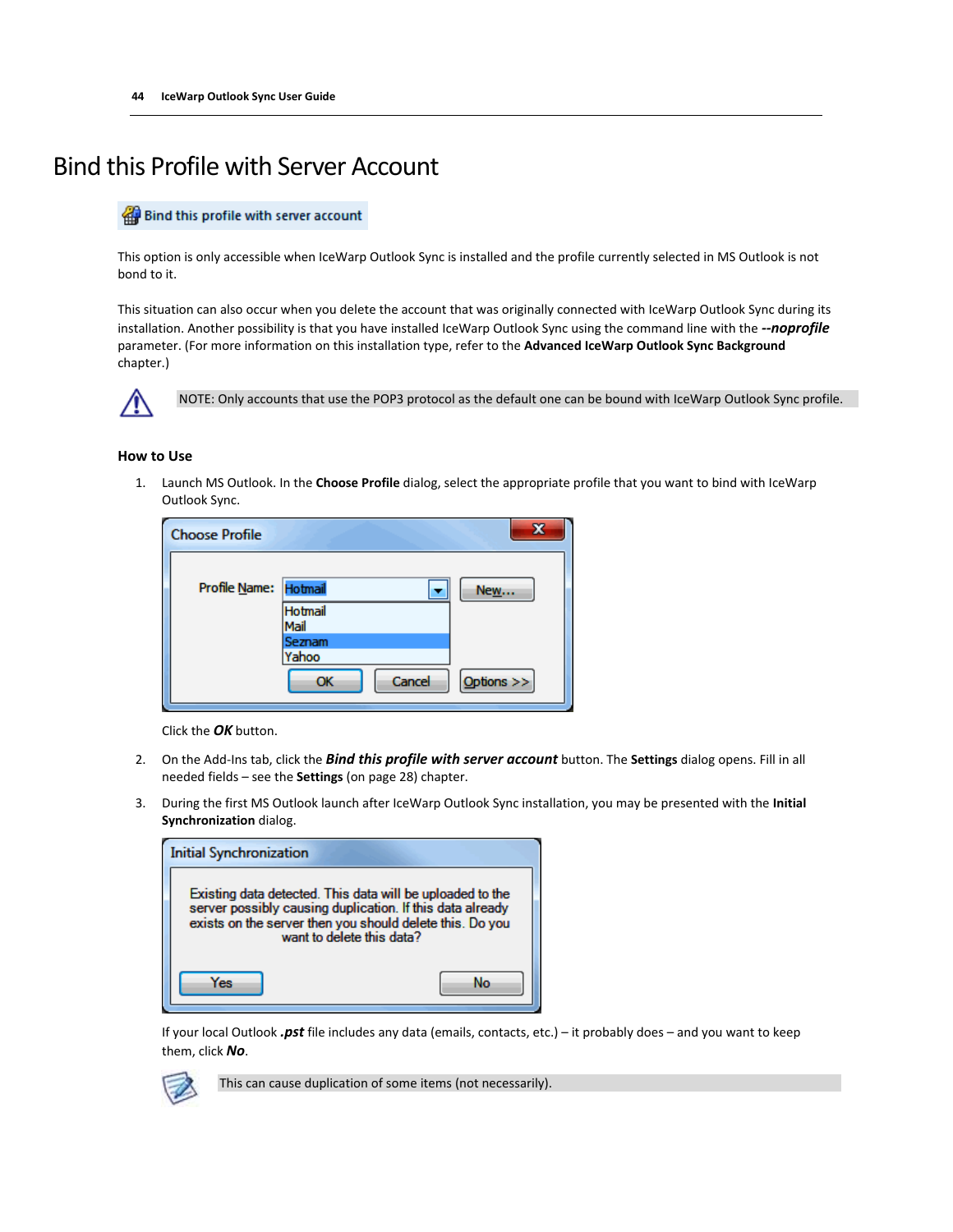If you want to delete all previous data, click *Yes*.

#### Non POP3 Account Binding Scenario

You may face the situation when you are using a non-POP3 account and you want to bind it with IceWarp Outlook Sync profile without a groupware data loss. This is also possible:

1. Within the existing profile (that includes your non-POP3 account), create a new "dummy" POP3 account and set it as a default one for this profile – select this account and click the *Set as Default* button.

#### **Figure 1 – Account Settings Dialog – Set as Default**

| <b>Account Settings</b>                                               |                                                                                                      |                                               | x     |
|-----------------------------------------------------------------------|------------------------------------------------------------------------------------------------------|-----------------------------------------------|-------|
| <b>E-mail Accounts</b>                                                | You can add or remove an account. You can select an account and change its settings.                 |                                               |       |
| E-mail                                                                | Data Files   RSS Feeds   SharePoint Lists   Internet Calendars   Published Calendars   Address Books |                                               |       |
| ◎ New ※ Repair ② Change ② Set as Default   X Remove ● ●               |                                                                                                      |                                               |       |
| Name                                                                  | <b>Type</b>                                                                                          |                                               |       |
| d@icewarp.com                                                         |                                                                                                      | IMAP/SMTP (send from this account by default) |       |
| john.d@icewarp.com                                                    | POP/SMTP                                                                                             |                                               |       |
|                                                                       |                                                                                                      |                                               |       |
| Selected account delivers new messages to the following location:     |                                                                                                      |                                               |       |
| <b>Change Folder</b><br><b>Outlook Data File\Inbox</b>                |                                                                                                      |                                               |       |
| in data file C:\Users\\Outlook Files\Outlook Data File - Business.pst |                                                                                                      |                                               |       |
|                                                                       |                                                                                                      |                                               | Close |

#### **In MS Outlook 2007**

IMAP account emails are stored on your server – no need to synchronize them. For groupware items (Contacts, Events, etc.), both accounts will use the same local Personal Folders. Later binding will synchronize them all to the server. Just click *No* when the **Initial Synchronization** dialog is shown (see step 3 of the **Bind this Profile ... (see "**[Bind](#page-47-0)  [this Profile with Server Account](#page-47-0)**" on page [44\)](#page-47-0)** chapter).

#### **In MS Outlook 2010**

When creating this dummy POP3 account, select the *Existing Outlook Data File* option, click the *Browse* button and select the appropriate *pst* file (**[profile\_name].pst**). Groupware items (Contacts, Events, etc.) of both accounts are in this file and will be synchronized to the server. Just click *No* when the **Initial Synchronization** dialog is shown (see step 3 of the **Bind this Profile ... (see "**[Bind this Profile with Server Account](#page-47-0)**" on page [44\)](#page-47-0)** chapter).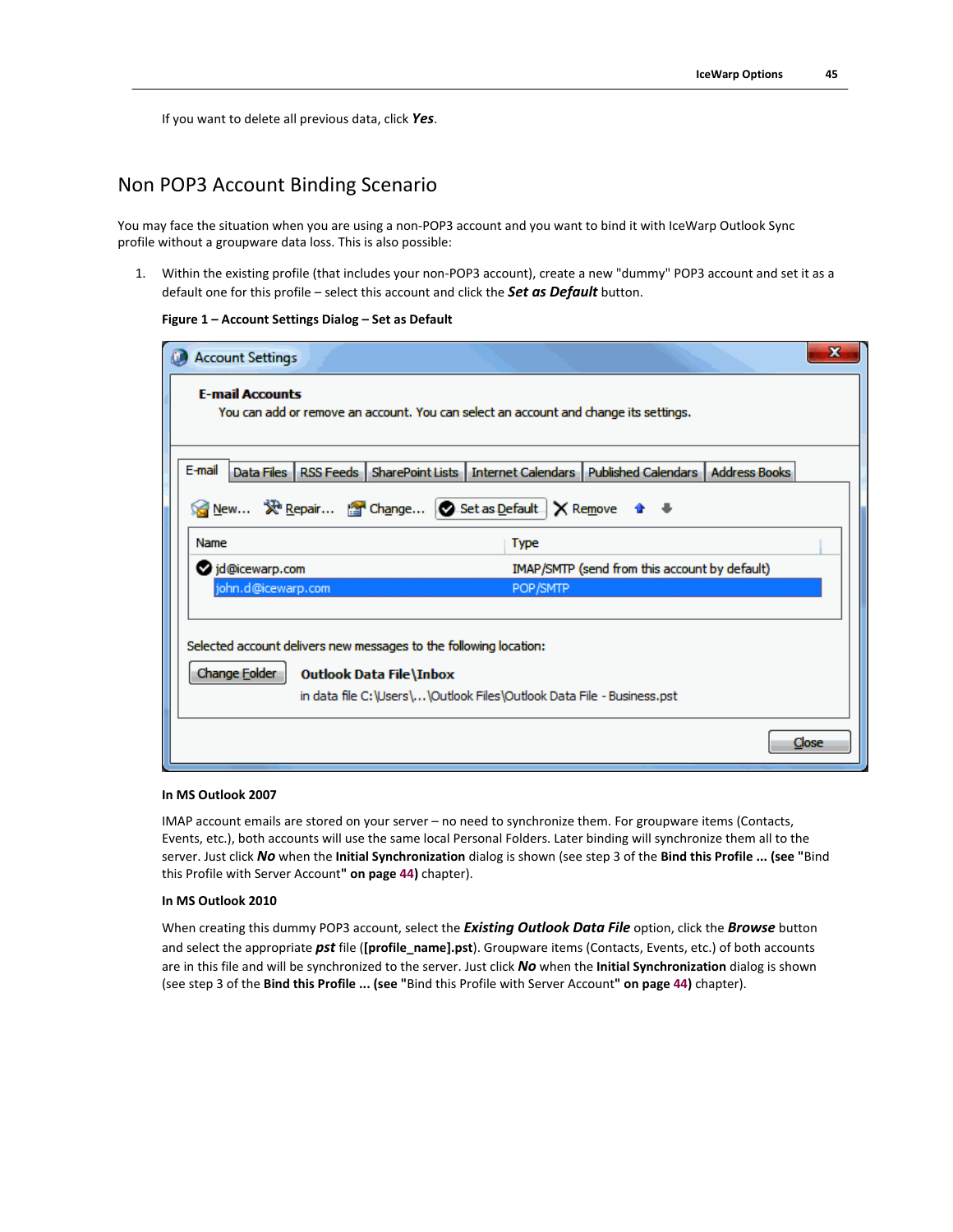| <b>Add New Account</b><br><b>Internet E-mail Settings</b> | Each of these settings are required to get your e-mail account working. | x                                                                                             |
|-----------------------------------------------------------|-------------------------------------------------------------------------|-----------------------------------------------------------------------------------------------|
| <b>User Information</b>                                   |                                                                         | <b>Test Account Settings</b>                                                                  |
| Your Name:                                                | <b>John Doe</b>                                                         | After filling out the information on this screen, we                                          |
| E-mail Address:                                           | john.d@icewarp.com                                                      | recommend you test your account by dicking the button<br>below. (Requires network connection) |
| <b>Server Information</b>                                 |                                                                         |                                                                                               |
| <b>Account Type:</b>                                      | POP3<br>▼                                                               | Test Account Settings                                                                         |
| Incoming mail server:                                     | mail.icewarp.com                                                        | Test Account Settings by dicking the Next button                                              |
| Outgoing mail server (SMTP):                              | mail.icewarp.com                                                        | Deliver new messages to:                                                                      |
| <b>Logon Information</b>                                  |                                                                         | New Outlook Data File                                                                         |
| <b>User Name:</b>                                         | john.d                                                                  | <b>S</b> Existing Outlook Data File                                                           |
| Password:                                                 | *******                                                                 | k Files\Outlook Data File - Business.pst<br><b>Browse</b>                                     |
|                                                           | Remember password                                                       |                                                                                               |
|                                                           | Require logon using Secure Password Authentication (SPA)                | More Settings                                                                                 |
|                                                           |                                                                         | < Back<br>Next<br>Cancel                                                                      |

- 2. Install IceWarp Outlook Sync without creating a profile. This is possible using command line installation with the *- noprofile* parameter – see the **Advanced IceWarp Outlook Sync Background (on pag[e 49\)](#page-52-0)** chapter – **Command Prompt Installations** section.
- 3. Perform binding of this POP3 account as described in the **Bind this Profile ...** (see ["Bind this Profile with Server](#page-47-0)  [Account"](#page-47-0) on page [44\)](#page-47-0) chapter.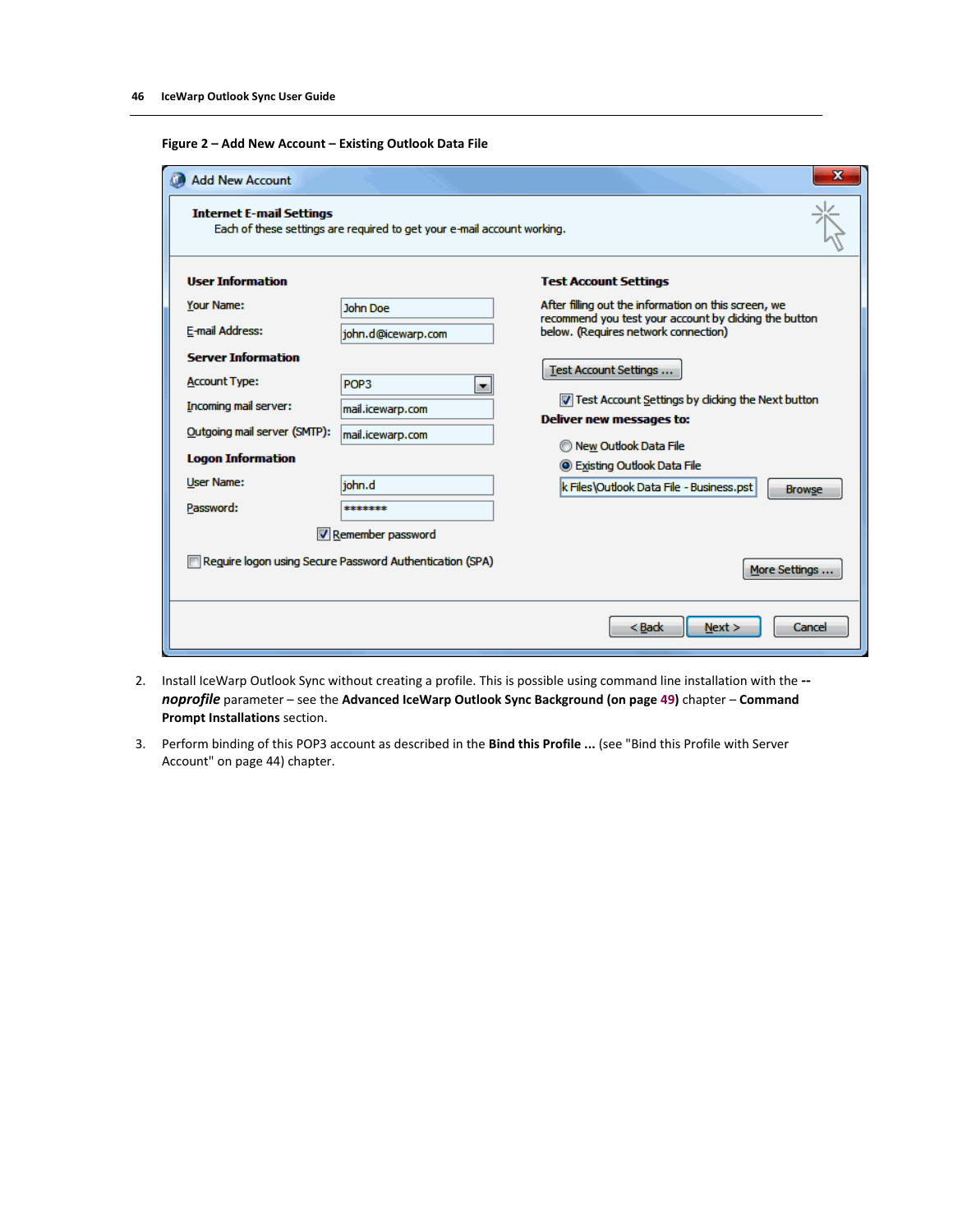## <span id="page-50-0"></span>Uninstallation

To uninstall IceWarp Outlook Sync, follow these steps:

- 1. If running, close MS Outlook and launch the IceWarp Outlook Sync installer. It will detect IceWarp Outlook Sync is installed and switch to the uninstallation mode.
- 2. On the **Repair or uninstall** screen, select the *Uninstall* option and click the *Next* button.

#### **Figure 1 – Repair or Uninstall Screen**

| CeWarp Outlook Sync (2011 IceWarp Ltd.)     | $\mathbf x$<br>نعادا<br>0       |
|---------------------------------------------|---------------------------------|
| Icel/llarp <sup>®</sup> Repair or uninstall |                                 |
| Select operation:                           | Repair<br><b>O</b> Uninstall    |
|                                             | Next >>><br>Cancel<br>$<<$ Back |

3. On the **Uninstall summary** screen, review an uninstallation message and click the *Finish* button to close the wizard.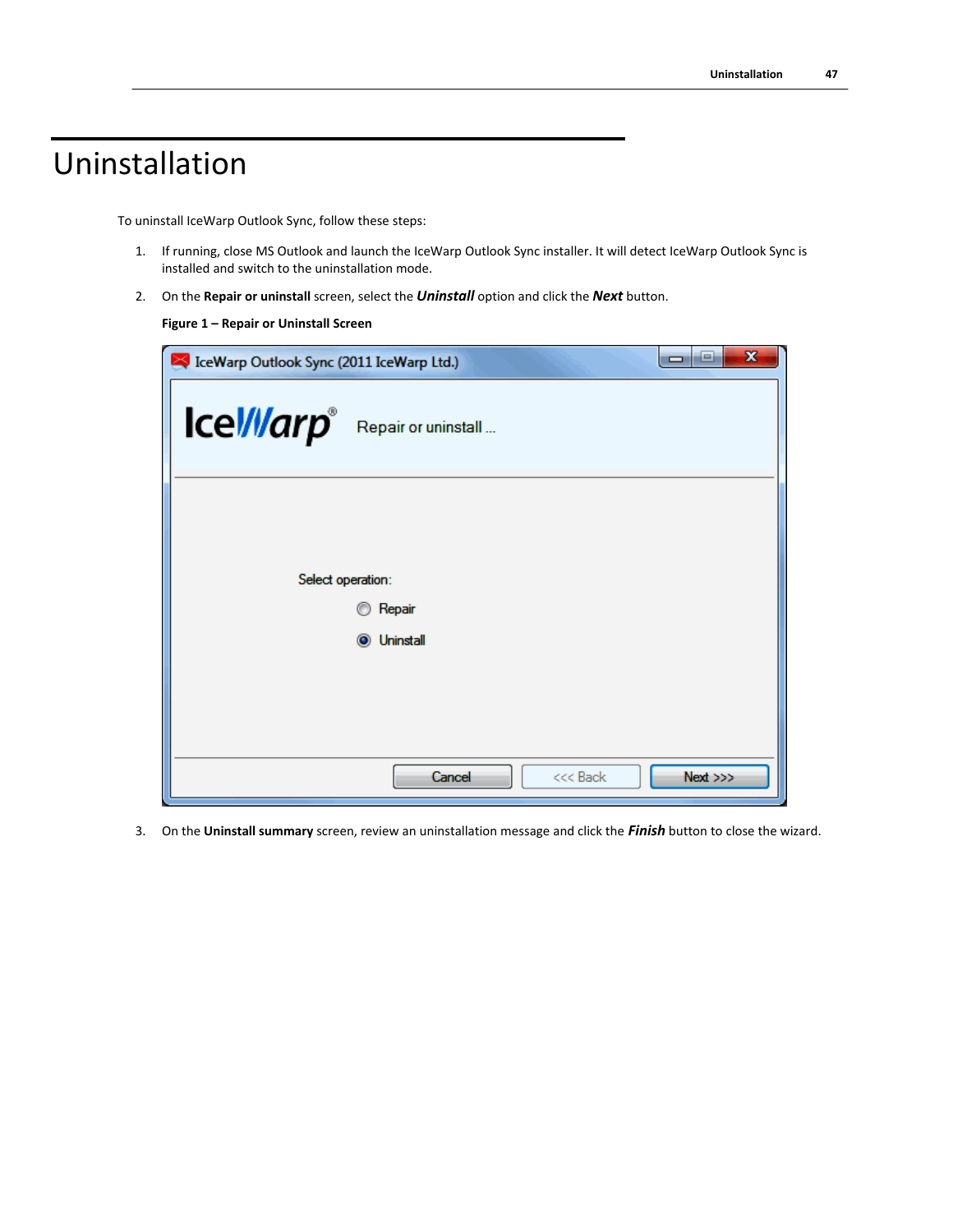#### **Figure 2 – Uninstall Summary Screen**

| IceWarp Outlook Sync (2011 IceWarp Ltd.)            | $\mathbf x$<br>ь<br>▭ |
|-----------------------------------------------------|-----------------------|
| Icel/llarp <sup>®</sup> Uninstall summary           |                       |
| IceWarp Outlook Sync has been successfully removed. |                       |
|                                                     |                       |
|                                                     |                       |
|                                                     |                       |
|                                                     |                       |
|                                                     |                       |
|                                                     |                       |
|                                                     |                       |
|                                                     |                       |
|                                                     | Finish                |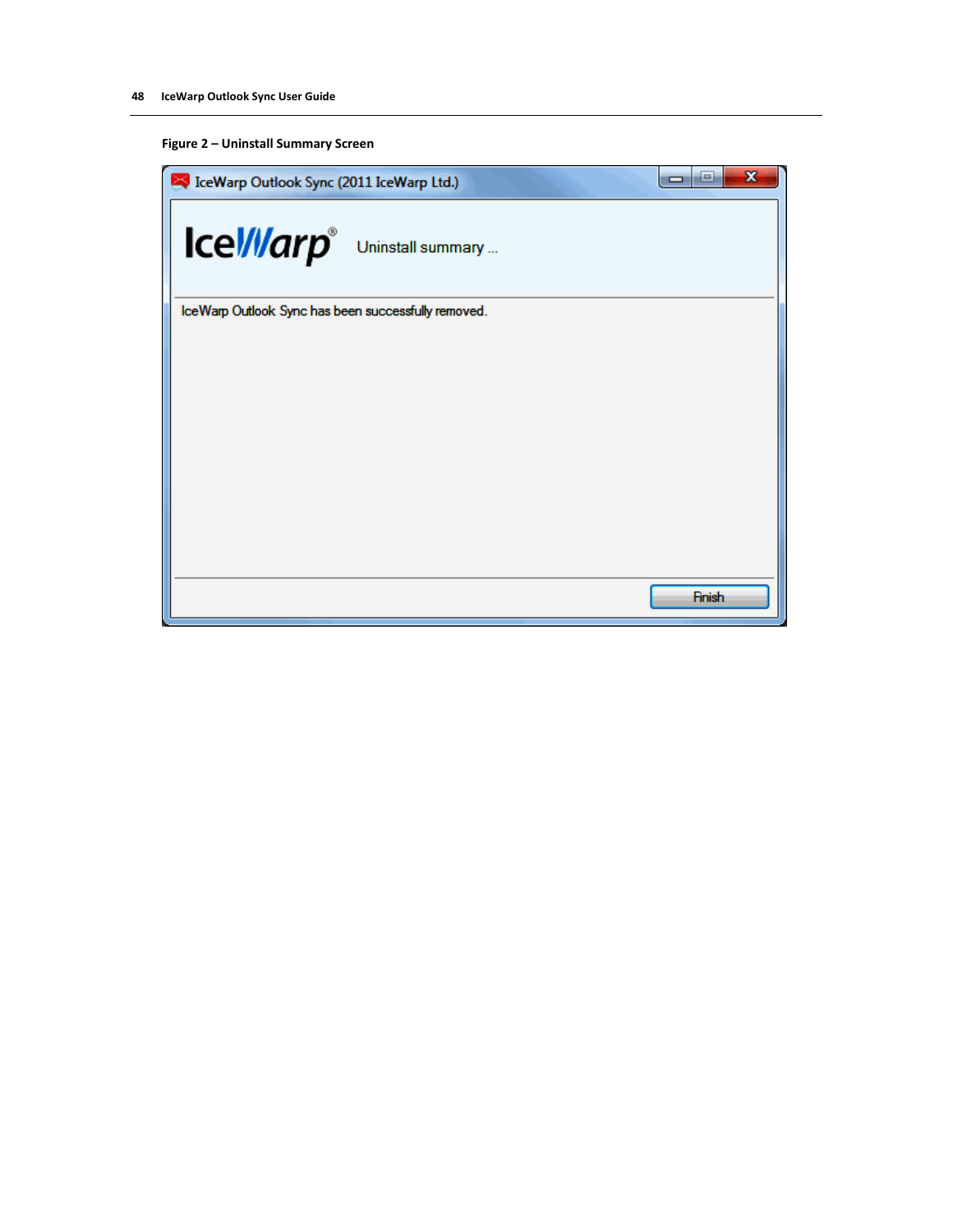## <span id="page-52-0"></span>Advanced IceWarp Outlook Sync Background

### About

IceWarp Outlook Sync is based on a classical POP3/SMTP account. The SMTP account is set to use an existing IceWarp Server, whilst the POP3 account is set to be inactive. Therefore IceWarp Outlook Sync does not deal with sending emails at all. So digital signatures, encoding, invitation sending, etc. are handled by MS Outlook itself.

POP3 server is set to 127.0.0.1, port of 5110. IceWarp Outlook Sync listens on this port and simulates zero activity here. MS Outlook connects to this port from time to time and asks for new emails. IceWarp Outlook Sync always answers that there are not any new emails.

When performing synchronizations, IceWarp Outlook Sync connects to IceWarp Server using its own protocol to download/upload/update individual items.

It is recommended to create a "connector/sync" profile during IceWarp Outlook Sync installation – all necessary values are set within this process. The account created within this profile is the POP3/SMTP type one.

### Mass Installations

It is recommended administrators to use the **.msi** file to perform remote mass installations (together with Active Directory Group Policy, a batch file or a third party tool). This installer sets all needed parameters – it is not necessary to set them manually.

## Command Prompt Installations

It is also possible to run installation using Command Prompt. Use the *outlook-sync.exe* command with the following parameters:

| Parameter   | <b>Description</b>                                                          |
|-------------|-----------------------------------------------------------------------------|
| --silent    | installer will not show any interface, implies the --noprofile argument     |
| --debug     | installs debug version of Redemption, settings persist for update           |
| --uninstall | installer uninstalls IW Outlook Sync from the machine, recommended with the |
|             | --silent argument                                                           |
| --nodebug   | installs release version of Redemption, settings persist for update         |
| --log       | installer produces installation logs to a file                              |